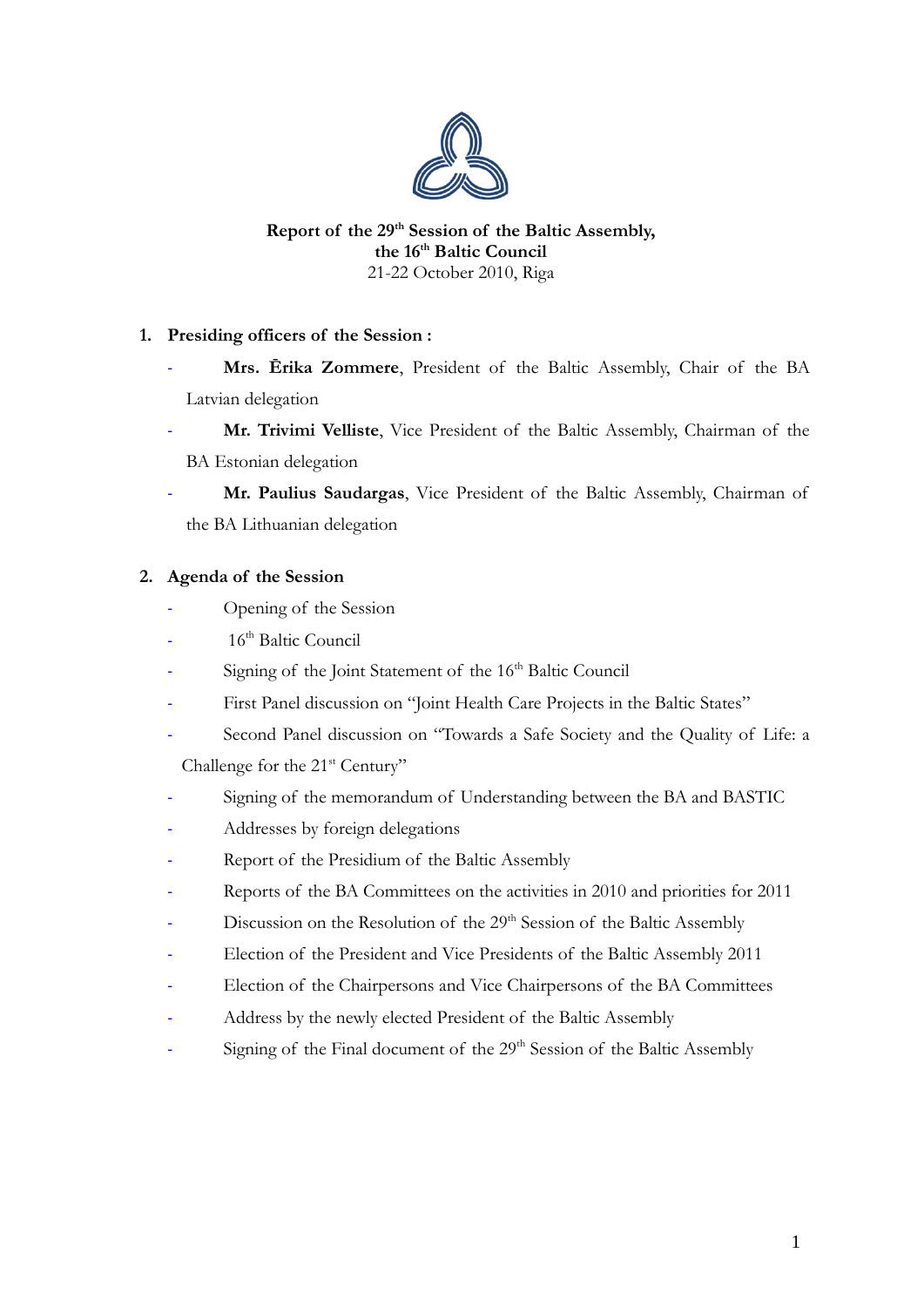## **Opening of the Session**

Mrs. Erika Zommere, President of the Baltic Assembly, opened the 29<sup>th</sup> Session of the Baltic Assembly in Riga at the Saeima of the Republic of Latvia, noting that the Session is attended by parliamentarians, government representatives, representatives from international organisations, ambassadors, and distinguished experts who will jointly discuss issues significant to the Baltic States: stabilisation of economy, renewal of competitiveness, joint projects in the area of health care, and sustainable development. On behalf of the Baltic Assembly, Mrs. Zommere expressed her gratitude to Mr. Gundars Daudze, Speaker of the Saeima, Mrs. Ene Ergma, President of the Riigikogu, and Mrs. Irena Degutienė, Speaker of the Seimas, for their involvement and interest in the discussions held among the Baltic legislators and government representatives. Congratulations were expressed to Estonia with its success in joining the euro zone in 2011.

The Baltic parliamentarians have submitted a number of recommendations and appeals to the Baltic governments on cooperation in the field of monetary and fiscal policy, on major infrastructure and energy projects, as well as on forming a single procurement system for medicinal products and developing joint specialised medical centres.

After the welcoming address of the President of the Baltic Assembly, the national anthems of the three Baltic Republics were played.

H.E. Mr. Gundars Daudze, Speaker of the Saeima, welcomed the participants of the 29<sup>th</sup> Session of the Baltic Assembly, members of the Baltic Council of Ministers, as well as cooperation partners from Benelux and Nordic countries, to the building of the Saeima of the Republic of Latvia. The Baltic Assembly was one of the first cooperation organisations of the Baltic States founded soon after the restoration of independence. Next year we will celebrate the 20<sup>th</sup> anniversary of the Baltic Assembly. During these years, the Assembly has served as a forum for discussions and exchange of experience; it has sought solutions and offered recommendations for improving security, economic growth, and closer cooperation of the Baltic States. Healthy competition and coordination of joint efforts have been the keys to our success during the 1990's for they enabled us to strengthen a democratic state administration and to establish a basis for further development of our countries. They have also helped during the past decade in the quest for membership in the EU and NATO.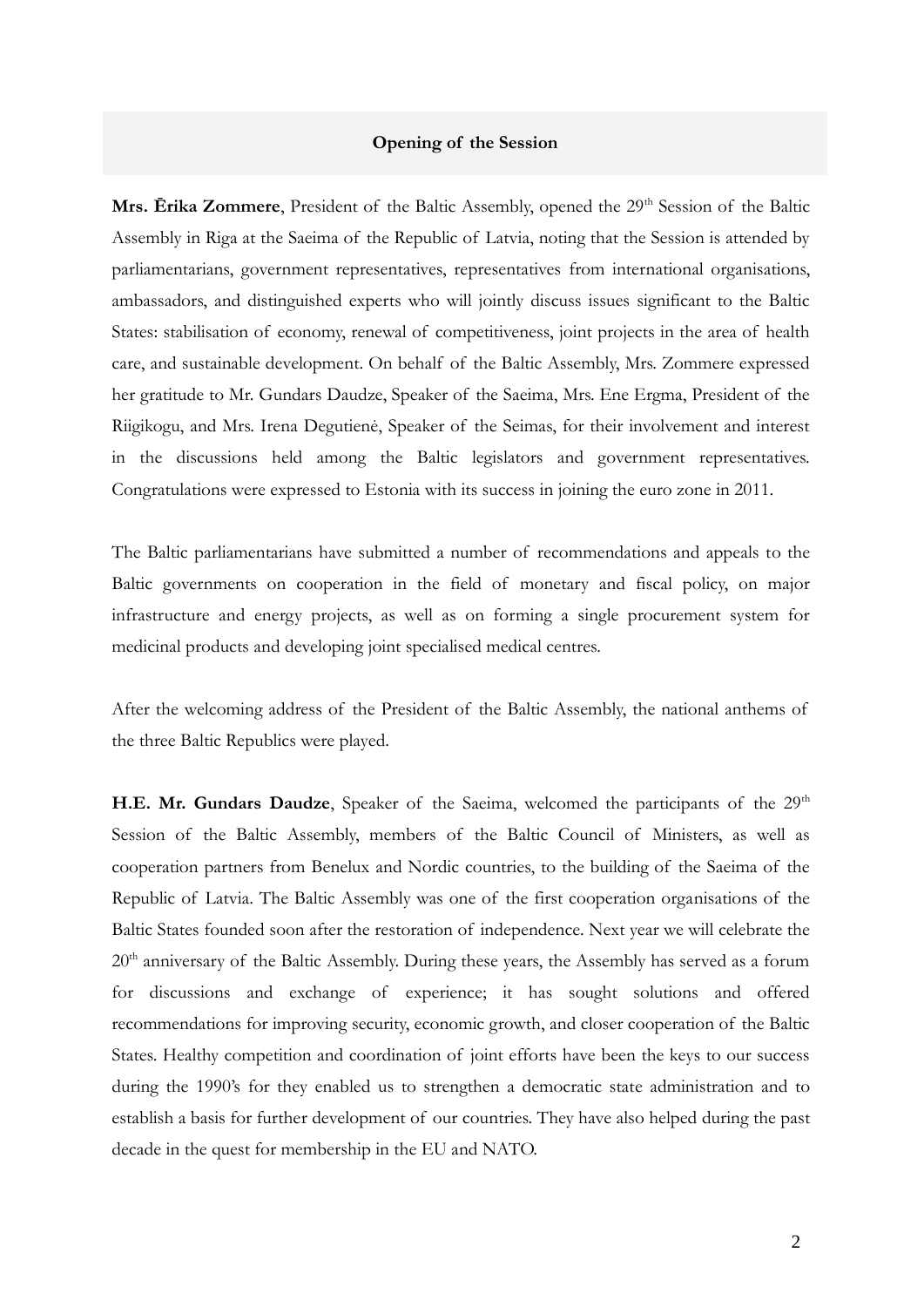Currently, cooperation among the Baltic States can be characterised by political support, close economic integration, and practical cooperation. Joint health-care projects in the Baltic States is one of the examples of how an idea which is conceived in the Baltic Assembly can be transformed into real recommendations and practical results that will benefit all inhabitants. The Speaker wished success to the established task force, and urged the Baltic Assembly to keep this item on future agendas.

It is also important to improve the existing close cooperation between the Baltic States and Nordic countries. Upon Latvia's initiative, cooperation between the Baltic States and the Nordic countries was assessed; as a result, a report was drafted by independent experts, revealing numerous areas where closer cooperation among the NB8 countries would be logical, feasible and mutually beneficial. The task of the Baltic Assembly, as an interparliamentary assembly, is to ensure political oversight of the development of this regional cooperation.

Last year our attention was focussed mainly on the complex economic situation in the region. It was a time when the economic and financial crisis had hit hard all of the Baltic States. Today we can be cautiously optimistic. Macroeconomic data indicate the signs of economic stabilisation. By making hard decisions and implementing strict fiscal discipline, our country has managed to increase the volume of export, achieve the second highest increase in industrial production in the EU, and gradually decrease the unemployment level. Three weeks ago in general elections, the people of Latvia voted in favour of continuing the work undertaken to stabilise the economy; therefore, the new convocation of the Saeima and the new government will have to stay the course. This year the Session of the Baltic Assembly is being held in the Plenary Chamber of the Latvian parliament. In 10 days, the first sitting of the newly elected  $10<sup>th</sup>$  Saeima will convene in here.

Mr. Daudze thanked Mrs. Ērika Zommere, chairperson of the Latvian delegation to the Baltic Assembly during the current 9<sup>th</sup> convocation of the Saeima, as well as other members of Latvian delegation, for their diligence and fervour in developing dynamic and pragmatic interparliamentary cooperation without losing its main value – the spirit of Baltic unity. He thanked the Presidium of the Baltic Assembly, the Secretariat of the Baltic Assembly, and all colleagues for their contribution; and wished success to the Estonian parliament, which will assume the presidency of the Baltic Assembly in the upcoming year.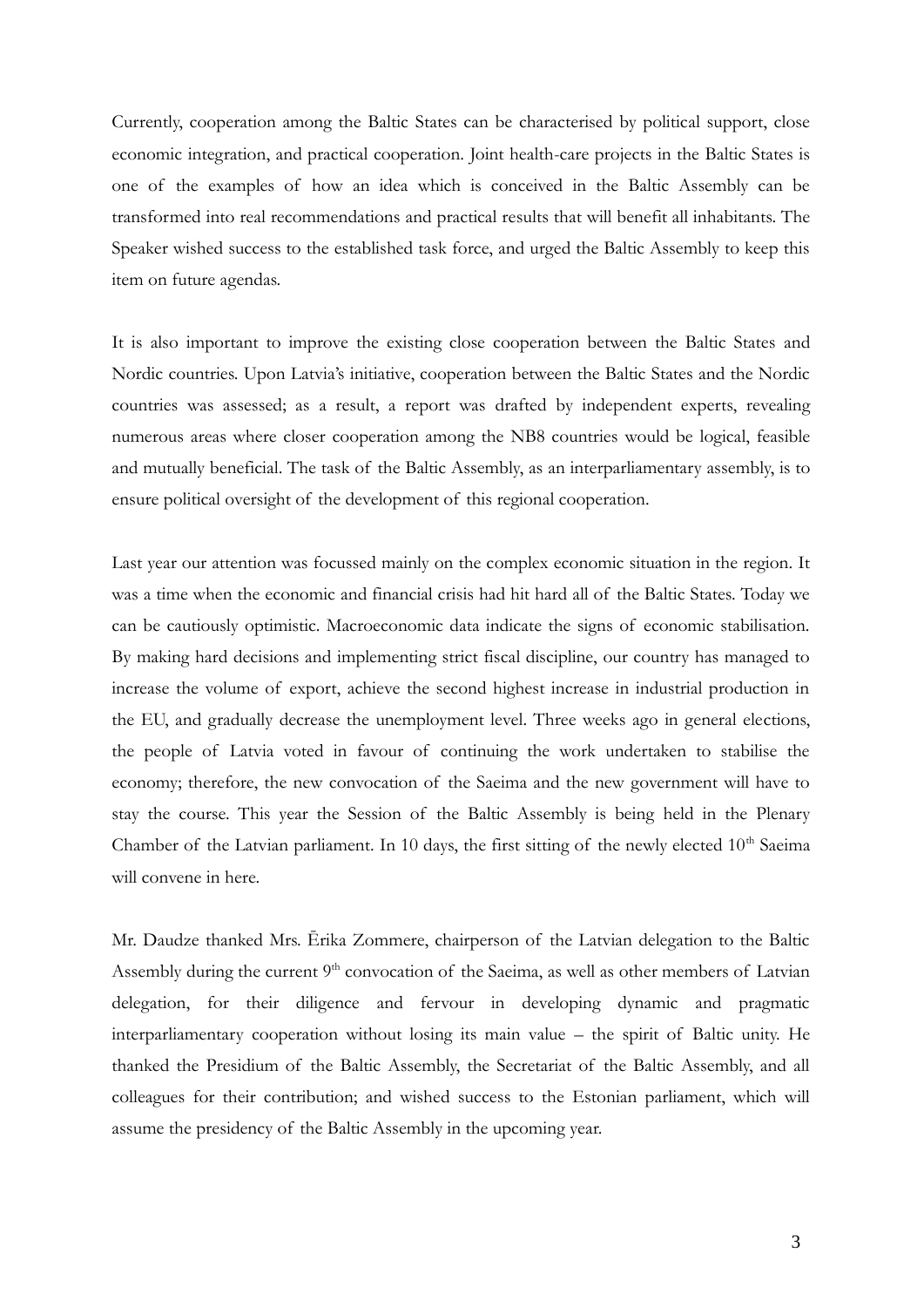**H.E. Mrs. Ene Ergma**, President of the Riigikogu, on behalf of the Riigikogu of Estonia greeted everyone at the 29<sup>th</sup> Baltic Assembly, and thanked Mr. Gundars Daudze and wished success in his new challenges. It was noted that the session will focus on economy and social issues. The most important challenges in 2010 were keeping budget deficit under control and cutting expenses during economic recession. Painful decisions were crowned by success – on 1 January 2011 the official currency of Estonia will be the euro. It has been done for the general economic stability, for the political and economic stability and success of each Baltic State is an essential part of the success of all three states. It is our duty not to leave anyone in this region alone with its worries and problems as we are so closely connected with each other that the success of one has a positive effect on all, and the failure of one influences the reputation of all. The coming years will not be easy, the forecasts do not show any phenomenal economic growth. The number of the unemployed will still remain significant. Mitigation of unemployment is one of the greatest challenges of today. High unemployment shows how important it is to give education to people because although youth is the best time for studying, nobody can get by in life without acquiring new knowledge. On the labour market there is a demand for people whose education is connected with technology, sciences, environment, information or nanotechnology. The competitiveness of our countries depends on the education and professional level of our people.

The year 2011 marks the  $20<sup>th</sup>$  anniversary of the re-establishment of independence of the Baltic States. On the occasion, the speakers of the parliaments of Nordic and Baltic States and other guests are invited in Tallinn on 20 August. In 20 years all our great objectives, like accession to the EU and NATO, have been achieved. Our transition period has ended. Therefore we should not look for justification for our failures and mistakes in our past and 50 years of Soviet occupation, but look boldly forward and set new targets for the future.

The existing form of the Baltic Assembly has served us well, but the circumstances have changed, therefore its form and content have to be adjusted too. The Baltic Assembly must essentially become more efficient, more relevant and more visible to its citizens. There should be transition from the existing delegation-based work to closer communication between parliamentary committees of national parliaments. Accordingly, the Nordic-Baltic (NB8) format should be strengthened. Closer Nordic-Baltic cooperation in foreign and defence policy will guarantee us greater political influence. The recently published NB8 report by two wise men contains several concrete proposals about the fields in which we should move on.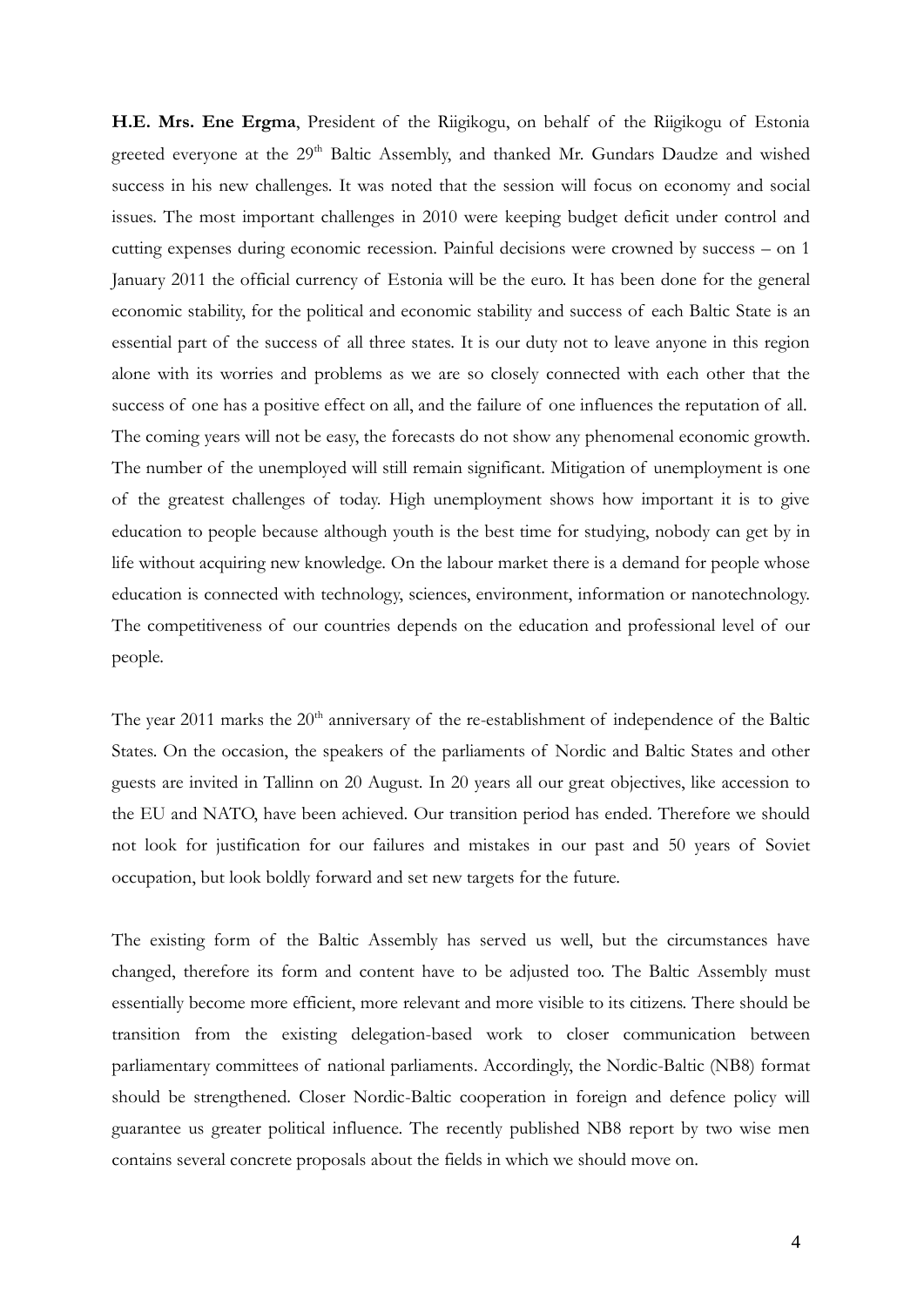For Estonia, the next year will be the year of the presidency of the Baltic Assembly, when new targets need to be set. The priorities of the Baltic Assembly and the Baltic Council of Ministers in 2011 are: 1) cooperation in development of regional energy market and issues related to energy security; 2) development of knowledge-based economy; and 3) development of infrastructure, including "Rail Baltica", "Via Baltica", transport and transit. Mrs. Ergma welcomed everyone to the 30<sup>th</sup> Session of the Baltic Assembly, 17<sup>th</sup> Baltic Council in Estonia next year.

**H.E. Mrs. Irena Degutienė**, Speaker of the Seimas, greeted all the Latvian, Estonian and Lithuanian representatives who have gathered for the Session and expressed her gratitude to Latvia for holding the presidency of the Baltic Assembly this year. The Baltic Assembly should lead the cooperation of the Baltic nations, and the decisions made should have a real impact on the policy of our states. Strengthening the Baltic States and the Nordic countries' cooperation is one of the Baltic Assembly's priorities in 2010. The Baltic States and the Nordic countries should become an undivided community with both a common political and economic development vision and an undivided security concept.

The Lithuanian Parliament has favourably evaluated the Wise Men Report and its recommendations with regard to a closer partnership of the states. The Baltic Assembly together with the Nordic Council should not only coordinate the implementation of recommendations presented in the Report, but also suggest their own projects which would enhance the integration of the Baltic States and the Nordic countries, and make a kind of a bank of modern ideas and targeted European integration deepening initiatives. In May 2010 Jerzy Buzek, President of the European Parliament, and Jacques Delors suggested developing a longterm strategy of the common EU energy policy, proposing to consider the possibility of shaping regional gas purchasing groups and establish the EU gas purchasing agency in the long term. The activities of these groups would be aimed at negotiating on gas supply contracts with external suppliers, implementation of joint investment projects and creation of infrastructure for storage of gas reserves. These measures would limit possibilities of certain energy suppliers to take advantage of their monopolistic situation or carry out discriminative gas pricing policy against individual EU member state. She invited to set up a joint expert group of the Baltic Assembly and the Nordic Council to consider this initiative and present recommendations on its implementation.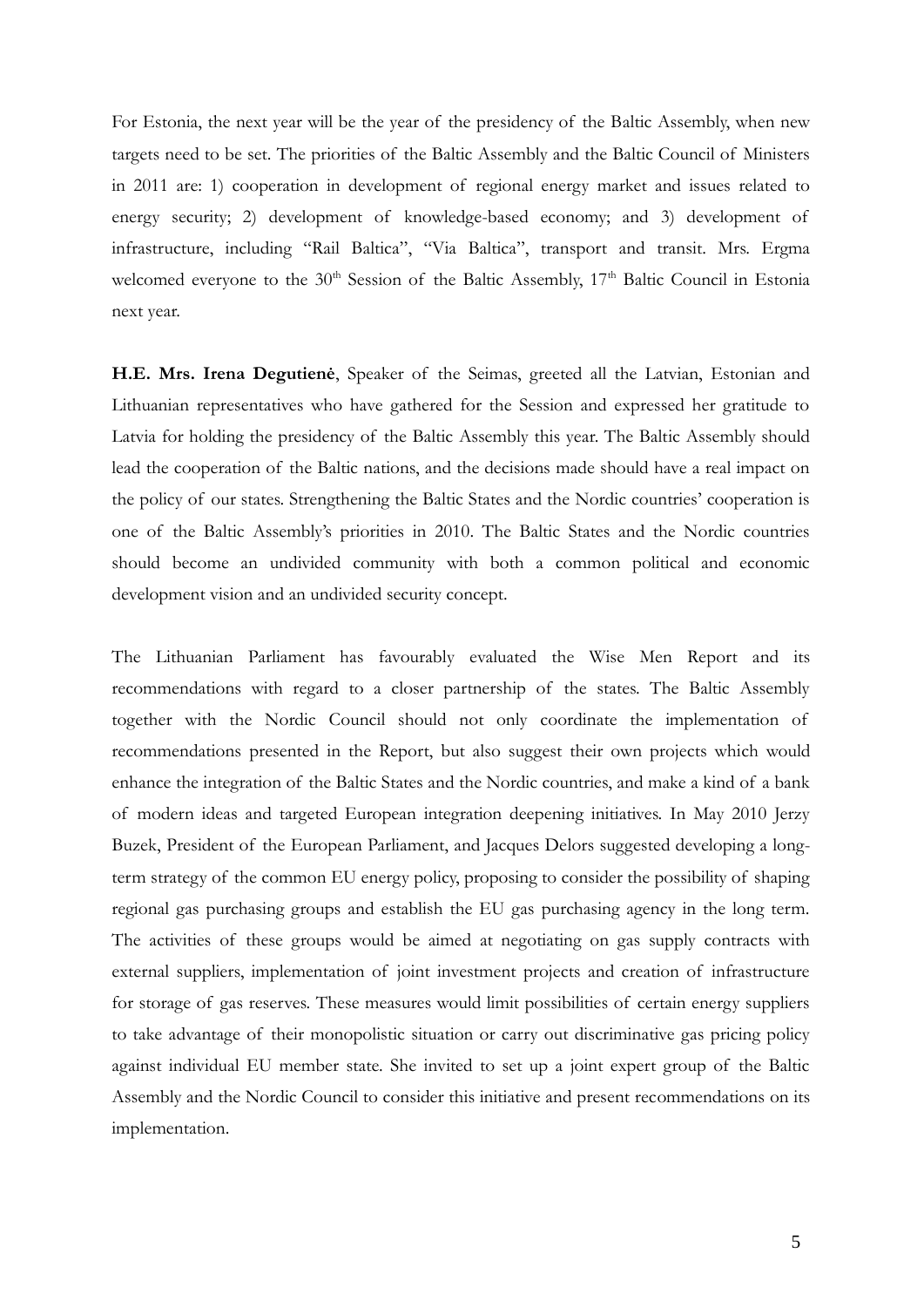Another idea is of setting up a Common Baltic-Nordic Information Space, which would increase the information security that has been impermissibly devalued, pushed aside and exposed to external information and ideological influence. Baltic and Nordic television companies should exchange their programmes, regularly informing about topicalities of their country's life, culture, traditions, thus helping the Baltic States residents to partly identify themselves with the North European region and help the Nordic people to re-discover the Baltic States.

Another idea is the North Defence Alliance, as discussions have intensified after the Russia-Georgia war in 2008. The project of the common Nordic-Baltic Defence Alliance would not only strengthen the security of the Baltic States but also help them to become a part of the Nordic "security community" which would enhance security of the whole region.

The effects of the economic crisis are a proof of a specific problem in the banking sector of the region. The practice of the Nordic banks has shown that the Baltic States are not yet considered as a constituent part of the Nordic countries' market. The Baltic Assembly together with the Nordic Council could undertake to clarify what homework might help to achieve this integration and protect from similar crisis of the banking sector.

A growing and enhanced progress, welfare and security of one state contribute to strengthening the whole region. The Baltic Assembly, like an eloquent example of historic cooperation of the Baltic States, can and must continue its activities by implementing qualitative changes, reacting to newly emerging problems, thus gaining a new value.

**Mrs. Ērika Zommere**, President of the Baltic Assembly, on behalf of the Baltic Assembly, extended special gratitude to Mr. Gundars Daudze, Speaker of the Saeima, for understanding the importance of the priorities set during the Latvian presidency and for support in realising them. Sincere gratitude was passed to Mrs. Ene Ergma and Mrs. Irena Degutienė for their active involvement in promoting Baltic parliamentary cooperation. It was emphasized that the most important aim is a unified, mutually supportive and integrated Baltic partnership that would result in economic and social welfare.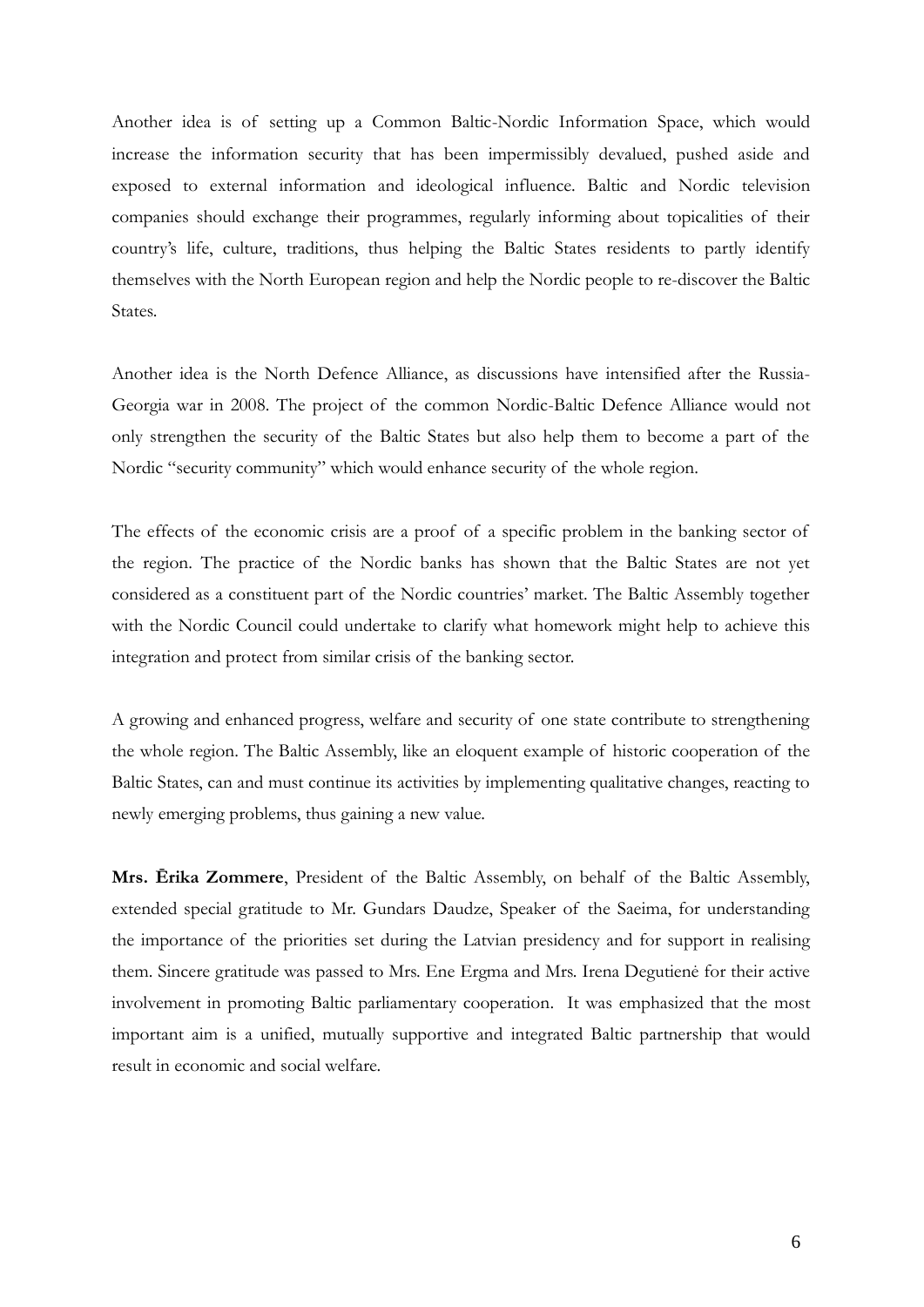## **The 16th Baltic Council**

**Mrs. Ērika Zommere**, President of the Baltic Assembly, on behalf of the Baltic Assembly opened the 16<sup>th</sup> Baltic Council, during which the cooperation between the Baltic Assembly and the Baltic Council of Ministers will be assessed. This year cooperation between the Baltic Assembly and the Baltic Council of Ministers has focussed on the stabilisation of economy, defence and security policy, including NATO's new Strategic Concept, as well as health care and infrastructure projects. Mrs. Zommere thanked all the line ministers of the Baltic States, particularly the ministers working in the spheres of defence, economy, transportation and health for their willingness to deal with these issues in an integrated manner emphasizing that the Baltic partnership cannot be formed without a single mechanism for coordinating the legislative and executive branches.

**H.E. Mr. Aivis Ronis**, Minister for Foreign Affairs of the Republic of Latvia, Chairman of the Cooperation Council of the Baltic Council of Ministers, emphasized that Latvia, Estonia and Lithuania are close allies in the most direct and the broadest sense, for they are not only the neighbouring countries, but also member states of the EU and NATO. It is essential to have an open and regular exchange of opinions on bilateral issues and questions related to economic cooperation. Mutual cooperation in stabilizing the economy and facilitating competitiveness of the region has become particularly essential.

When speaking about facilitation of competitiveness of the region, the Baltic States have to look towards a more target-oriented cooperation with the Nordic countries. Agenda of the Ministers of Foreign Affairs is very much decided by external policy activities that would increase the strategic value of resources, renew competitiveness in the region and ensure economic security, which is one of the preconditions for full-fledged functioning of our countries in the EU and NATO.

On 23-24 September the meeting of the Prime Ministers of the Baltic State took place, where ministers had highly assessed the activities been taken to stabilise economy of the Baltic States, and emphasized the need for further structural reforms and budget consolidation. The Statement of the Prime Ministers concluded the willingness to facilitate economic recovery further, and to attract more high quality foreign direct investment to the Baltic States. Baltic export has to be integrated in the single EU market.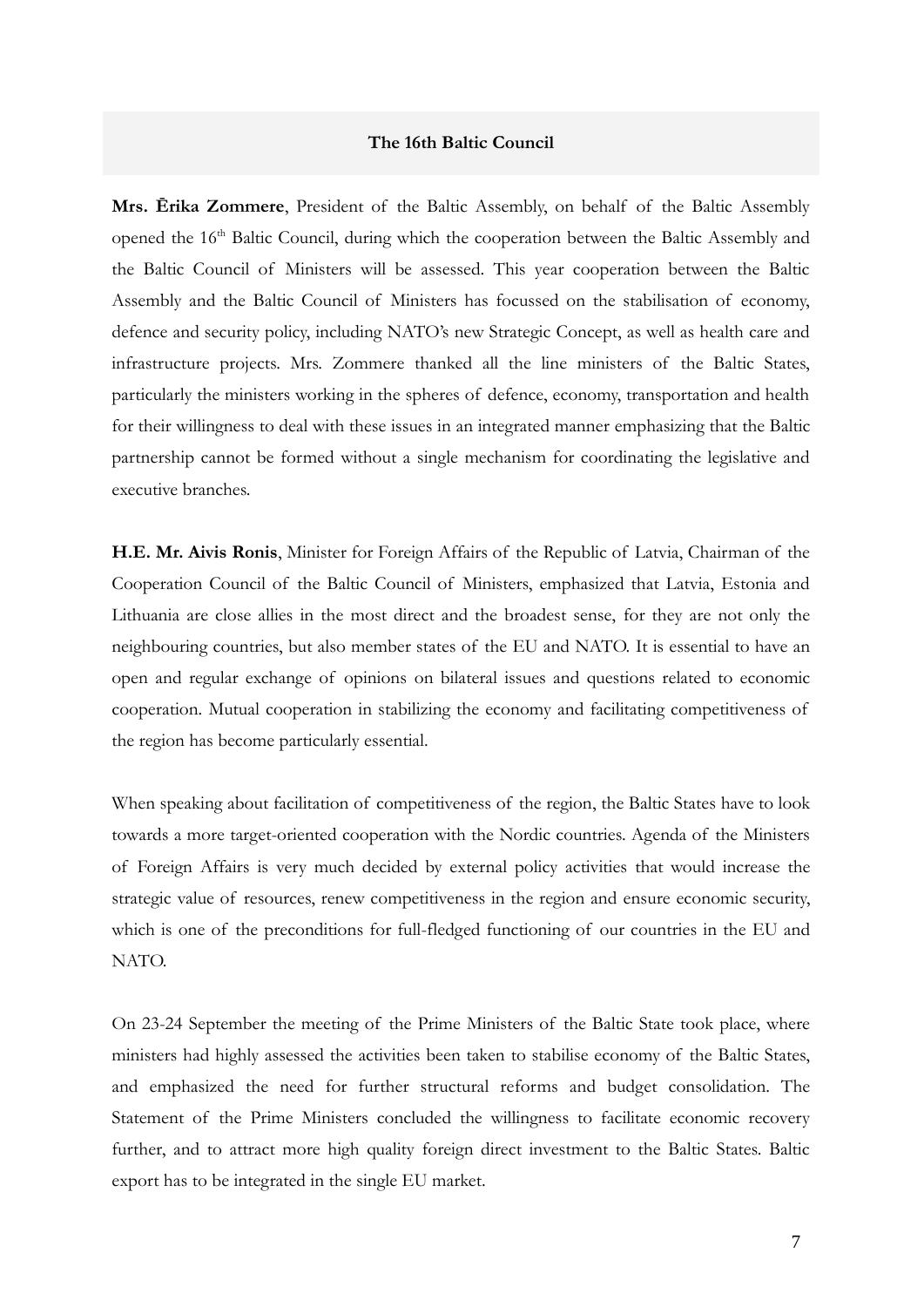In order to ensure sustainable development of economy, it was essential that Estonia joined the euro zone starting from 1 January 2011. The Minister congratulated the Estonian colleague Urmas Paet with this success. Latvia and Lithuania is committed to introduce euro in 2014.

When analyzing cooperation in the area of finances, in future particular attention should be paid to consultations about tax policy as well as the development of national positions regarding joint position on the EU initiatives in economy and finances. On 17 August Denmark, Estonia, Iceland, Latvia, Lithuania, Norway, Finland and Sweden signed the agreement on cooperation in ensuring stability of cross-border finances, crisis management and provision of solutions. Although this agreement is not biding for all the signatory parties, it sets forth the opportunities to establish a system for exchanging information and coordinating activities in the area.

The BCM is also implementing the Baltic Energy Market Interconnection Plan (BEMIP), which is a pragmatic and uniting instrument to tackle energy security and energy market integration issues in the Baltic Sea region. A significant progress has been achieved in implementation of interconnection plan in energy sector. Starting from 1 April 2010, Lithuania and Estonia have opened their electricity markets up to 30% extent, which gives opportunity to all large consumers to purchase electricity for a real market price. On 1 April 2010 Estonia joined Nord Pool Spot Price Area, whereas Latvia and Lithuania plans to join it in 2011.

Electricity market should include common framework for the import of electricity from non-EU countries. This framework will be created by setting clear and transparent network fee system. It is also essential to adopt a coordinated position towards the future organisation of the gas market in the Baltic States and to work closely on the further diversification of gas supply, including LNG supply.

The BCM is also strongly supporting the proposal for the Trans-European Transport network Policy which provides connection with the third country infrastructure projects. A closer cooperation should be developed among the Baltic States with regard to the European Union TEN-E policy review process. Work is being continued with the "Rail Baltica" and "Via Baltica" projects.

A continuous progress has been marked and expectations for further development of the Visaginas NPP project have been reiterated. There should be close cooperation in attracting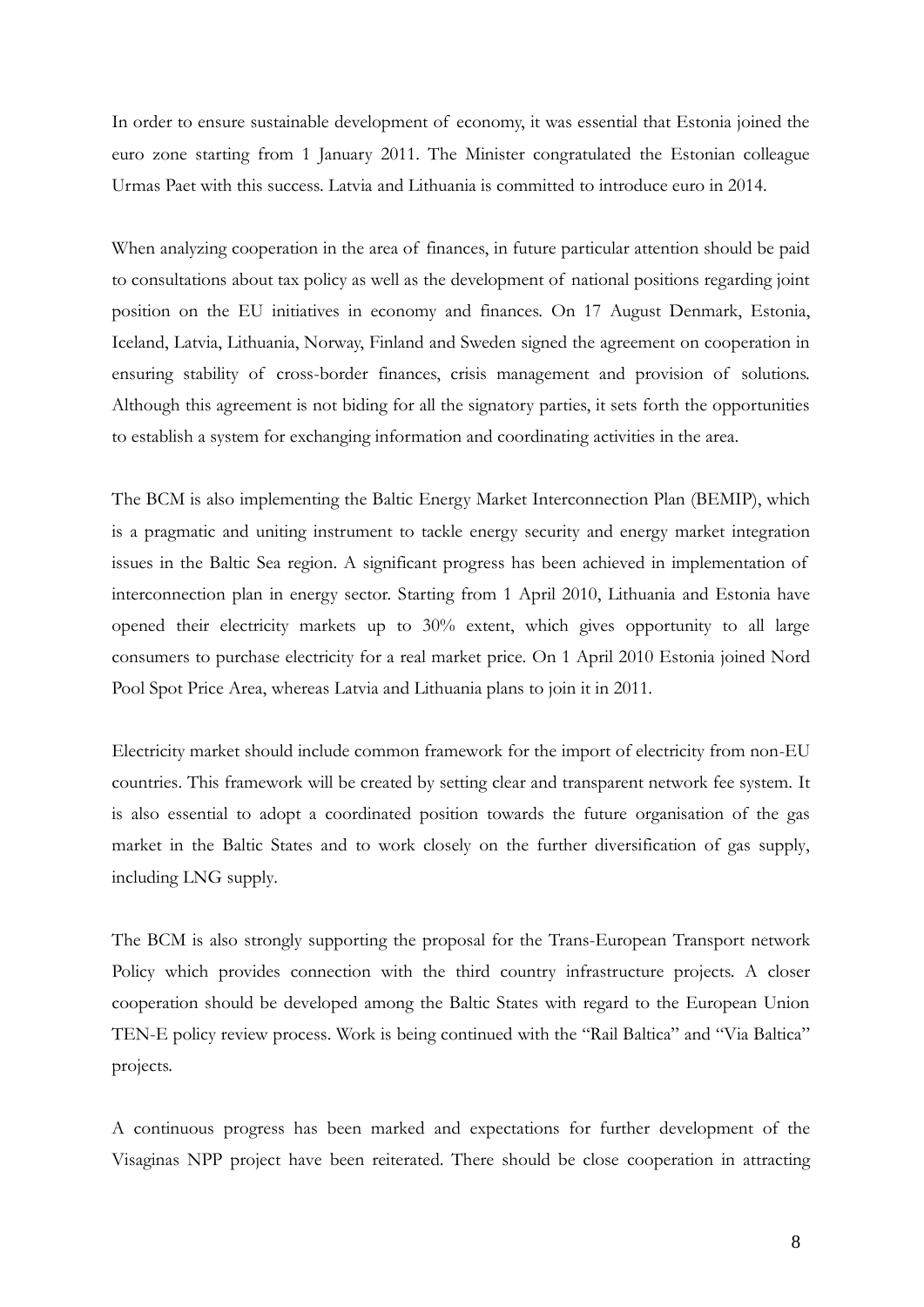international financing to projects of regional importance and in developing the favourable regional environment for the project.

Environment related issues are also an area where the Baltic States can successfully cooperate. Special attention was paid on issues to improve the situation in waste management and protection of the Baltic Sea. Much more importance should be paid to joint measures regarding prevention of climate change.

In health care area a certain progress has been achieved. Amendments have been made in the Pharmacy law thus the Baltic States will improve their openness concerning purchasing of medicinal products.

Regarding security and defence policy, the Minister expressed gratitude for the credit of confidence which was given from all the three Baltic States to represent common interests in the group lead by the former Foreign Secretary of the US Madeleine Albright which prepared recommendations for drafting the new NATO strategic concept. The new NATO strategic concept will be approved in November in Lisbon, giving clear answers and tasks for the next ten years.

Regarding involvement in international support force mission in Afghanistan, on 13 October the United Nations Organisation extended the mission's mandate for another year. The Baltic States are also continuing their involvement in EUPOL mission. 2011 will be a decisive year for further development of Afghanistan and their capabilities to take the power and responsibility. It will be necessary to evaluate the participation in the mission and our civil and military capabilities.

In the area of defence and security an important issue is air policing in the Baltic States. Within the framework of NATO there are solutions concerning air policing in the Baltic States after 2014.

Military trainings and exercises have been increased in the Baltic region. Currently the military exercises "Sabre Strike 2011" are being held, gathering more than 1700 soldiers from Latvia, Lithuania, Estonia, Poland and USA. These trainings have improved mutual cooperation, combat readiness and better coordinated the defence structures of the Baltic States.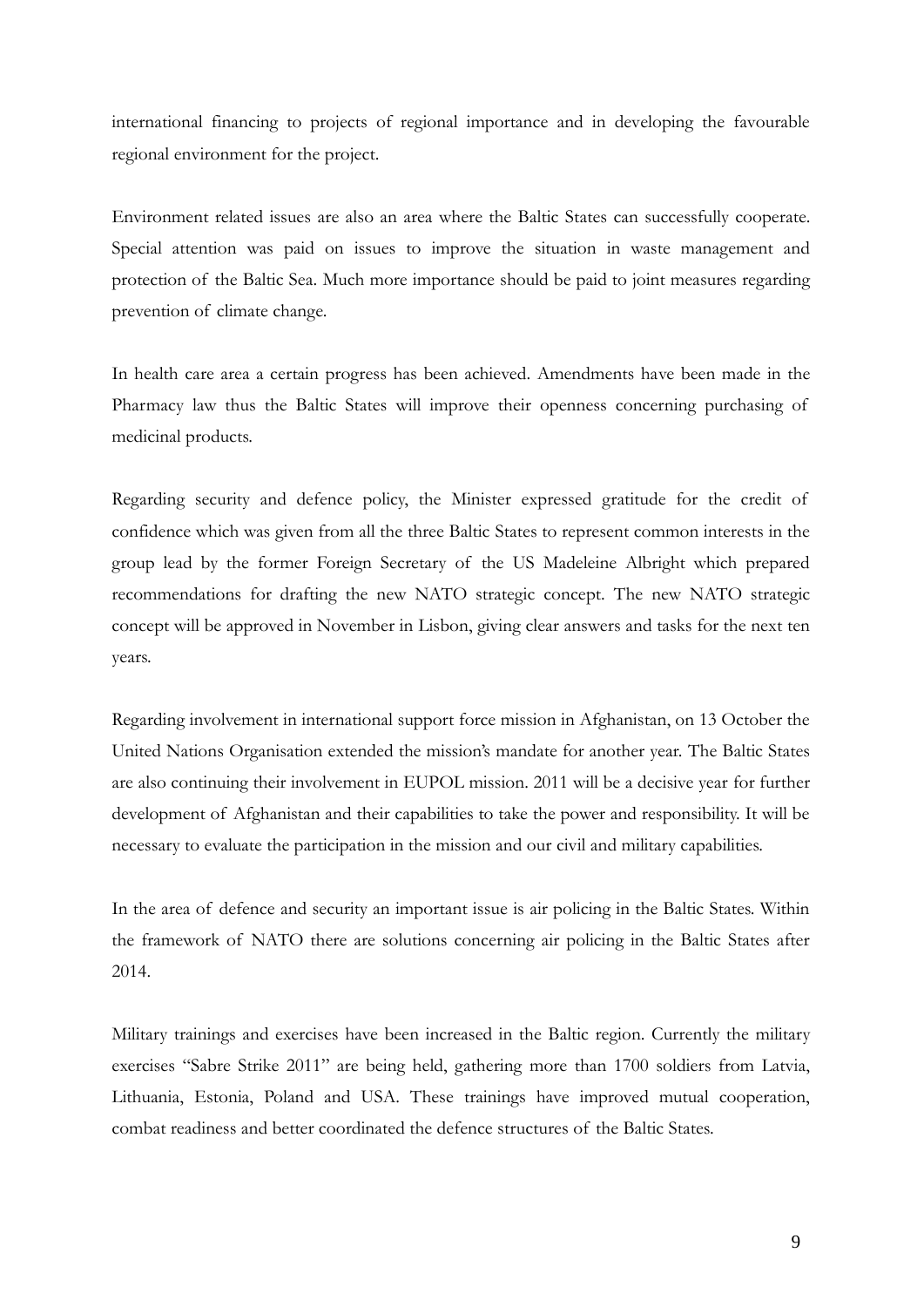Strengthening cooperation between the Baltic States and the Nordic countries is an essential element to improve competitiveness of the region. The Joint Statement of NB8 has been drafted, which initially was intended to encompass only political issues of foreign and security policy, but later addressed also issues of energy and education, thus including 38 recommendations intended to promote further cooperation.

In August 2010 in Riga the Ministers of Foreign Affairs from the Baltic and Nordic countries met, and at the occasion it was agreed to organize special consultations with the line ministries, and to draft a special plan with statements.

The Baltic States have a wide cooperation on foreign issues including that what concerns the EU policies, the EU Strategy for the Baltic Sea region, involvement of the Baltic States in the Eastern Partnership as well as intensification of cooperation with partner countries, and the EU and Russia dialogue. The joint EU finance perspective for 2014-2020 and the goals set in the EU-2020 Strategy are another uniting elements. It is very essential for the Baltic States to represent themselves in the EU external service. In this respect the achievements of Vigaudas Ušackas, the former Minister of Foreign Affairs of Lithuania, in representing the EU interests in Afghanistan can be highlighted.

Currently active discussions are taking place with regards to the planned OSCE summit in Astana, where Lithuania will overtake the presidency from Kazakhstan in 2011. It is essential to have a united dialogue and joint initiatives with the strategic partners. The dialogue between the Baltic States and the USA should also not be underestimated In September the freedom foundation of the Baltic States and America was launched.

The Minister extended his gratitude to all the people who were involved in implementation of the Baltic States cooperation projects. Next year will be a symbolic year – significant point of reference for the cooperation of the Baltic States, marking the 20<sup>th</sup> Anniversary since the independence of the Baltic States. The Minister wished success to Urmas Paet in assuming the presidency of the BCM in 2011.

**H.E. Mr. Urmas Paet**, Minister for Foreign Affairs of the Republic of Estonia, thanked Latvia for a very active presidency of the Baltic Council, noting that a great progress has been achieved in many important issues, such as coordinated economic issues, cooperation in the field of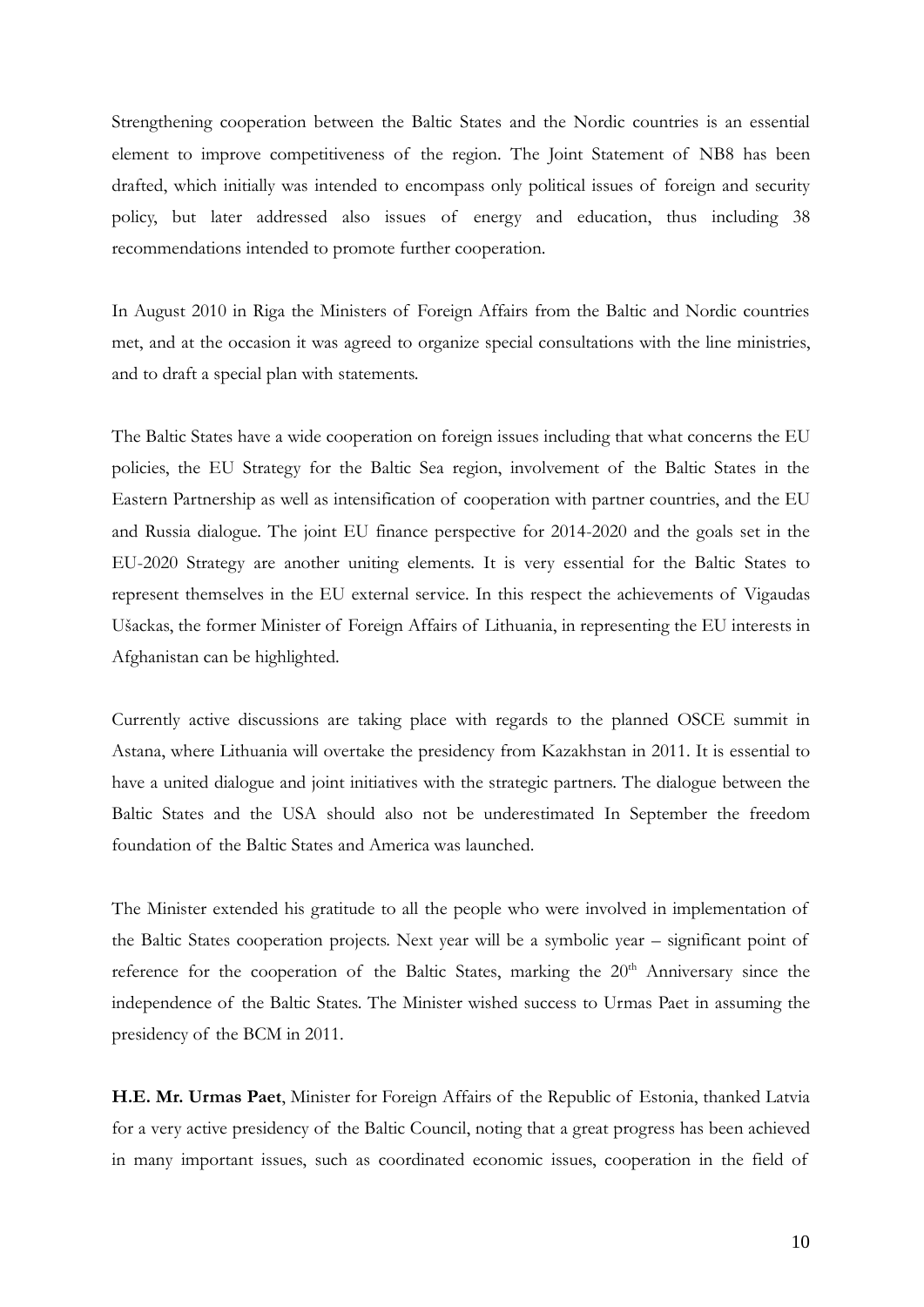environment, transportation, and creating task force on social issues. Main challenges in the Estonian presidency will continue to be exiting economic crunch, increasing energy security and creating energy and transport networks. Main priorities will be development of a knowledgebased economy, increased energy security, and establishment of energy and transport association.

Knowledge-based economy is one of the main prerequisites for sustainable economic growth. Focus on innovation and development of economy is not new for the Baltic States, however the emphasis in tackling these challenges will be on how to move forward more efficiently, how to best implement our potential, and how to improve cooperation in implementing new ideas, including the use of new technologies.

Digital solutions are new possibilities which should be implemented to full extent. The importance of cooperation between Estonia, Latvia and Lithuania for the development of the digital domestic market is essential. It would be necessary to make the most of such skills and knowledge. The absence of a European Union digital market is one of the major factors holding back the competitiveness of the EU. With Nordic countries the Baltic States have the potential to become the pioneers in shaping the fifth basic freedom – digital freedom – of the European Union.

Regarding energy security the importance of the creation of an energy market as part of a common Baltic-Nordic market was emphasized. This would be contributed to considerably by the expansion of Nord Pool Spot to Latvia and Lithuania. It is also necessary to establish a common regulation for electricity imports from third countries, to avoid market distortion and ensure smooth operation of the electricity market.

Thanks to the Baltic energy market interconnection plan adopted two years ago the Baltic electricity market can completely be integrated into Europe. Estlink I electricity cable is ready; Estlink II, Sweden-Poland and Lithuania-Poland link are being worked on. Local production capacity should not be underestimated, therefore it is important to proceed with the Visaginas NPP project. According to these developments, Estonia will decide either to build its own NPP or participate in the Visaginas project.

Work needs to be continued on the establishment of a common gas market and the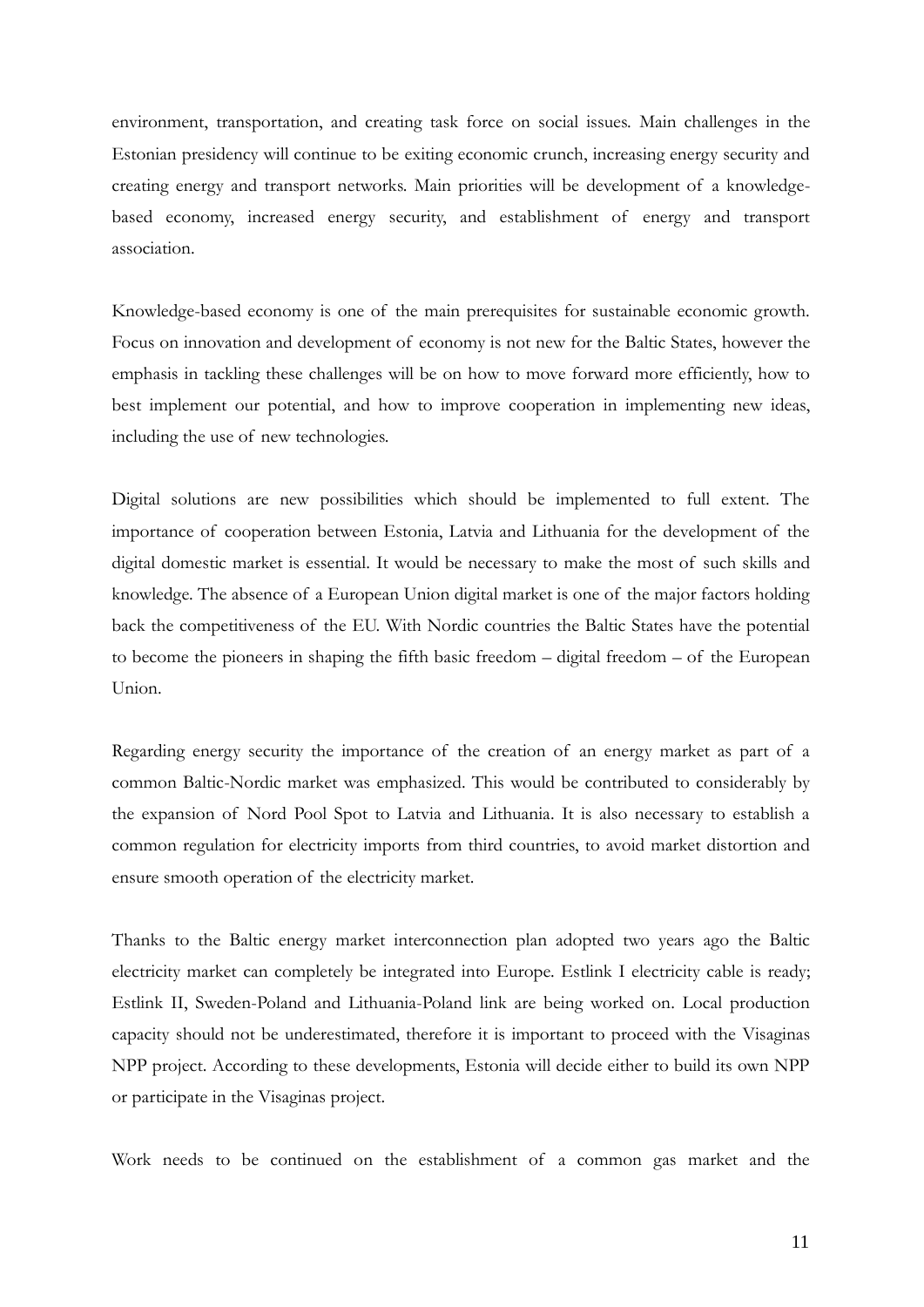diversification of gas deliveries. Apart from the establishment of energy association and ensuring diversification of deliveries, it is as important to focus on projects of regional transport links, above all "Via Baltica" and "Rail Baltica". Transport connections and transit are a vital issue for Estonia, Latvia and Lithuania. Restoring train connections between Tallinn and Riga and then to Central Europe is required to meet the pace of globalisation.

Regarding security issues, the following priorities can be named: 1) air policing. It is not profitable and reasonable for all the NATO member states to have air policing capabilities. Baltic involvement has been extended to 2014. 2) military training exercises, which is a part of collective defence. 3) cyber security and other threats. 4) NATO new Strategic Concept, where Latvian Foreign Minister has contributed on behalf of the Baltic States, 5) allies' duties, contribution in Afghanistan missions. 6) environment (the Baltic Sea, waste, heavy metals, mines, oil leaks, endangering flora and fauna species etc). Latvia, Estonia and Lithuania have updated environment protection framework agreement, where the main areas are strategic transborder environmental impact assessment and fighting of climate change.

The coming year for the three Baltic States will be very special – the restoration of independence and its 20<sup>th</sup> Anniversary will be celebrated. It is necessary to cooperate and work faster, come out of the economic crisis, become connected in transport with the rest of Europe, and improve our energy links. Great emphasis should be put on finding more opportunities for the future and implement them, especially concentrating on connectivity, innovation and maximal use of new technologies.

**Mr. Egidijus Meilūnas**, Vice Minister for Foreign Affairs of the Republic of Lithuania, thanked Mrs. Ē.Zommere for the excellent presidency in the cooperation institution of the Baltic States. Next year the Baltic States will celebrate the 20<sup>th</sup> Anniversary of the reestablishment of independence.

Strategic cooperation of the Baltic and Nordic countries has become one of the priorities of the Baltic Assembly and the Baltic Council of Mnisters. The Wise Men Report on NB8 provides valuable guidelines for joint actions, and the experience that has been accumulated gives us an optimistic prospect. Projects that are important for the Baltic and Nordic countries include high technology, transportation, cooperation between high schools etc. When approaching the EU financial perspective 2014-2020, it would be necessary to allocate funds for implementation of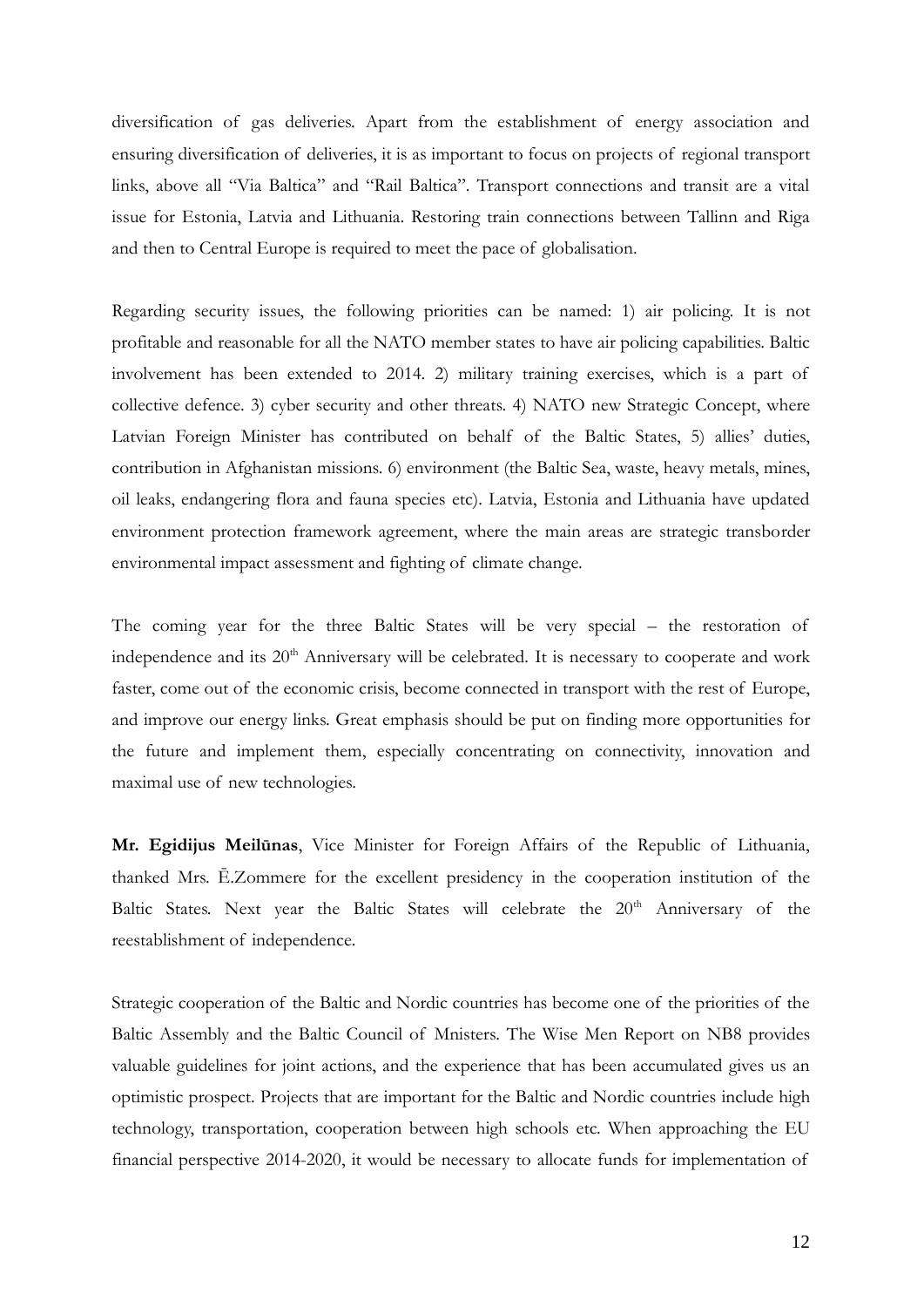the most important projects, and present those which are common to all the three Baltic States. Another significant project where cooperation should be intensified is related to creation of common information space in order to ensure exchange of information about the lives in the neighbouring countries.

The Minister pointed out the most important joint regional projects in health care, social welfare, energy and transport areas. Once more the energy independence was emphasized, noting the implementation of important power links: BaltLit, Pol-link and Estlink II, and stressing the importance to select strategic investor for the Visaginas NPP project. There are plans to create a unanimous gas market and to connect Lithuanian gas link to Polish networks. By implementing these projects adequate funding of the most important projects on European level should be sought.

Regarding transport projects, transport infrastructure is a precondition for development of countries' economy and for creating social welfare. The EU Strategy for the Baltic Sea region covers the most important projects of the region. The new format of transport external dimension, the transport and logistical partnership of the Northern Dimension should be soon formed. This partnership will seek implementation of infrastructure projects connecting the EU and the non-EU states. Successful implementation of the "Rail Baltica" will provide conditions to successfully contribute to the implementation of the most important provisions of the EU transport policy to transfer part of the growing cargo and passenger flows from road to railway transport.

Baltic States have never been as safe as they are today, which is due to its member status in the NATO. Collective defence has been and will always be the key principle of NATO, at the same time it is necessary to bear in mind that the geopolitical situation of the Baltic States obliges to constantly take care of their own security. One of the key tasks is to ensure that NATO air forces continuously carry out air policing mission. The sense of security can be strengthened by ensuring that the Baltic States are viewed as NATO members both in their societies internally, both externally.

In conclusion, Vice Minister Mr. Meilūnas wished Estonia luck in its next year's presidency.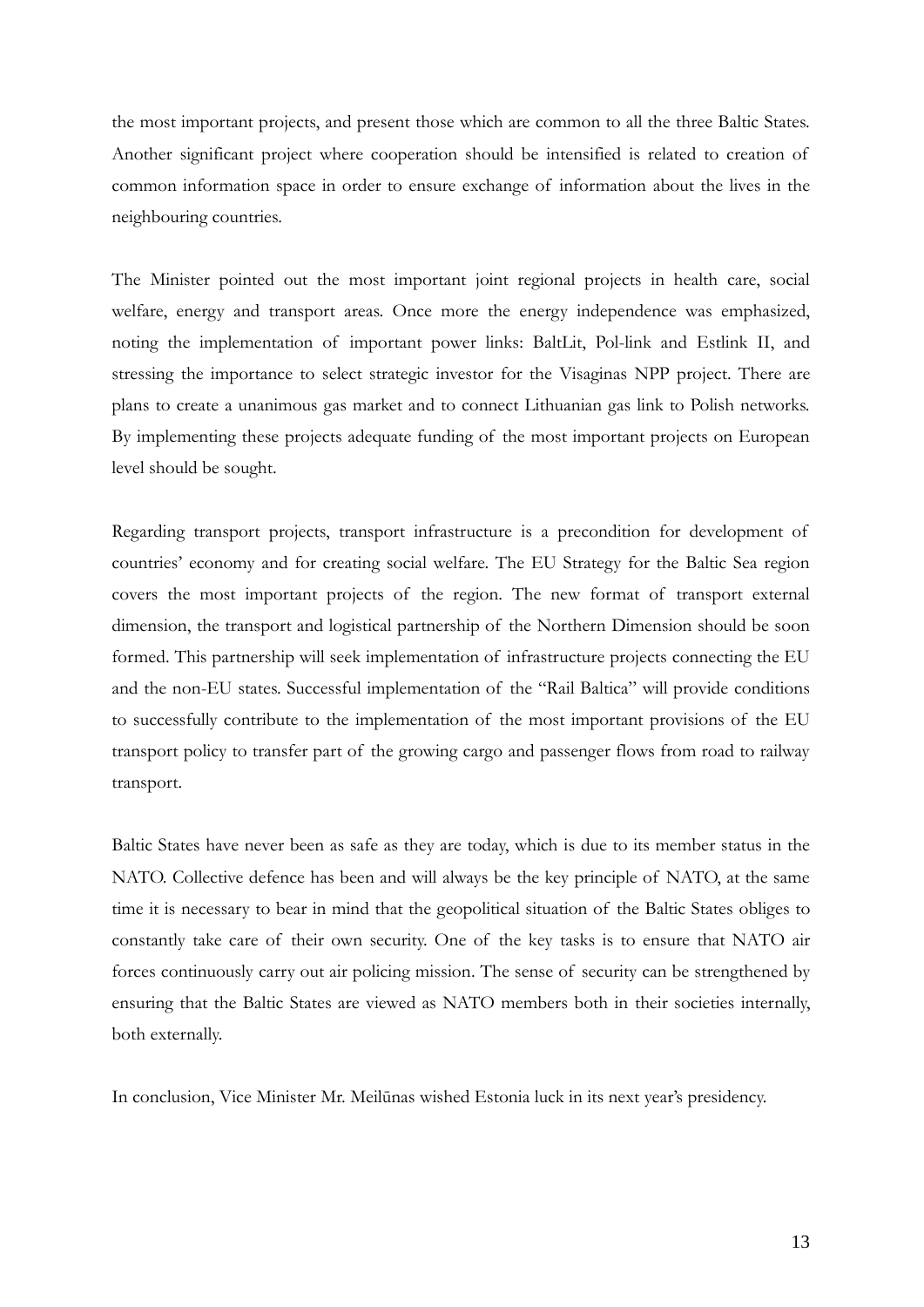## **Discussion**

**Mrs. Ērika Zommere**, President of the Baltic Assembly, asked the Foreign Minister of Estonia whether recommendations in the Wise Men Report can be put on the agenda of the Baltic Council of Ministers in 2011?

**H.E. Mr. Urmas Paet**, Minister for Foreign Affairs of the Republic of Estonia, answered that proposals in the Wise Men Report are realistic and they should be implemented.

**Mrs. Silva Bendrāte**, Chairperson of the BA Social Affairs Committee, extended her gratitude that social issues are highly emphasized in the Baltic Council of Ministers this year.

**Mr. Paulius Saudargas**, Vice President of the Baltic Assembly, noted that during the addresses the proposals for common security space and energy market were mentioned. What would be the possibility for coordinated action by Baltic-Nordic inter-state joint groups for negotiations regarding energy resources, gas prices? How could a possibility of such a group be viewed?

**H.E. Mr. Aivis Ronis**, Minister for Foreign Affairs of the Republic of Latvia, noted that this issue is closely related to energy security issue, which is very topical not only for the Baltic States. Concerns have been noticed not only among the NATO member states, but also other partners. The cooperation of the Baltic States in the area of energy has been successful. Some projects could be developed much faster, but there is common understanding among each other. Common understanding has also been reached with regards to the new strategic concept of the NATO, where energy security was indicated as one of the integral aspects for security in general. Further plans in coordinating energy policy include consultations on joint positions and setting single price for gas. The price of gas is an issue common for the EU in general, but the Baltic States could take initiative in leading the discussion in this area.

**H.E. Mr. Urmas Paet**, Minister for Foreign Affairs of the Republic of Estonia, acknowledged that there is a very strong cooperation between the Baltic States in the field of energy, and noted that in order to increase energy security and lower price for energy resources, it is necessary to have adequate connections between Latvia, Estonia and Lithuania, and adequate connections vis-à-vis third countries, with Finland, Sweden, Poland. Gas price in the Baltic States is one of the highest in Europe, the reason being the existing monopoly. It would be needed to set LNG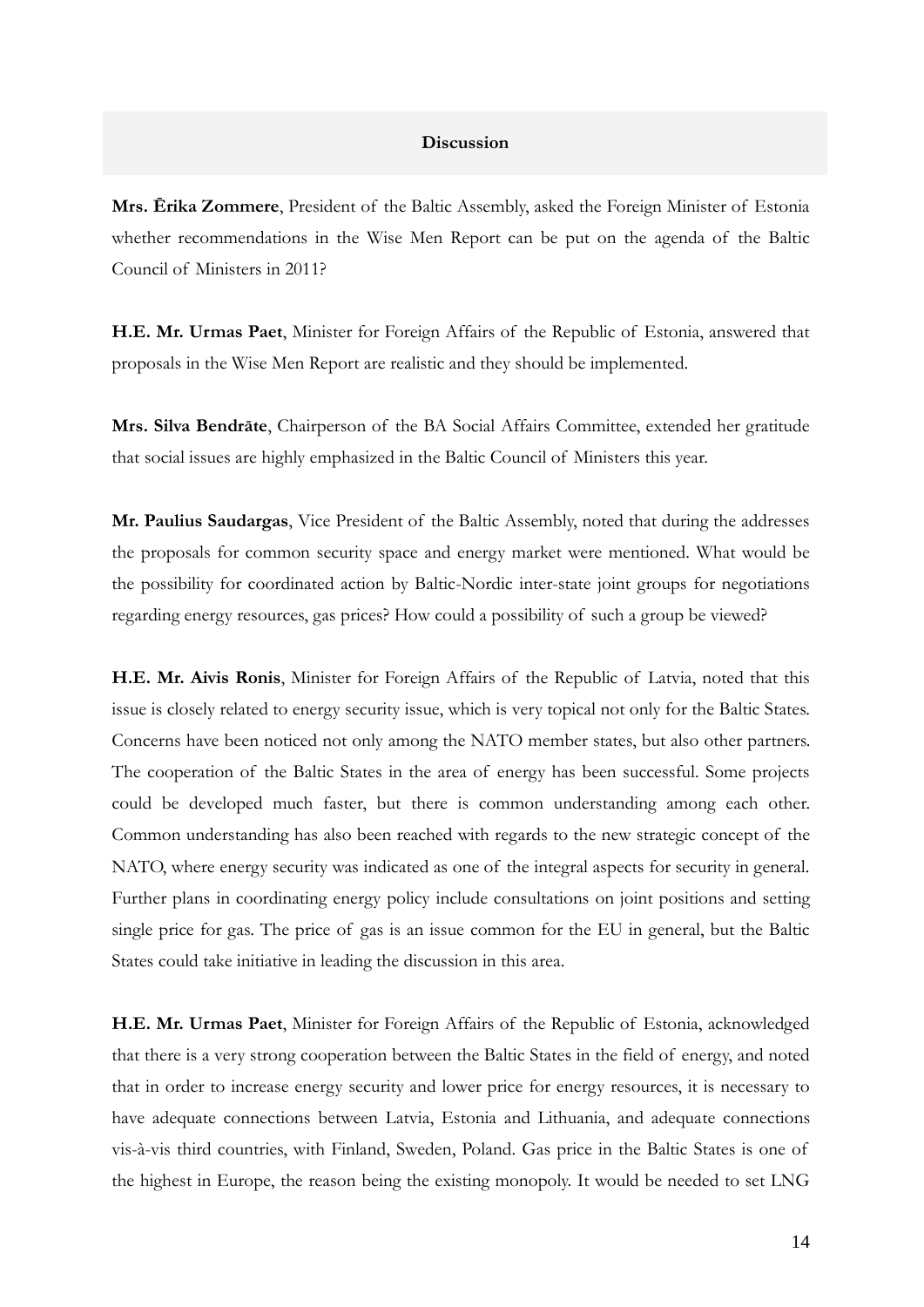stations. As regards imports from third countries, the Baltic States should be united in proposing solutions how to handle electricity imports from third countries, so that the competition is honest. As energy is both an economic, both a security issue, more alternatives to influence the price and to increase the level of energy security are needed. Visaginas NPP is an important project, and it is necessary to implement this project fast, especially when the Kaliningrad and Belarus plants are in the process already.

**Mr. Rytas Kupčinskas**, Vice Chairman of the BA Budget and Audit Committee, Member of the Social Affairs Committee, asked the Foreign Minister of Latvia about the air policing issues in the new NATO Strategy, whether any new recommendations have been presented.

**H.E. Mr. Aivis Ronis**, Minister for Foreign Affairs of the Republic of Latvia, answered that the NATO Strategic Concept is a strategic document, which does not directly speak about single operation of NATO in the air policing. During discussions which were held with various experts and NATO commanders, this idea emerged. NATO member states will be very interested in this issue and there will be solidarity in addressing this issue. Until the Baltic States do not have their own capabilities for shaping it and purchasing very expensive air craft, NATO will continue its air policing mission in the Baltic airspace.

**Mr. Staņislovas Giedraitis**, Member of the BA Economic Affairs, Communications and Informatics Committee, asked whether it would be reasonable to use the resources in the Baltic Sea.

**H.E. Mr. Aivis Ronis**, Minister for Foreign Affairs of the Republic of Latvia, answered that all Baltic States act with responsibility towards resources in the Baltic Sea. The cooperation between the Baltic States and also with the Nordic countries is very good. There is the Baltic Sea development strategy in place.

**At the end of the 16th Baltic Council the Joint Statement was signed by the President of the Baltic Assembly Mrs. Ērika Zommere and Chairman of the Cooperation Council of the Baltic Council of Ministers, Minister of Foreign Affairs of Latvia H. E. Mr. Aivis Ronis (see annex no. 1).**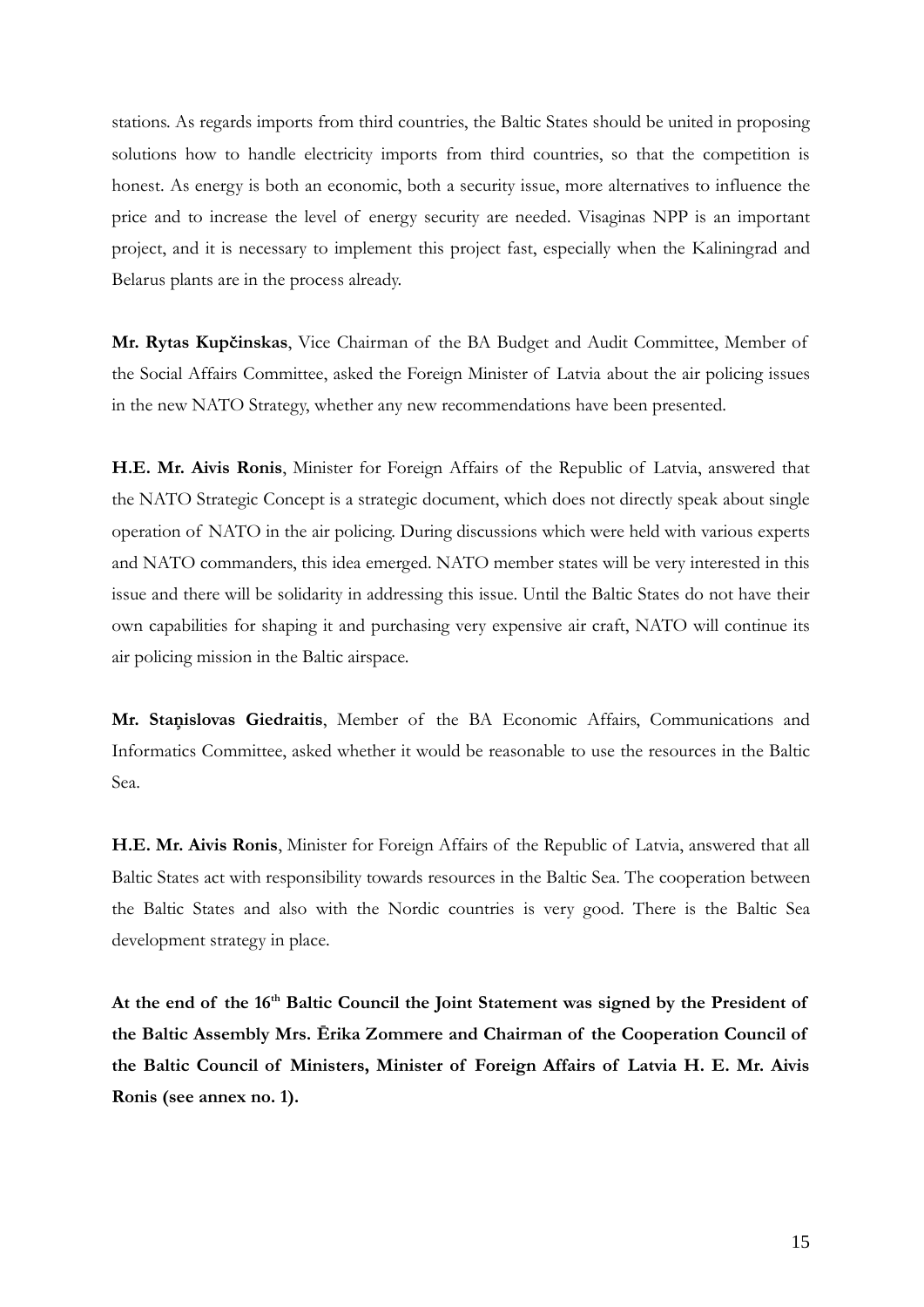## **First Panel "Joint Health Care Projects in the Baltic States"**

**Mr. Trivimi Velliste**, Vice President of the Baltic Assembly, noted that the three Baltic States have been for a long time brothers in destiny therefore their strategies for growth are also very similar. The main resources in these strategies are a human being, the knowledge about people and their health. The Baltic States are interested in similar cooperation models, and they want to use the resources that are available in order to achieve the set goals. To guarantee sustainability and growth, when restoring the States' competitive ability, the human resource should not be neglected. Bad health, addictions, low birth rate etc. is a loss of resource. Good health is a great foundation to achieve our strategic goals.

Last year Social Affairs Committee of the Baltic Assembly jointly with the social committees of the respective parliaments began active discussions on the establishment of a common health care system in the Baltic States.

**Mrs. Silva Bendrāte**, Chairperson of the BA Social Affairs Committee, noted that the Baltic Assembly has always focused on the most topical problem issues and the Social Affairs Committee has organised its work in a very targeted, purposeful and rational way. In 2009 active discussions were started on what the Baltic States should do in the area of health care. This year the Committee has organized meetings inviting representatives from the Nordic countries and the Benelux countries, sizeable and useful materials have been gathered. Together with the government it has been decided to develop qualitative coordinated health care projects: an effective organ transplant system; joint specialized medical centres; first aid system in border towns; a sperm bank to tackle infertility problems; and joint procurement system of medicinal products. Materials have been summarized depicting situation in each Baltic country and setting forth concrete proposals. Implementation of such cooperation projects is a time consuming process. In the beginning an action plan is needed that would clarify and identify areas of health care, and then mutually advantageous agreements should be concluded. The action plan should include necessary legislative acts and estimates for expenses and plans for implementation. Therefore the Committee has turned to executive power about drafting such a plan. In spring the Latvian delegation had a meeting with the Valdis Dombrovskis, Prime Minister of Latvia. In the Council of Ministers these issues are dealt with, and it is an achievement that a special task force has been established which will work and address health care related problems. This group should include representatives from all Baltic countries from national parliamentary respective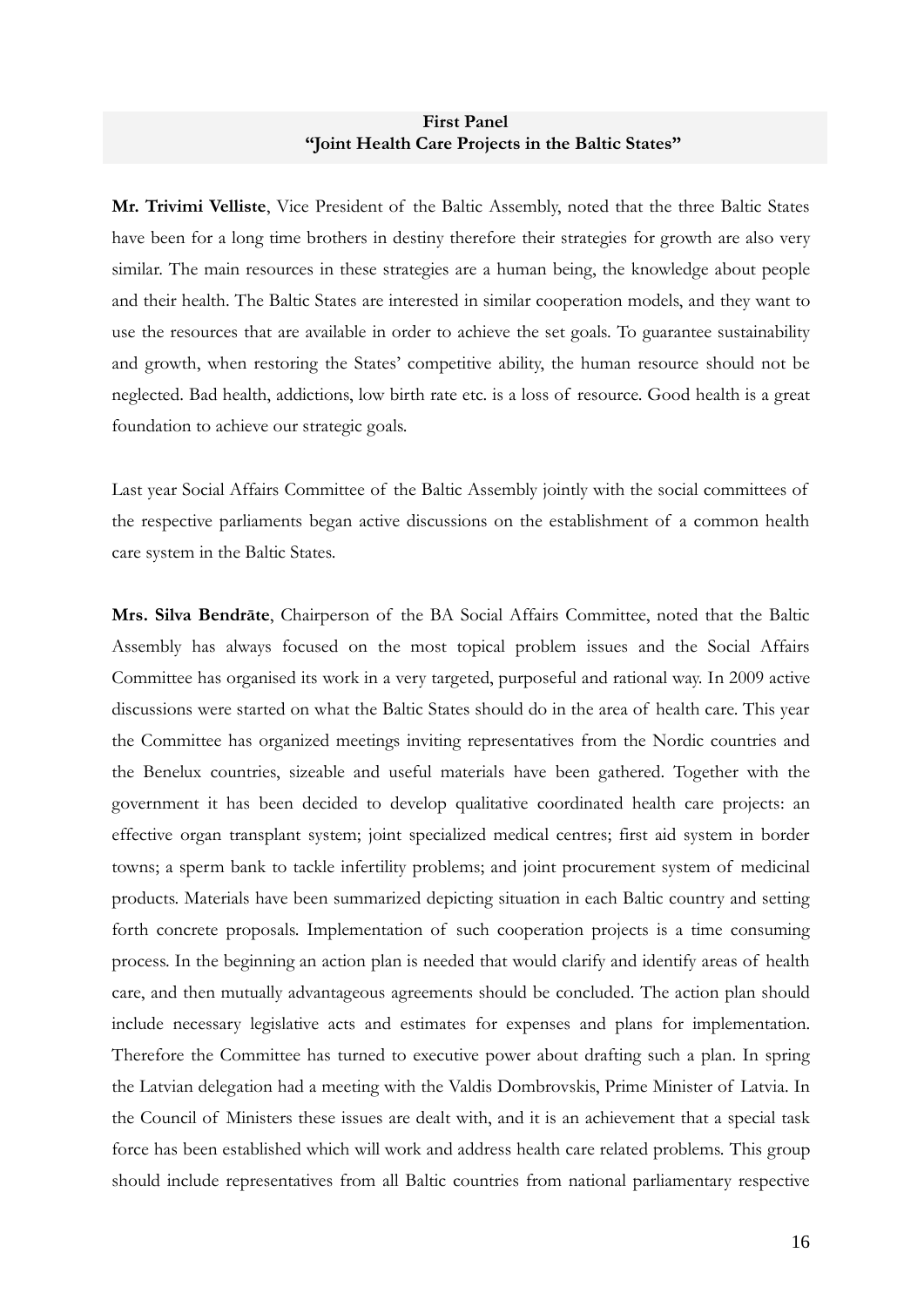committees, because involvement of parliamentarians would facilitate further discussion and analysis of these issues. On 21 October the task force has convened for its first meeting. Pooling of joint resources in the area of health care will definitely affect formation of health care system in each of the Baltic State, and it will be advantageous for each state.

**Mr. Didzis Gavars**, Minister of Health of the Republic of Latvia, noted that cooperation in the health care sector is much needed in order to increase competitiveness of our medical staff and the offered products, and to ensure increased efficiency of our medical services.

In January 2010 during the meeting of prime ministers of the Baltic States it was discussed whether there is a need to work more closely on improvement of existing cooperation in the area of health. It was decided to establish a task force, the duty of which would be to work on joint projects in the health care sector.

The task force was established on 24 September 2010, the day when agreement with Estonia on first aid services was also signed. The mandate is to elaborate an action plan of the task force group and conduct analysis on eventual efficiency of several proposals. This analysis should look at the following areas: 1) establishment of a common system for state-funded procurement of medicine and medicinal equipment; 2) establishment of joint specialized medical centres for more efficient use of professional skills in the Baltic States; 3) coordination of emergency help in the border towns of the Baltic States; 4) establishment of an efficiently functioning human organ transplant system of the Baltic States; 5) establishment of a common sperm bank and treatment of infertility. The meeting of the Social Affairs Committee of the Baltic Assembly on 25-26 February 2010 in Tallinn gave great impetus and foundation for these tasks. The members of the Committee are further invited to participate in the task force group activities.

Regarding the common system for state funded procurement, Latvia is willing to discuss establishment of a common system for centralized procurement of medicines and medical equipment in the Baltic States. Since the legal framework within the Baltic States is in accordance with the EU Regulations there should be no legal obstacles. The proposal is 1) to identify necessary amendments in the procurement legislation, inviting to the respective meetings representatives from procurement Bureaus; 2) to identify the list of medicines, medical equipment to be purchased under common procurement procedure.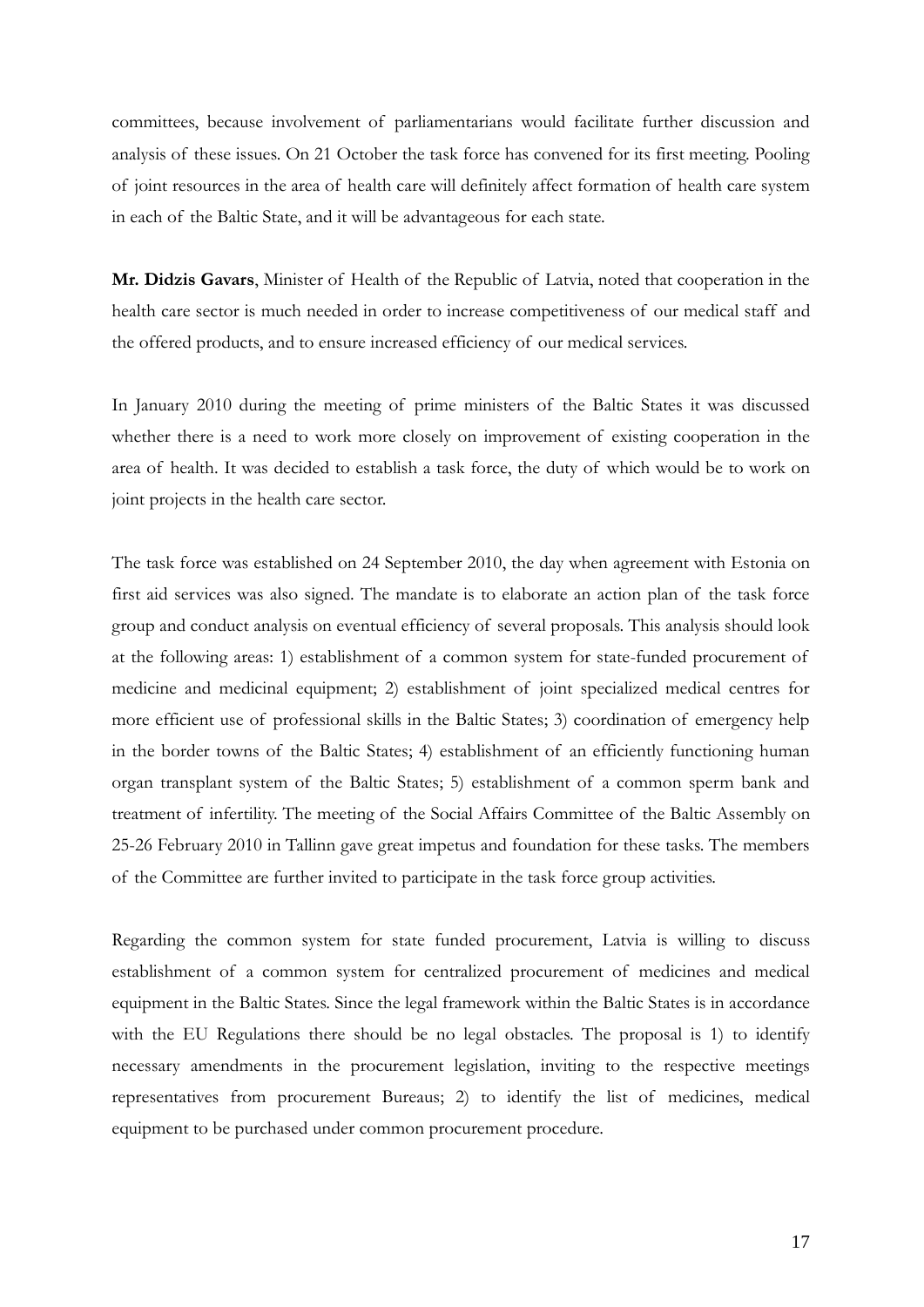Concerning joint specialized medical centres, specialization among the Baltic States is necessary, but creation of new centres would be very expensive. It is proposed to consider the use of existing facilities in the Baltic States and search for mutual agreement to direct patients within the Baltic States. It would be necessary to discuss the possibility of sending doctors for training abroad.

As regards emergency help in border regions, on 24 September 2010 the Agreement between Latvia and Estonia on mutual aid for providing ambulance services in border areas was signed. Similar agreement should be elaborated between Latvia and Lithuania.

In the area of human organ transplant system in the Baltic States it is necessary to improve the cooperation in the field of information, experience and transplant exchange. Discussions should be renewed on the subject; the issue should be dealt with specialized medical centres.

Regarding sperm bank and treatment of infertility, artificial insemination in Latvia is not covered from the state budget, nevertheless Latvia is interested in discussing this idea. Current financial situation does not allow for Latvia to invest resources from the state budget into new projects *inter alia* in sperm bank development. During the meetings it would be essential to identify key areas of common interest and possible cooperation.

The 1<sup>st</sup> meeting of the group took place on 21 October 2010 in Riga, the 2<sup>nd</sup> will be held in 2011 in Tallinn.

**Mrs. Nora Ribokienė**, Vice Minister for Health of the Republic of Lithuania, noted that regarding directions of possible cooperation in the future the status quo situation will be mentioned. Conerning common procurement of medication, it is necessary to deal with the problem of legal framework that is used in the Baltic States. It is not decided who should take the responsibility in procurement, whether it should be a separate institution or the existing one. What basis for this project should be used, are any additional inter-state agreements needed? It was noted that a pilot project could be reasonable, especially when speaking about centralized procurement that would be beneficial for all the three Baltic States. Negotiations on common price will be the easiest aspect to tackle. The three Baltic States should have a joint list of medication that could be included in the common procurement system. Problem emerges when a disease is not common. There is no information system that could be applied in such a case in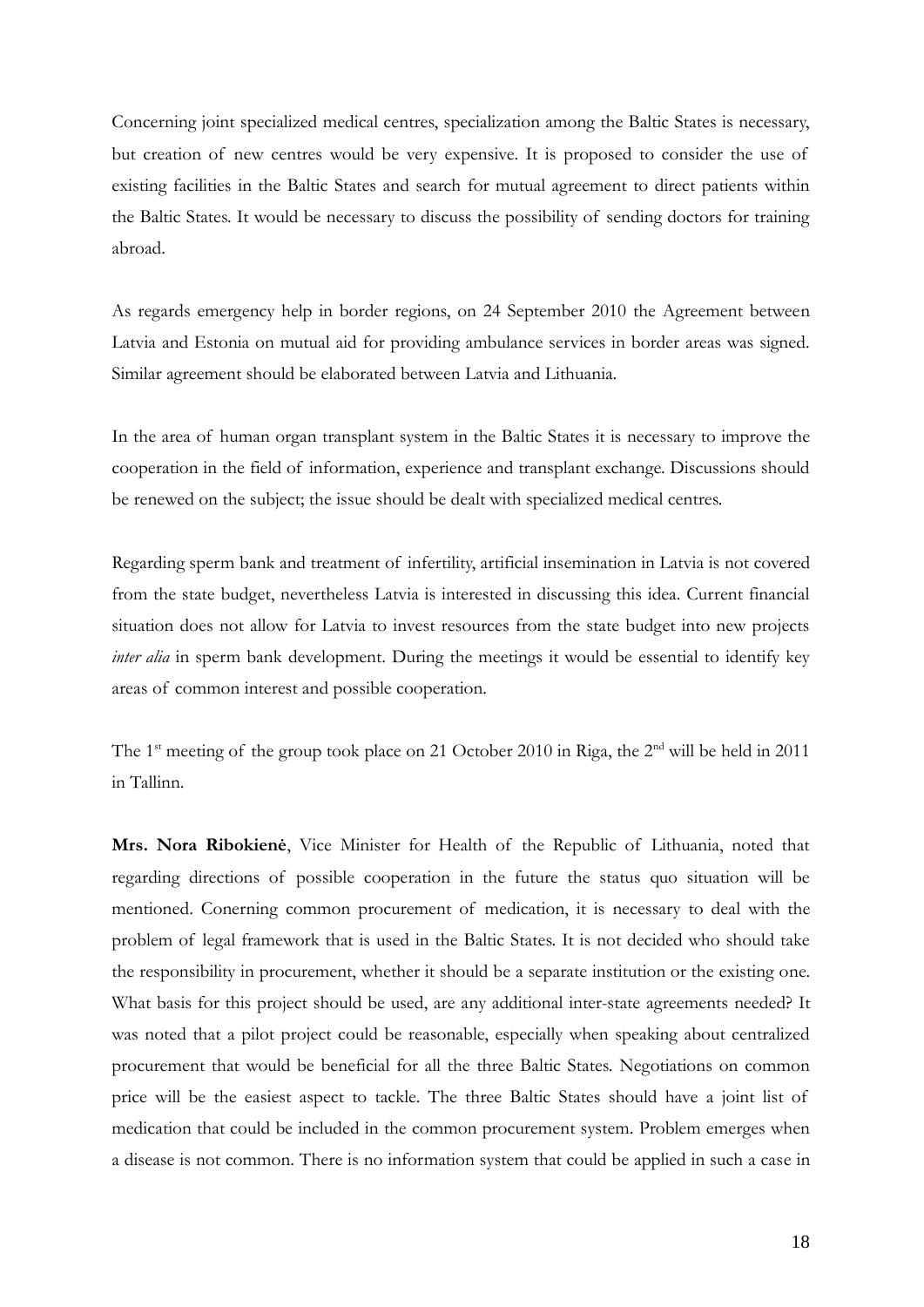searching that particular medication. Therefore a common information system would be needed. The task force has decided to appoint projects that would create initiatives in other EU member states on European level, and make an assessment of centralized procurement in every state, and to make a list of common medicines in all three Baltic States. The coordinator of this process will be Latvia.

Currently there is no sufficient information about the existing specialized medical centres in the Baltic States. The use of the existing centres would be a good solution, because at the current financial situation it would not be rational to establish a new centre. It is proposed to evaluate possibilities of the existing centres to identify directions for possible activities in the future. Lithuania, for example, could provide cardio vascular surgery, positron emission tomography.

The task force also appointed experts to evaluate the situation of waiting queues of patients, and it was suggested to implement a new directive. The coordinated country is Lithuania.

Regarding coordination of emergency care in border towns, Latvia and Estonia has signed a bilateral agreement. Lithuania in principle supports such agreement, but the problem is that Lithuania does not have a unified centre for processing emergency calls. There is a centre in Vilnius, a similar centre is planned in Klaipeda in 2011. Lithuania could plan to sign an agreement with Latvia in 2011.

As regards organ transplantation system, there are concrete coordination problems. In Lithuania the system is subordinated by the Ministry of Health, in Latvia – by hospital and in Estonia – by university. The number of organ transplantation types also differs in the three Baltic States – in Lithuania there are 6, in Latvia and Estonia  $-2$ . The number of recipients is also different in each country. If there was a common organ transplantation system the costs of testing in Latvia and Estonia would rise considerably. Another problem is models of donorship. In Lithuania family members of the diseased person may sign an agreement regarding donorship, or the person himself may do it. In Latvia and Estonia the situation is different. Lithuania is closely cooperating with Latvia and Poland, whereas Estonia cooperates more with Latvia and Finland.

The EU directive 2010/53/EU will set clear standards of the quality of the organs donated to recipients which means there is a need for competent institution in every state to coordinate the process. Each hospital will need a person to coordinate the process as well. Therefore it is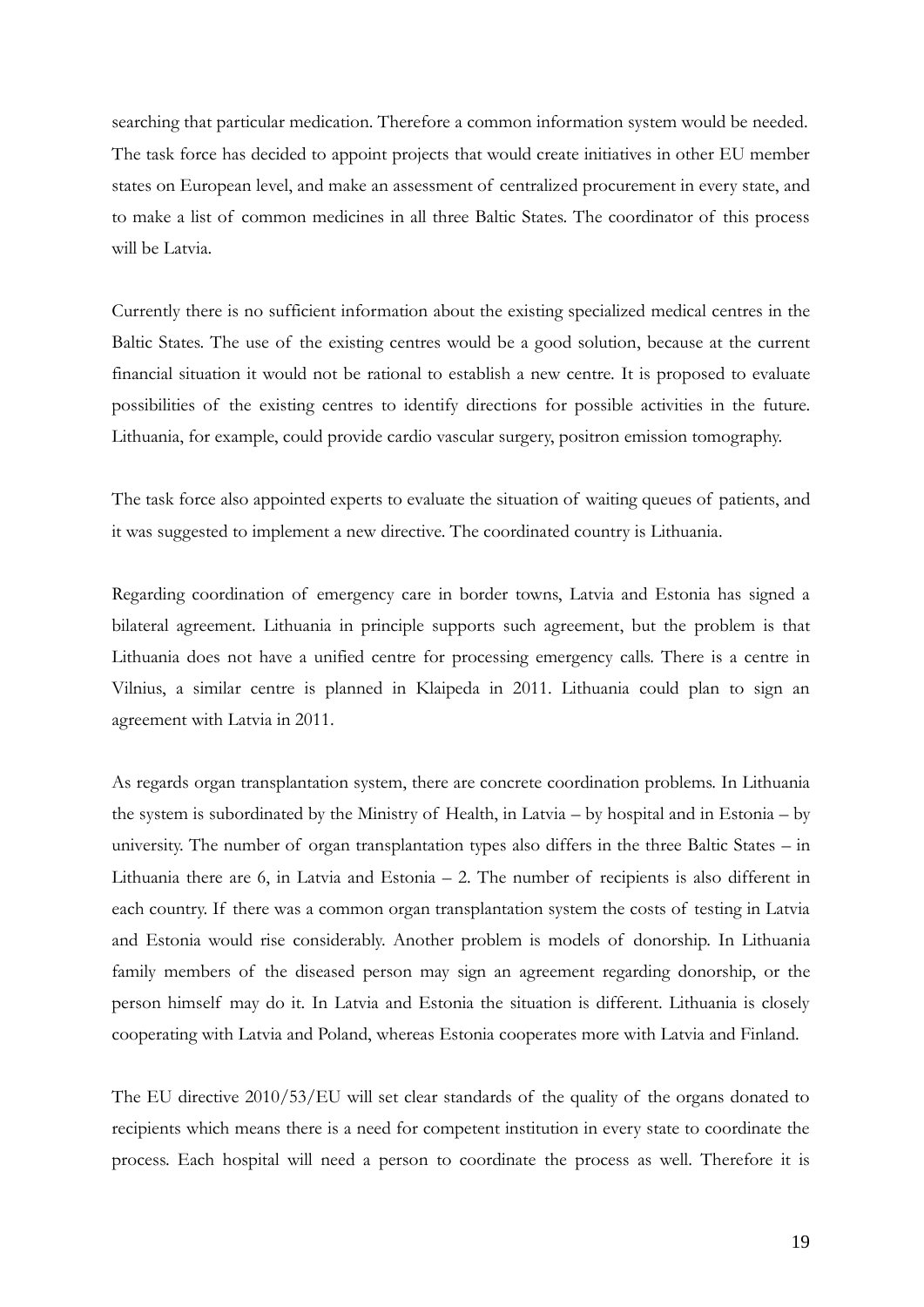proposed not to consider the establishment of common transplant system, instead consider in which areas the cooperation could be increased on the basis of the above-mentioned directive. The task force decided to appoint experts in transposing the directive to national legal framework of the Baltic States.

Concerning a common sperm bank and treatment of infertility, the attitude of people is quite different towards reproductive heath. In Lithuania only a married woman may apply for sperm bank, and there is no law on supplementary infertility. In the meantime there are three draft laws, and it is possible that one of the projects will be adopted by the Seimas. The projects are different in their essence; one being liberal allowing both male and female cell donorship, the second version does not allow donorship of female cells, whereas the third one forbids donorship of both male and female cells. It would be suggested to postpone consideration of a sperm bank and treatment of infertility projects.

**Mrs. Irvi Normet**, Deputy Secretary General on Health, Ministry of Social Affairs of the Republic of Estonia, noted that a brief overview of proposals on how to progress in 2011 in the health care area will be given. On the one hand there is a proposal that topics should be united, focusing on the most important areas for cooperation between the Baltic States. On the other hand, it would be necessary to expand our platform in the area. The proposal is to focus on three topics, firstly, continue exploring possibilities for a common system of state-funded procurement of medicines. It is important to see development in this area in the European Union. The Commission has initiated a possibility of joint procurement, particularly regarding vaccination. The EU internally has already a good practice of interstate cooperation in planning the medicine procurement. The task force has the consensus that the best way to proceed is to find legal framework based on the agreements between institutions, and not form a new institution as it will be more expensive and time consuming. It was agreed that the leader in this are will be Latvia.

Secondly, it would be important to look into possibilities of dividing areas of medicinal services. It is planned to map what kind of health care services the three Baltic States do not provide and what kind of services are bought from other EU states. Work will be continued along the lines of what kind of doctoral services are in excess, thus picking out services that could be provided to the neighbours. In reducing queues to get to the doctor, information on what kinds of services have long waiting lines will also be provided.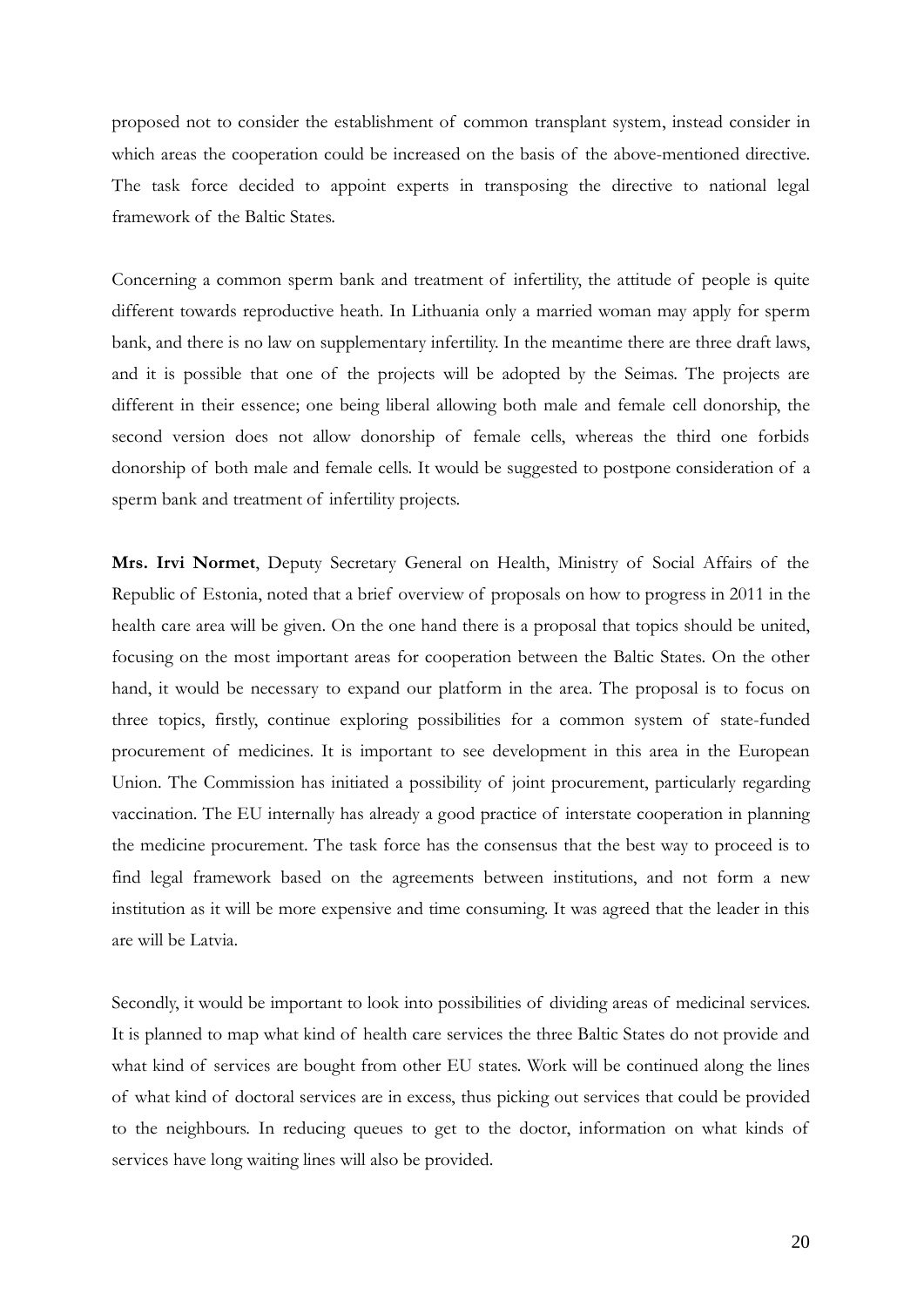Another important issue concerns emergency help in border regions. Estonia and Latvia has signed mutual agreement this year. Lithuania is planning to continue negotiations with the Latvian side in terms of border hospitals. During the next period it is important to follow developments in the EU in general, and especially what concerns the directive on the patients' rights. The leading party for the establishment of joint specialized medical centres for more efficient use of professional skills in the Baltic States will be Lithuania.

Estonia has the lead for human organs, tissues and cells transplant issue. A good foundation for cooperation among the Baltic States is the European directive which sets the quality and safety regulations for the organ tissue and cell transplant.

Second meeting of the task force will be held on 13-14 January 2011 in Tallinn. It is important that prior to the prime minister's meeting the report on activities in 2010 is produced. Third meeting will be organized in the second half of the year before the Baltic Council of Ministers' meeting on 13-14 October in Tallinn. The main work will be done using electronic channels.

### **Discussion**

**Mrs. Silva Bendrāte**, Chairperson of the BA Social Affairs Committee, asked about the list of procurements of medicinal products and their pricing, particularly, how much time would be needed to make such a list.

**Mr. Didzis Gavars**, Minister of Health of the Republic of Latvia, answered that the list is almost ready and the prices will be discussed in the near future. There are certain differences in each country.

**Mrs. Ērika Zommere**, President of the Baltic Assembly, asked how long time will be needed to sign the agreement between Latvia and Lithuania about first aid services in the border area.

**Mrs. Nora Ribokienė**, Vice Minister for Health of the Republic of Lithuania, answered that Lithuania will be able to sign the agreement in 2011.

**Mrs. Silva Bendrāte**, Chairperson of the BA Social Affairs Committee, noted an important question about establishment of specialized medical centres has been mentioned, and noted that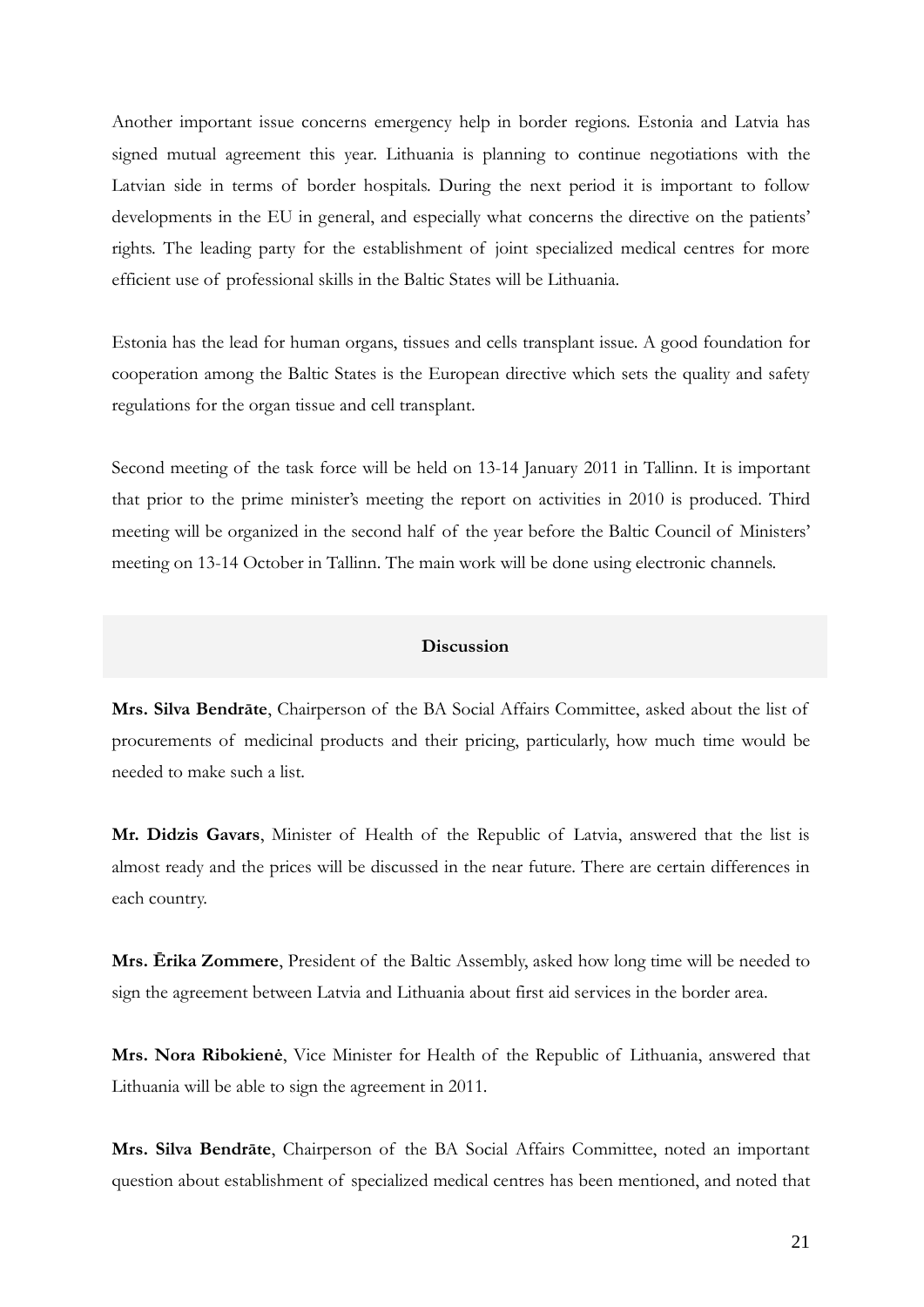during discussions, many opposite opinions were voiced. Today it could be understood that common points in discussing these issues have been found, namely, it has been agreed to identify which of the countries have achieved the best results.

**Mr. Didzis Gavars**, Minister of Health of the Republic of Latvia, answered that historically such centres of excellence which are well known outside borders of an individual country, are in each country. In Latvia they include various services for plastic surgery and the first aid. Latvia has established a single first aid service centre. Each country has is own flagships in the medical area.

**Mrs. Irvi Normet**, Deputy Secretary General on Health, Ministry of Social Affairs of the Republic of Estonia, added that this is the most difficult area of cooperation. Practical cooperation exists between the states, however the first task force meeting has indicated that contact-points are very limited, i.e. services bought from Latvia or Lithuania are very limited.

**Mr. Trivimi Velliste**, Vice President of the Baltic Assembly, asked about the provision of first aid services in Valga and Valka society. Today it has been told that first aid services are provided on both sides of the border. What is the situation with primary care? To what extent Latvian patients could get primary care from Valga? Is there any agreement or legal framework, or is there difference in economic interest? How soon is it possible to organize that Latvian patients get regular assistance from the Valga hospital?

**Mr. Didzis Gavars**, Minister of Health of the Republic of Latvia, answered that with regards to follow-up measures which will come after establishment of single first aid service, it has been agreed with Estonia that in 2011 they will take the following measures. With regards to questions whether Latvian patients will be able to use Estonian services and vice versa, it will not be later than in 2012. On 8 June 2010 the cross border directive was launched in the EU and soon it will be implemented in all countries anyway. Healthcare services which will be available in Valga and Valka will be addressed in more detail in the beginning of 2011.

**Mrs. Ivi Normet**, Deputy Secretary General on Health, Ministry of Social Affairs of the Republic of Estonia, added that if there is a need to send an Estonian patient to get service in Latvia, it can be done only in case Estonia cannot provide this particular kind of service itself As regards the readiness of Estonia to receive patients from Latvia, there are no obstacles to that There is a need for the Baltic States to agree which issues according to the new cross-border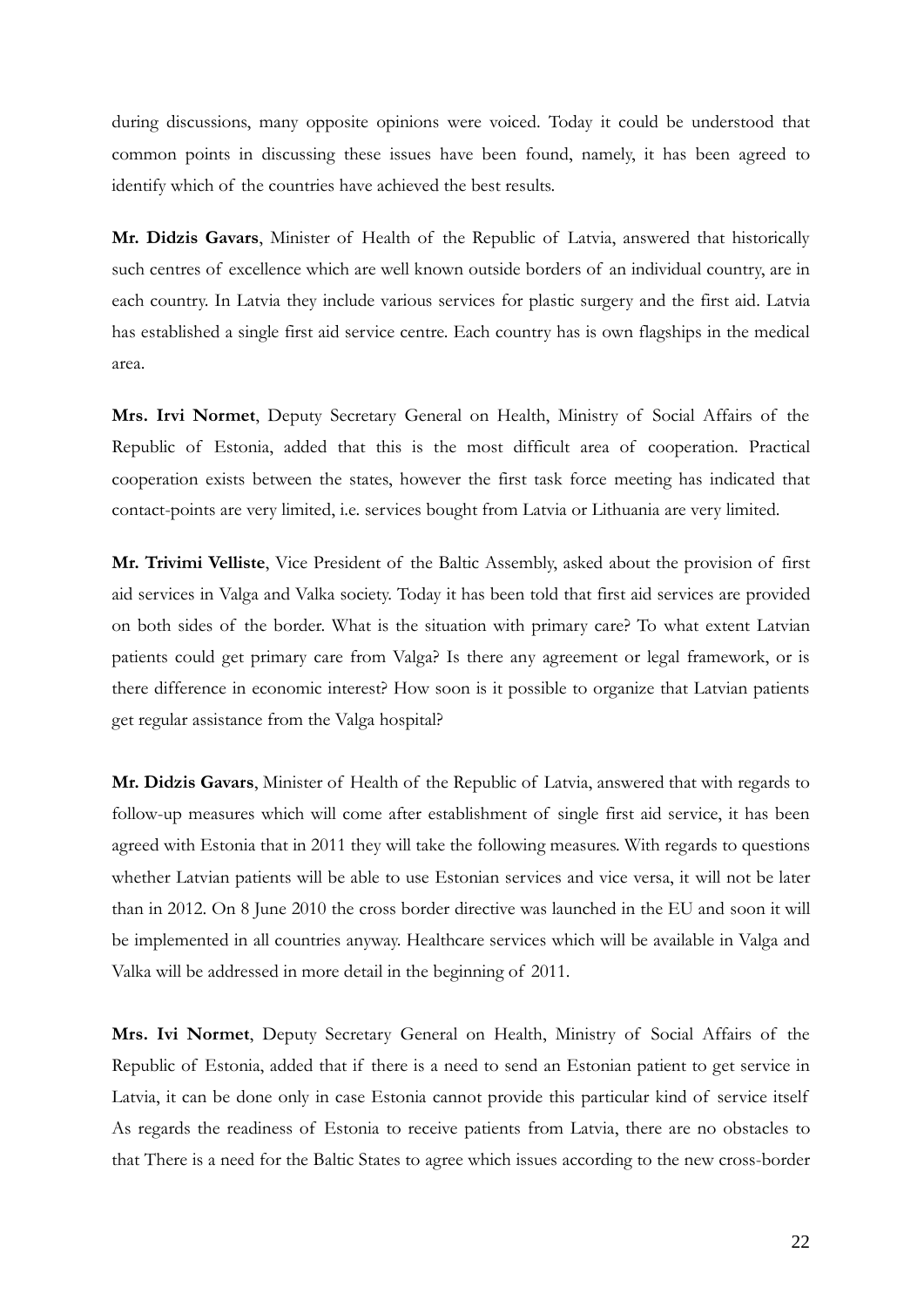EU directive should be regulated more precisely.

**Mrs. Silva Bendrāte**, Chairperson of the BA Social Affairs Committee, commented that with regards to specialized centres, patients should be provided with information regarding available opportunities to receive treatment in their own country and the neighbouring countries.

**Mr. Didzis Gavars**, Minister of Health of the Republic of Latvia, added that cooperation in the health care will be implemented among the members states of the entire EU, but the task of the Baltic States would be to begin this cooperation even before in order to become more competitive It can be ensured by bilateral or trilateral agreements.

**Mrs. Siv Friđleifsdóttir**, Chairperson of the Welfare Committee, Iceland, asked about a single system for procurement of medicinal products, noting that the price for medicine is increasing, especially for new medicine. Does the single system for procurement of medicinal products mean that Baltic States are going to buy the products together like being one country?

**Mr. Didzis Gavars**, Minister of Health of the Republic of Latvia, answered that the situation in the Baltic States is better in comparison with other European countries due to the lack of significant players in the pharmacy market. Pharmaceutical companies not only ask money from the state budget, they are also producers – biggest companies in the meaning of business. It is sometimes tricky to balance these two issues. On the one hand they are demanders from the state, on the other hand – donors of income. Baltic States are in a better situation, because there is not such a dual situation. Baltic States have common historical and economical difficulties, but this issue is problematic for all European countries.

**Mrs. Nora Ribokienė**, Vice Minister for Health of the Republic of Lithuania, added that even one country may undertake measures to reduce price for medicine. Lithuania has good experience which has been launched and implemented according to the plan of price reduction programme for population. This plan is directed towards pharmaceutical companies, wholesalers, retailers, doctors. Currently prices of medication have dropped by 11%, both for compensated and non-compensated medication. Therefore by joint efforts of at least three countries it will be possible to reduce price for medicine.

**Mr. Rytas Kupčinskas**, Vice Chairman of the BA Budget and Audit Committee, Member of the Social Affairs Committee, asked how the flows for compulsory insurance will be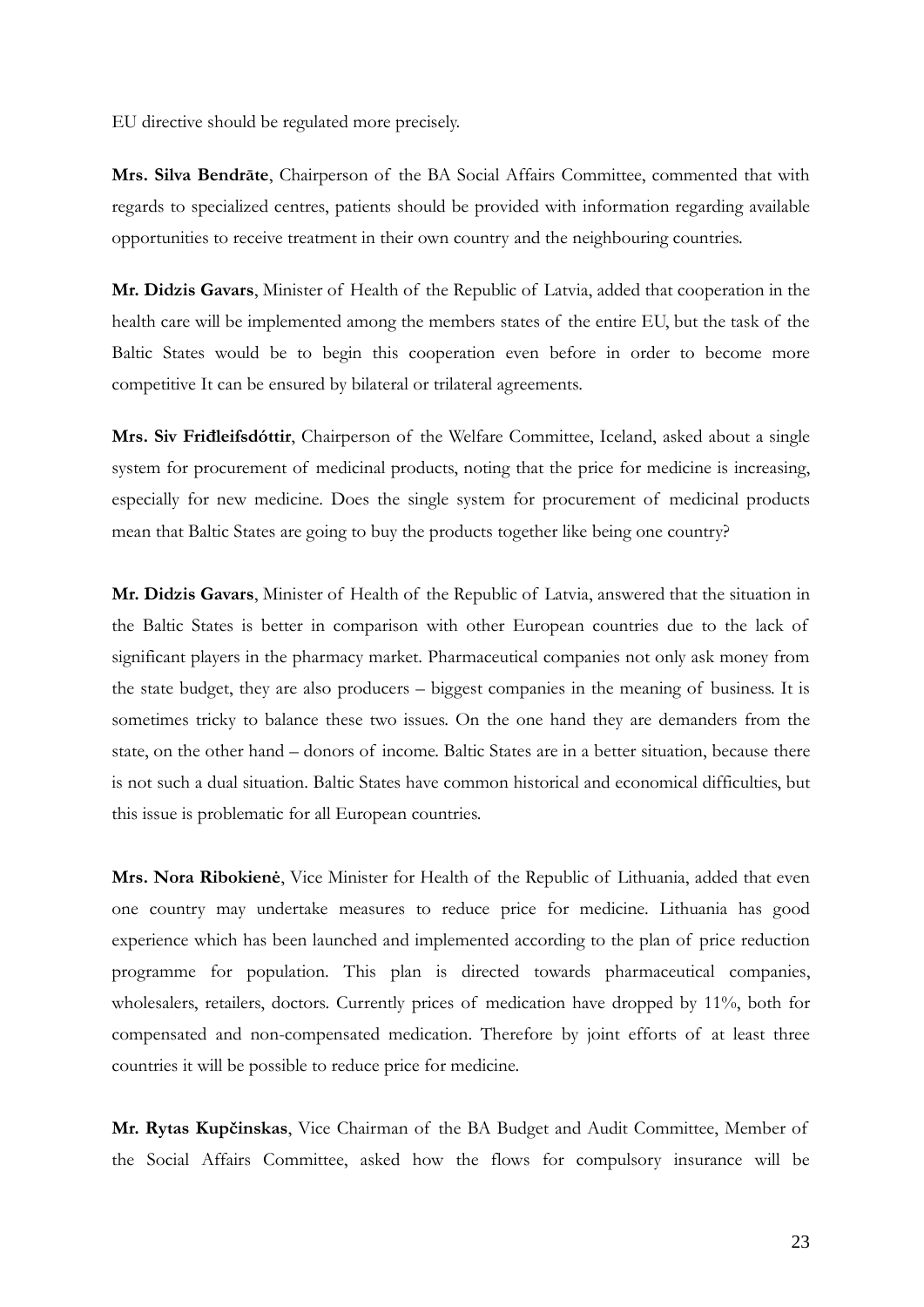coordinated, when there will be one unified centre in the Baltic States.

**Mrs. Nora Ribokienė**, Vice Minister for Health of the Republic of Lithuania, answered that Lithuania has a legal basis for patients to get treatment in other countries, if Lithuania has no possibilities to treat patient in its own territory. The new patients' rights directive states that as soon as it is implemented the patient will have the right to choose treatment in any European country, and the services will be paid in the same amount as patient would have to pay within his/her home country. This model could be applied to our centre.

**Mrs. Silva Bendrāte**, Chairperson of the BA Social Affairs Committee, noted that the established task force will have much work to do. What is the atmosphere within this task force?

**Mr. Didzis Gavars**, Minister of Health of the Republic of Latvia, answered that he himself did not participate in the meeting of the task force, but the colleagues from Latvia who participated have come out of the meeting surprised and happy for the productive and fruitful atmosphere.

**Mrs. Silva Bendrāte**, Chairperson of the BA Social Affairs Committee, noted that parliamentarians are very satisfied for the fact that executive power has remembered about the parliamentary level and invited to become observers in the task force. The Committee has drafted guidelines or recommendations that are included in the Resolution of the Baltic Assembly. Committee's main activities will be aimed at the following: reviewing family friendly policy, combination of private life and work. There was a proposal on how to make these meetings more public and more attractive, and it was decided that the final meeting could be organized in two parts: a formal part to listen to the results, the second would focus on social issues, e.g. how to promote feeling of happiness and satisfaction. We would like to pay attention to psychological aspects, reduce pessimism and raise self esteem.

## **Second Panel "Towards a Safe Society and the Quality of Life: a Challenge for the 21st Century"**

**Mr. Paulius Saudargas**, Vice President of the Baltic Assembly, noted that in spite of the heavy economic and financial circumstances which have a serious impact on every individual we have to recognise that the Baltic States can be proud with the achievements in regard to the substantial goals – regaining independence, building democracy, developing the market economy, membership of the European Union and NATO. But these goals are not just a check list, which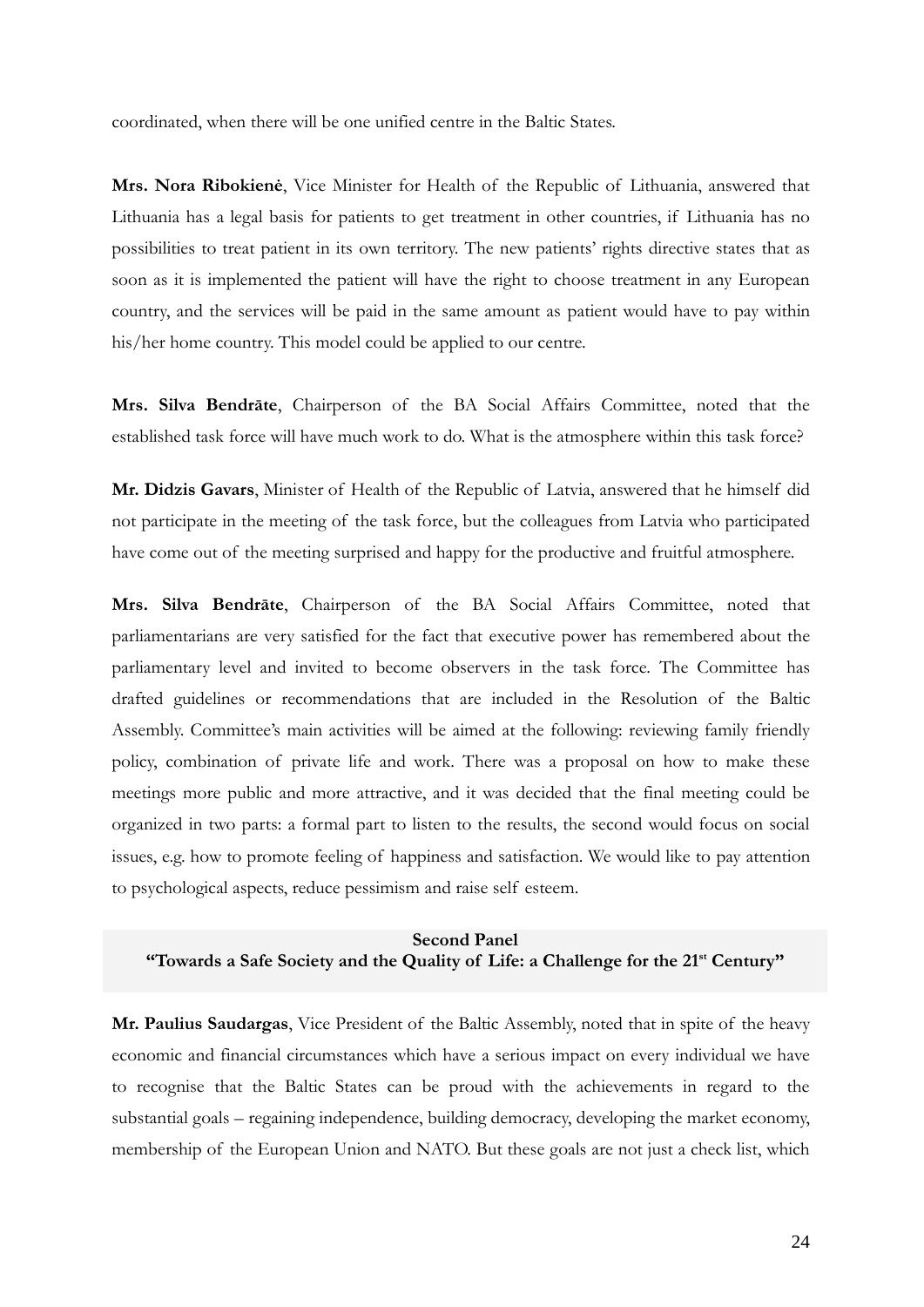can be ticked as completed and then look for new ones. Achievement of these substantial goals is only one step towards our development and we have to enter a new level.

The theme of the debate is towards a safe society and quality of life which is especially topical issue in the current economic environment. Societies around the world are seeking to view and understand the meaning of "safe society" and "quality of life" in all its ramifications – social, political, cultural, environmental and economic. Safe society and quality of life have to become a goal of our societies and not only of the governments and parliaments, because we all have to act collectively to increase quality of life and safety.

**Mr. Roberts Ķīlis**, Chairman of the Strategic Analysis Commission under the auspices of the President of the Republic of Latvia, noted that safe society and the quality of life is a challenge for the  $21^{st}$  century. There are number of factors that affect the changing notion of what constitutes the quality of life. When thinking about what are the issues that are not just mere difficulties, but qualifies as challenges of the 21<sup>st</sup> century, it can be said that people in the Baltics have not made serious enough conclusions both in respect to policies, both social understanding. Thinking about the quality of life, health care, security etc., it is necessary to ask what is a key challenge for all three Baltic States now.

Looking at the graph depicting dynamics of fertility rate of the last two generations, it can be noticed that at the time the Baltic States gained independence the fertility rate started to fall and it has been low for the last 20 years. This means number of consequences. Baltic States are leading in Europe with low birth rates, speed of depopulation and to some extent aging. This will have an effect on us for next 20-30 years. Some of the consequences can already be witnessed. The projected decrease in the number of preschool children in Latvia by 2030 shows worrying tendencies. There are places where this number will drop by 50%. There is no place in Latvia where an increase can be seen. The minimum drop is 25-30%. The most depressive figure shows drop within next two–six years with 20-30% everywhere. This poses serious consequences for educational infrastructure, which is one of the key parameters of the quality of life; an access to one of key parameters for the quality of life – distribution of school system, distribution of teachers, spread of extra-curriculum activities.

This issue is related to another, which is characteristic not only in the Baltic States, it is the number of people, especially in the countryside. The countryside and countries are loosing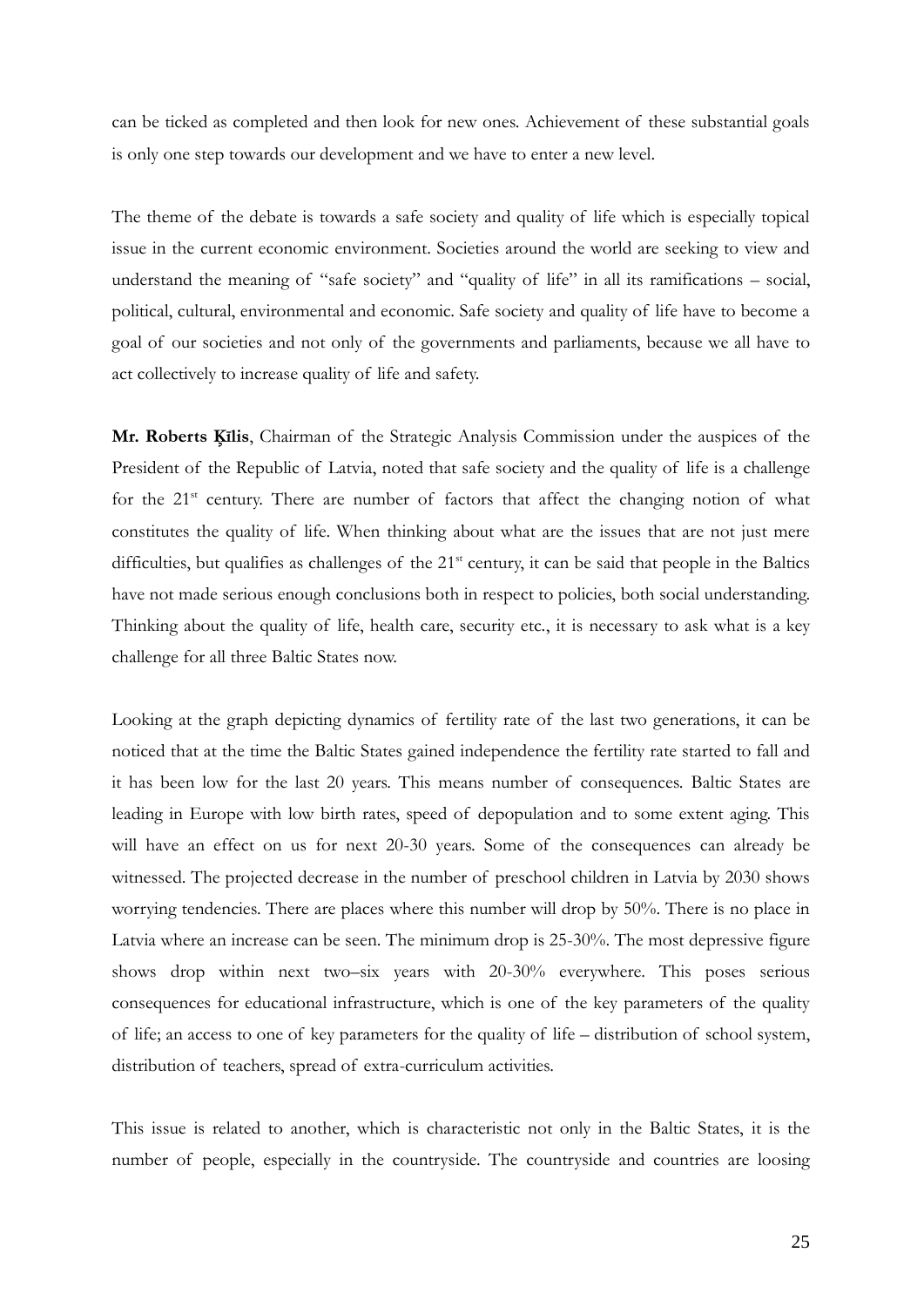people. This is seen by practical access to services, delivery of services, the cost of delivery of services, the quality of these services. There is a question how municipalities can sustain themselves when the majority of inhabitants are in the pension age; they are people who do not pay taxes in their municipalities.

Another issue which has not yet been considered fully is that decrease in the number of people happens in all age groups, including those that are involved in higher education. Higher educational establishments in Latvia will lose 30-40% of the number of students in the next 9 years. By 2020 nearly half of the expected students will be above 28 years. This demographic fact will have further serious consequences for the system of higher education. It means that higher education institutions would have to re-orient themselves from traditional group of students to other groups, such as grown-ups, adults in their 40s and 50s. It would mean that inevitability of increasing the pension age would make the working life of persons longer than possible guarantee with a profession plan when a person is 20. It means that people would have to return to educational settings at certain time in their lives. There would be a change in the concept of learning, i.e. schools would no longer prepare for the profession of life.

It is not just to realise that there are challenges and multitude of consequences in other fields beyond demographics. There are some solutions, but none of them is comforting. Most of these options are developed by neighbours who have experiences these problems earlier, they are: intelligent shrinking, rethinking education (including higher) infrastructure (institutional, physical, logistical), balance support to the aging with the support to the young and parenthood, and to change paediatric into geriatric department in hospitals, increasing public spending in social care.

The key message is that we are not in the crisis yet, but there is a challenge that may turn into crisis over the next decade if not addressed in time. There is an urgent need to mobilize planning for future demographic challenges in various fields, and urge social debate and motivate understanding. It will mean practical changes in economic and social structure demands change in tax policy, human capital accounting and development, and possibly, cultural outlook. The challenge of the security and quality of life is in the context of larger and long-term changes in demography to find the right strategy mix for the Baltics. It is essential to start with realizing that this is a very serious challenge.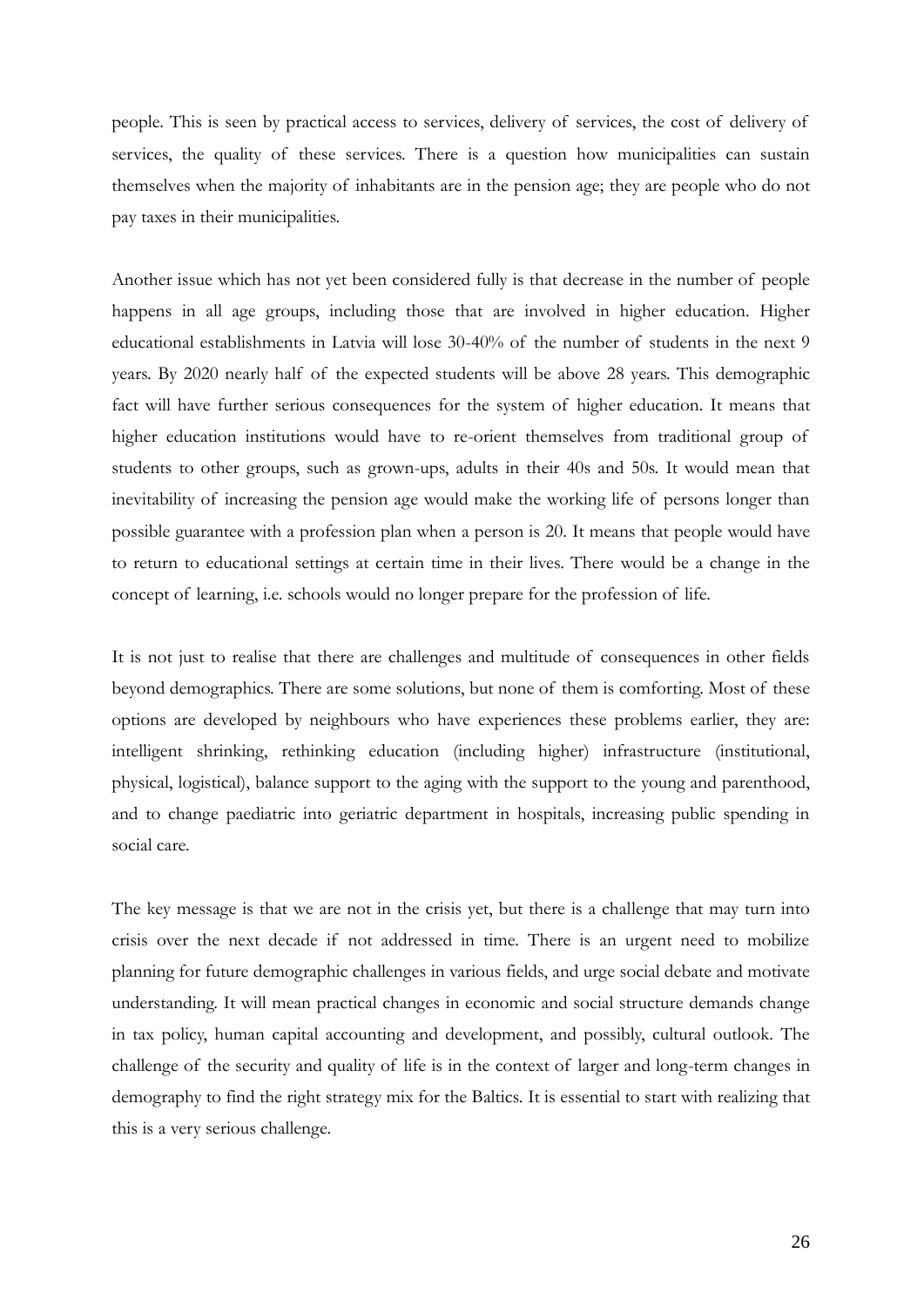**Mr. Edward Lucas**, "The Economist" international editor and correspondent for Central and Eastern Europe, noted that it is really difficult to measure the quality of life. It is possible to look at life expectancy, from the business point of view. It is good not to pay too much attention to economic statistics. There are two big indices we can look at. This is the way people vote with their feet and where they vote in their family life. Birth rates, it is a sad sign that independent Baltic States choose to have small families. That is a vote to no confidence in the future, a sign of stress, a sign of no money and time to have large families, which are so needed for demographic reasons.

Another important index is the way people vote with their feet by leaving the country. Estonians, Latvians and Lithuanians in London – why are they there and what are they doing there? Sometimes the answer is uplifting (doing masters degree in London school of economics), but more often answer is pessimistic – no belief that crisis will be over, does not see future in home country. This voting with their feet is a profound index and it has to be dealt with. It is not only a question of demography, but also of national security. If people loose confidence in the country they live, they also lose confidence to pay taxes, and they lose confidence to defend the country.

It is neither a unique problem in the Baltic region, nor in the post soviet region. However, in the Baltic States they are in a particularly acute form, because these countries are small. It is hard to have great educational system, for example, to provide these services with a level of expertise and funding when there is no critical mass.

The suggestion is to specialize. It is not possible to have three world class cardiology faculties or hospitals, neither a world class faculties in economics or languages in each Baltic State. As one example, Stockholm School of Economics in Riga is the place to study economics in the Baltic States.

Another suggestion is to internationalize. Baltic States have a great chance to be low cost providers of high quality public services, particularly in education. Here a language aspect is important. Providing education only in national language loses many advantages, expertise from abroad. If studies were mainly in English, which is an international learning language, there is also a disadvantage – a threat to national languages. Ultimately, if the Baltic States want to have high quality public services, particularly on health and education, the choice is to specialize and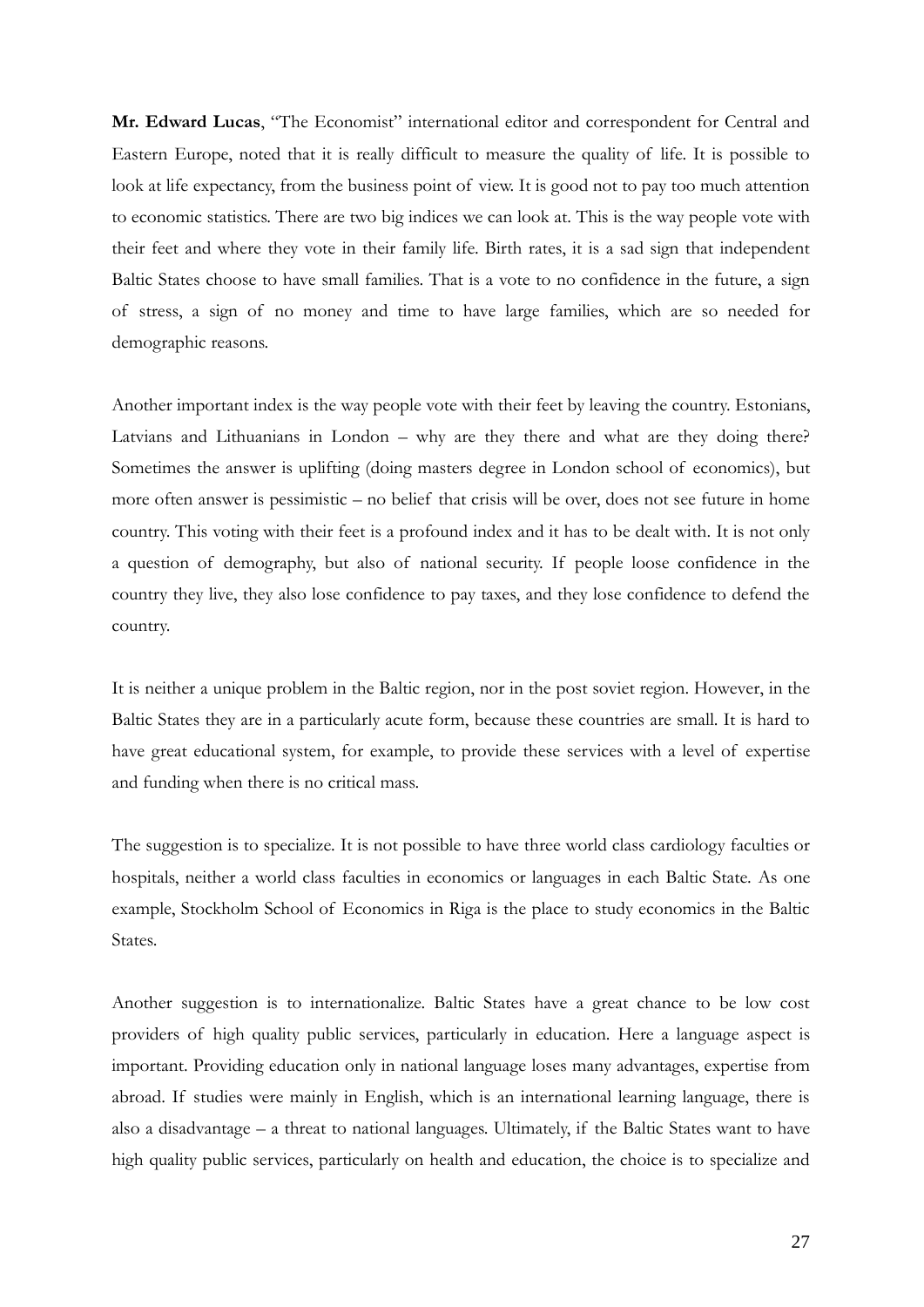internationalize.

**Dr. Marju Lauristin**, Professor, University of Tartu, Faculty of Social Sciences and Education, Institute of Journalism and Communication, Department of Social Communications, Estonia, informed that she has been working with the human development report in Estonia. Also authors from Lithuania and Latvia have been invited to join this work. We try to reflect on what has been going on in the Baltic countries, how to go on further. After 20 years of development we are in a different situation we imagined before. 20 years ago we were very self confident, spoke about the Baltic Way, that we were very sure of. Dr. Kīļis suggested having a Baltic mix. Many people would say that there is no Baltic Way; each country is going its own way. It was decided to collect evidence, to compare it.

In some things we are very similar, but in some very different. Looking at the EU Strategy for the Baltic Sea region, like every strategy it could remain just an empty paper, but it is up to us to fill it with real content. It is one of the frames we try to put our common efforts. When speaking about human development and quality of life, often people are convinced that quality of life has just been improved due to the economic growth. There has been improvement in different spheres – better cars, apartment, education, life. It sometimes seems like a spill over effect. Many people are convinced that nothing more is needed apart from growth in economy, which will lead to the growth in quality of life. Looking at economic developments in the three Baltic States, 20 years ago we all were in a kind of a hole. Human development has also been improving with almost the same pace. Human development index has three components, one of which is the GDP growth. But when looking at other components, the things are not taken for granted and not so nice. All three Baltic countries are lagging behind in public health, life expectancy, social cohesion, and depopulation. Life expectancy is a good indicator because it takes together health, social conditions and people behaviour and values of people, it is possible to see that all three Baltic States are in a kind of a hole and there is a slow climbing up, but not that fast as was economic growth. Baltic States have the lowest life expectancy for men and the highest gender gap in Europe. There are not only economic reasons and political choice. These are values of people, behaviour and culture.

Looking at the most general indicator – the social cohesion, how can we solve the problem of social cohesion? For quality of life it is an important question, but it has not been put in focus as discussion and political choices in all three Baltic countries, because without that we cannot have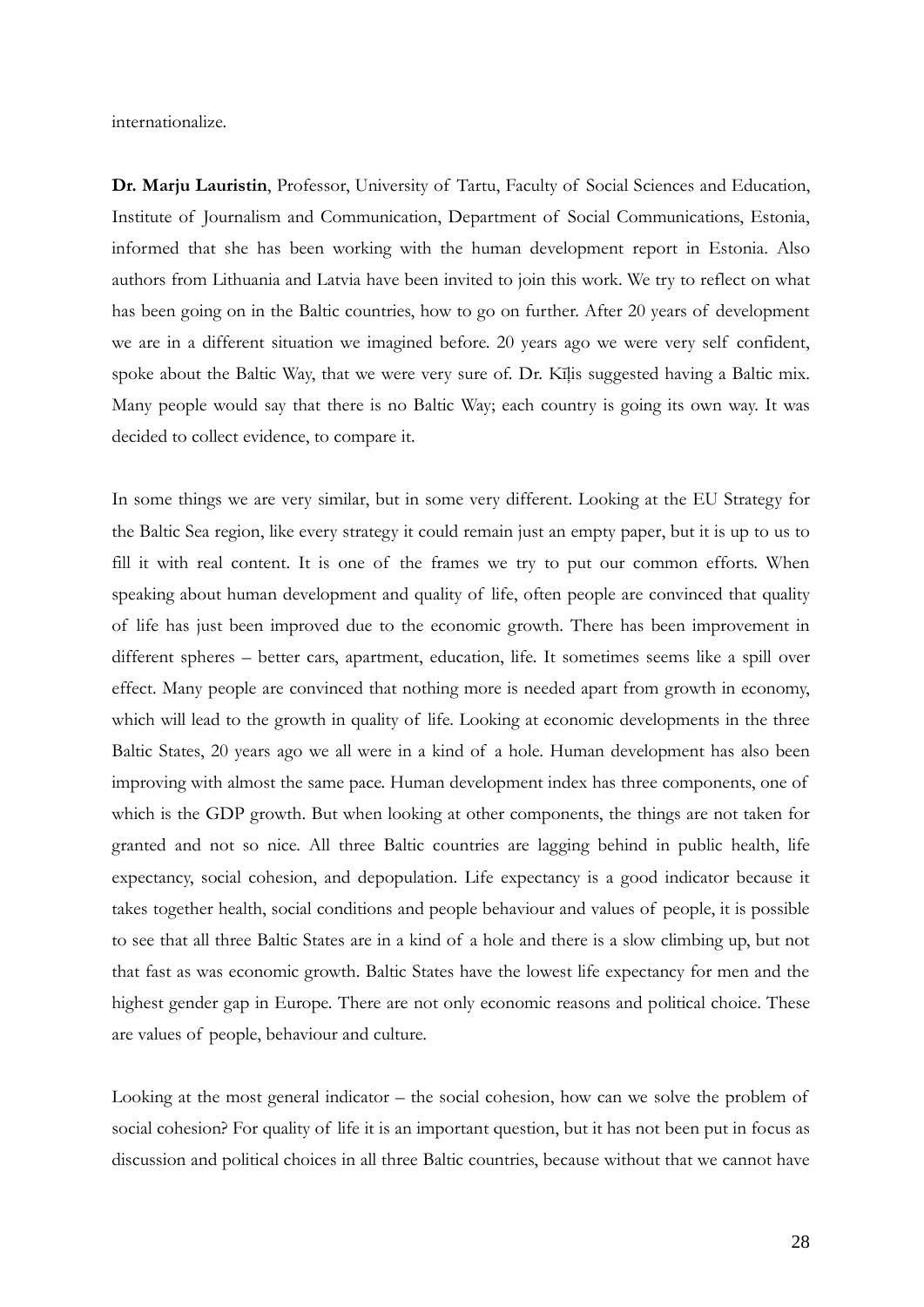this situation.

Looking at the cohesion in regional aspect, the highest level of interregional differences is in the smallest countries, e.g. Estonia and Latvia.

Problems are also connected with subjected well-being. Subjected well-being of the Baltic people is very different. It is all connected with values and images of people. Evaluations of past and present are so different. The harsher have been reforms, the more in theory was expected that people are not satisfied. In Estonia reforms were very harsh, but evaluations of present are more positive than evaluations of past. People's minds have to be taken into account. Problem with people's mind also concerns trust. Life satisfaction in Estonia after the EU accession was raised on the level of almost middle European level. In Latvia and Lithuania it did not raise that much. When speaking about challenges connected with quality of life, they are also very connected with changes in the very model of development. In that sense crisis in Estonia has brought some positive effect. Negative effects are unemployment, worsening living conditions, increasing social and regional disparities, child poverty, insecurity, cuts in public services, disappointment, loss of trust in the sate, emigration. At the same time if people see there is more discussion and ideas about what is going on, people feel themselves more in the situation that they have some goals and it creates optimism.

Positive social effects of crisis: motivation for self-help, entrepreneurship, prudence in private and public spending, activation of public debate, search for new opportunities and ways of national development, innovation, turn from hedonism and consumerism to more spiritual, social and family values.

It is now time we should come back and understand that no Baltic country can improve the quality of life alone. There are some signs on starting new cooperation. Student and professor mobility between Baltic countries is very small. Mutual dialogue is very essential. Therefore the Baltic Assembly should have more focused ideas on how to move forward in cooperation, especially in the framework of the EU Strategy for the Baltic Sea Region.

**Mr. Arvydas Juozaitis**, philosopher publicist, Lithuania, noted that Professor Lauristin mentioned that the Baltic Way is a strong symbol. Twenty-two years ago on 22 October we concluded the first action of liberation of the Baltic nations in Vilnius. We did not know the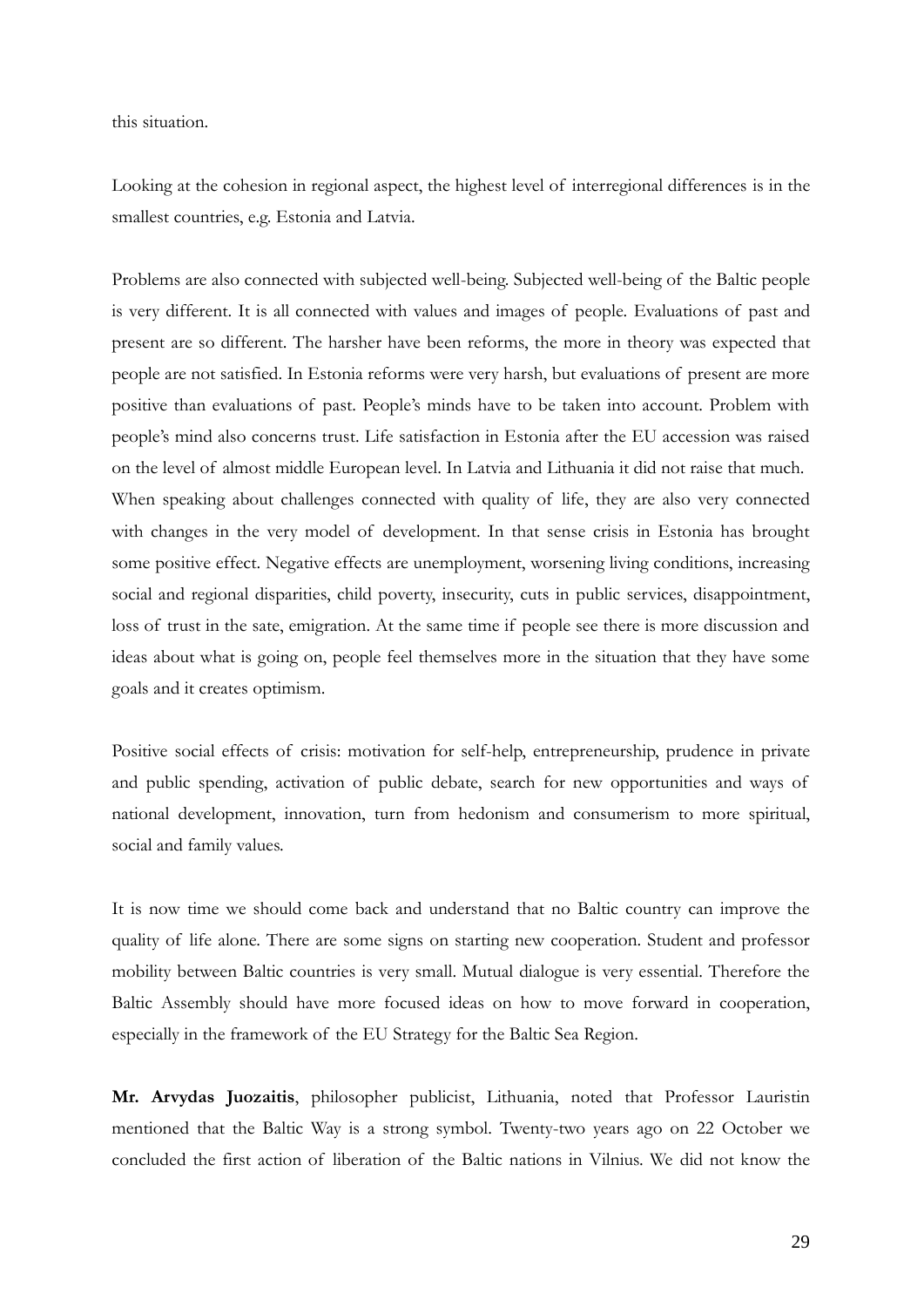tactics of our actions. The tactics was being adopted to the imperial policy calendar. We managed to rather promptly conquer the alien dictatorship. That chain of two million people on 23 August 1989 seems like a legend today. However the harvest of revolution is harvested by another post revolution. What we see today is that the new generation is not the generation of the Baltic Way, but the generation of the European Union, which focuses on 2004 rather than 1989. The second fact is that this second generation requires more rights than it is ready to undertake duties. It is an evident difference which even denies a self-evident duty to create family and raise children. We are witnessing a civilisation breakthrough, which is difficult to evaluate, because we are inside of it.

The first and the strictest rule of the EU is that everything that is going on inside it, inevitably serve the movement of capital and people. The right to leave your homeland seems to be much bigger than duty to stay. The European protagonists seem to treat the love for homeland an abnormal thing. What homeland? These voices which ask this question require introduction of dual citizenship, and very soon they will perhaps demand joint EU citizenship. Baltic nations' membership in the EU is only five years old, and we have lost at least 1/3 of our countries' builders and creators. 2/3 of senior school pupils today live with intention to leave their countries for the EU member states. School curricula try to adapt to this demographic disaster, devoting less and less attention to the needs of their own country. In other words, states allocate a bigger part of their budget not to their own needs but they seem to believe that the duty of public institutions is to prepare the nation for international labour market. Tthe Baltic youth are most welcome in many European countries because they seem to be more diligent compared to the western youth, more enthusiastic and well-educated. Our young people dilute the thick mass of economic immigrants flooding to Europe from the third world. It seems cure that Europe has to face that crisis. Time has come when moral recession followed by demographic crisis should expect a similar fate. Europe kind of stated if my civilisation has lead to such horrible wars, maybe I have no right for renewal. Havel before finishing his second tenure stated that the power of the white man – Christian and European, is coming to an end. The current European elite is ready to confirm this statement. How else to explain the European constitution where you would not find a hint about European identity, roots of moral life, Christianity in other words?

It goes without saying that what is happening in the world, European countries, like England, France, Germany show that those communities do not live according to the European laws. In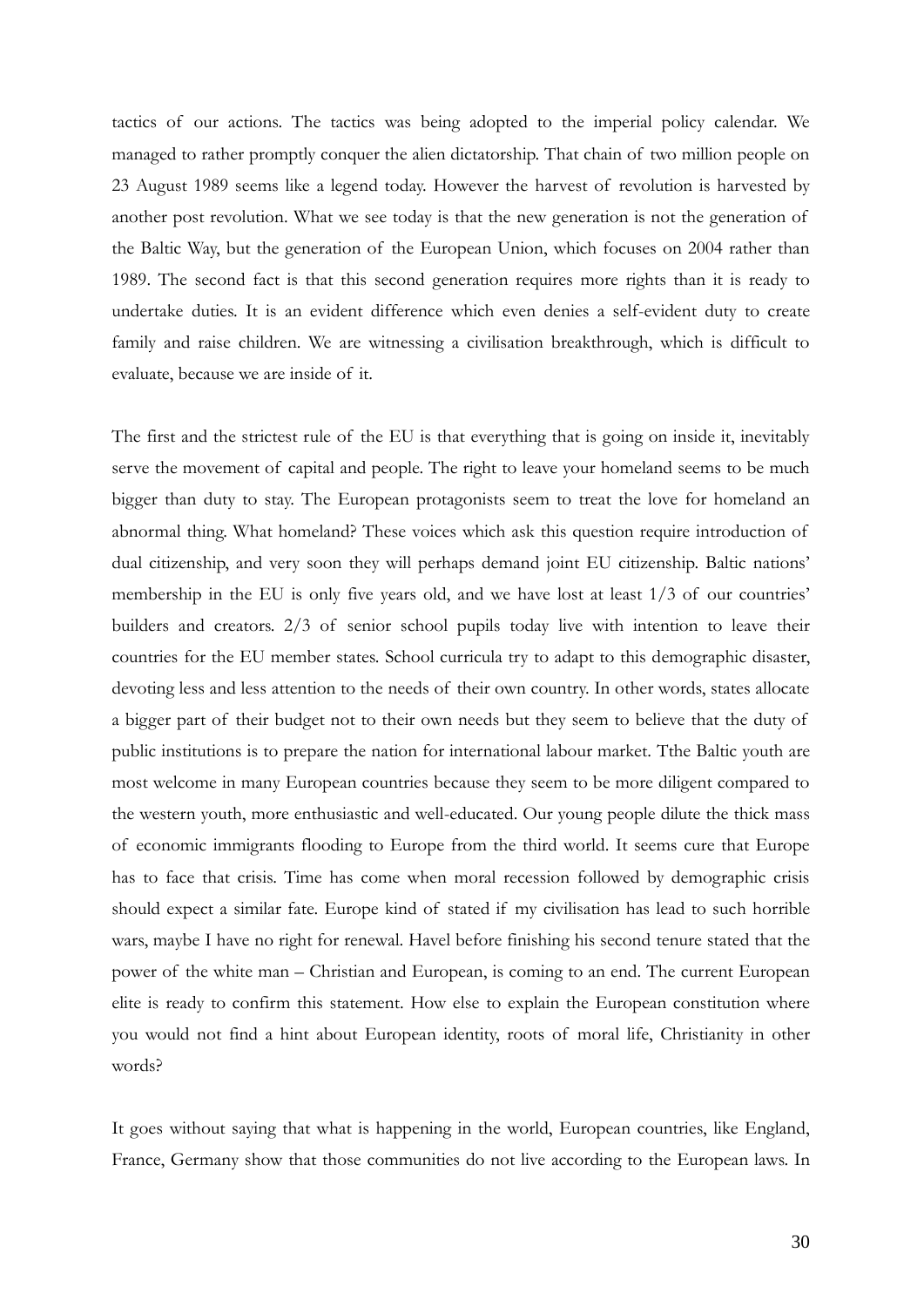other words, there may be no emptiness of civilisation or religion, but it is instantly filled in by other civilisations. Few weeks ago German president publicly stated that the basis of German identity is not only Judaism and Christianity, but also Islam. Research has shown that about 60% of Germans rejected that statement and chancellor A.Merkel stated that the concept of multiculturalism that claimed that different nations can live happily side by side, has totally collapsed. She also added that out of three new born children, two are emigrant babies in cities like Frankfurt and Maine. If we do not make any major conclusions, we will have very serious problems in Germany and Europe.

European liberalism of human rights has reached the bottom of its development. In Christianity the demographic possibilities will be over. A historian E.Gibbon in the end of the  $18<sup>th</sup>$  century presented a grounded proof of collapse of Roman life. One of the main reasons was that human being was indifferent to state affairs and not any more ready to sacrifice for the sake of the state. In Sweden there is a popular saying "why not share your own country?" Who has the right to say that? It is possible only in liberalism.

Back in 1988 when we were staying with our faces turned to the West and with backs to the East, we understood who is who and why very well. When we started the fight for democracy, today we can only ask God to give aristocracy to our leadership. In the absence of aristocracy, democracy has turned to anarchy. The Baltic States are becoming emptier every day, and neither the nature, nor civilisation would bear this emptiness.

In summer 1988 we heard words from M.Zālīte's song in Z.Liepiņš opera – Latvia's land is torn apart, exposed. Today we can also recall these words. In the course of about 50 years Lithuania has preserved about 80% of its population. It had very clear guidelines what it should protect – European identity, its renewal and Christian morality. Three European nations could not boost of such a figure  $-80%$ .

## **Discussion**

**Mr. Gintaras Songaila**, Member of the BA Education, Science and Culture Committee, congratulated on the occasion of  $20<sup>th</sup>$  anniversary of the Baltic Assembly that will be celebrated next year, and pointed out the events of 13 January, which were tragic, but also meant the victory. Unfortunately, issues of the quality of life have lost their meaning. It can be called the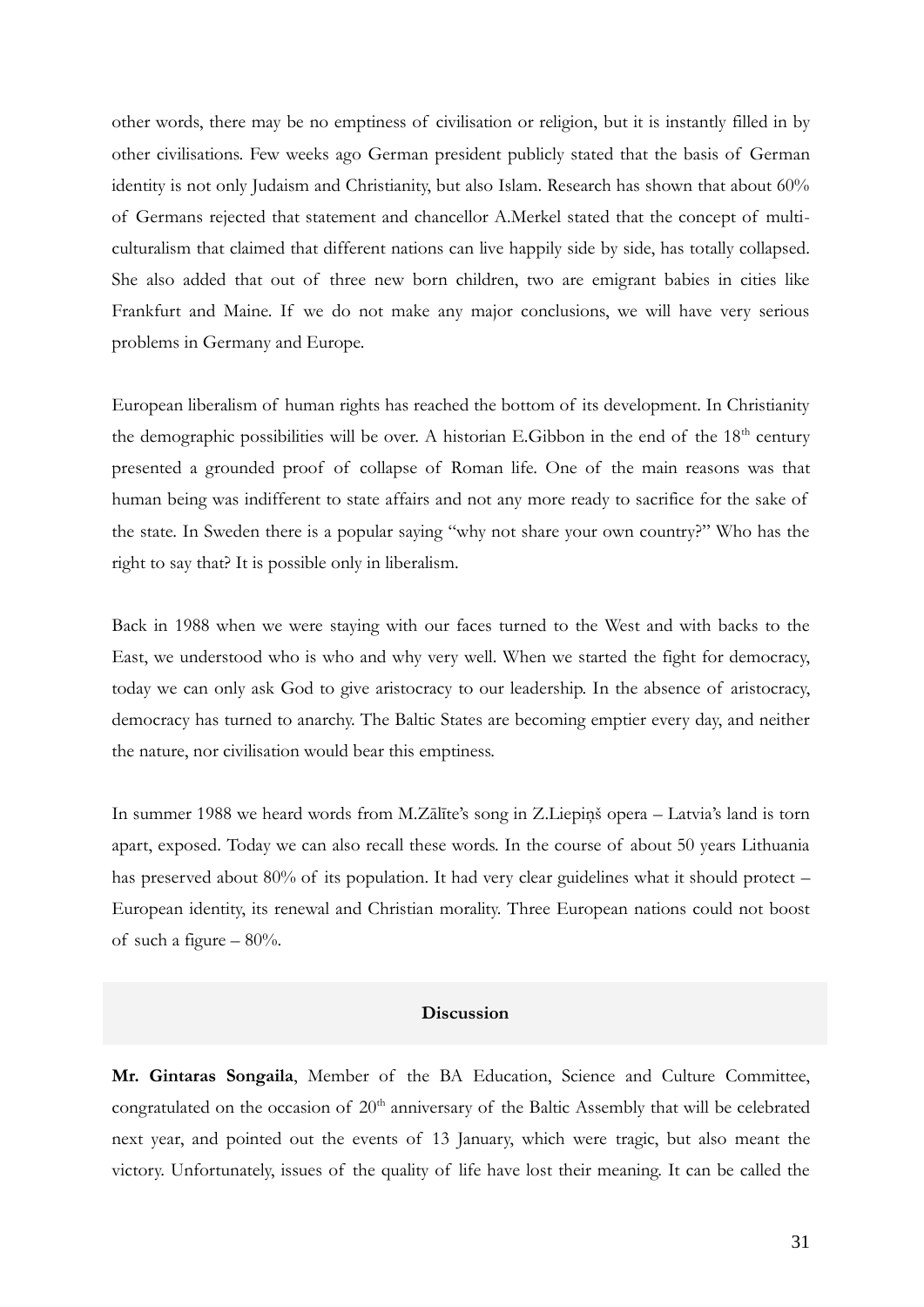crisis of values, the absence of common culture, education, information guidelines. The Baltic Assembly does not react properly to this situation. The policy of historic memory is not just a matter of ceremony. This is what we need to include in our joint statement. It has been presented to the Presidium of the Baltic Assembly with regard to commemoration of historic dates so that our future generations would know well and be inspired by what we have achieved.

**Ms. Irena Šiaulienė**, Member of the BA Presidium, Deputy Chairperson of the Lithuanian delegation, noted that we as politicians are facing well-formulated tasks as well as duties. The mission of the Baltic Assembly is well-formulated as well. The tendencies, the mission of our identity has been given a lot of attention. The problem may lie in the fact that our societies have not been convinced by us politicians and we have not found proper ways to transfer significance of our tasks to our people. Only this way we can help us to preserve our identity, moreover looking back into our history.

**Mr. Jānis Reirs**, Member of the BA Presidium, Latvia, addressed E.Lucas regarding the decreasing birth rate, noting that the more developed is the country, the lower the birth rate is. The greatest number of children born is in Africa despite the fact that countries are plundered by wars. Maybe we should think about this paradigm from a different perspective and we should think of other ways how to increase the birth rate not only thinking of material and tangible things. In the first part of the Session there was a discussion about heath care and it was noted that the only possibility for the Baltic countries to survive is to specialize. The only way how to achieve is to ensure that we go bankrupt. Is there any other way to specialize without going bankrupt?

**Mr. Edward Lucas**, "The Economist" international editor and correspondent for Central and Eastern Europe, answered that a low birth rate is a problem throughout the whole Europe. Estonia was able to improve birth rate by introducing certain policies – by paying mothers more on maternity leave. It is a national security issue – it is not possible to defend the county when it is depopulated. Regarding specialisation, hard economic crisis is a chance to make tough changes. Concerning Songaila's ideas about anniversaries of the past events, are very important, but for young generation it will not be very helpful. We have to make people proud of the presence, also about the future and the past, and more should be talked about the presence and the future.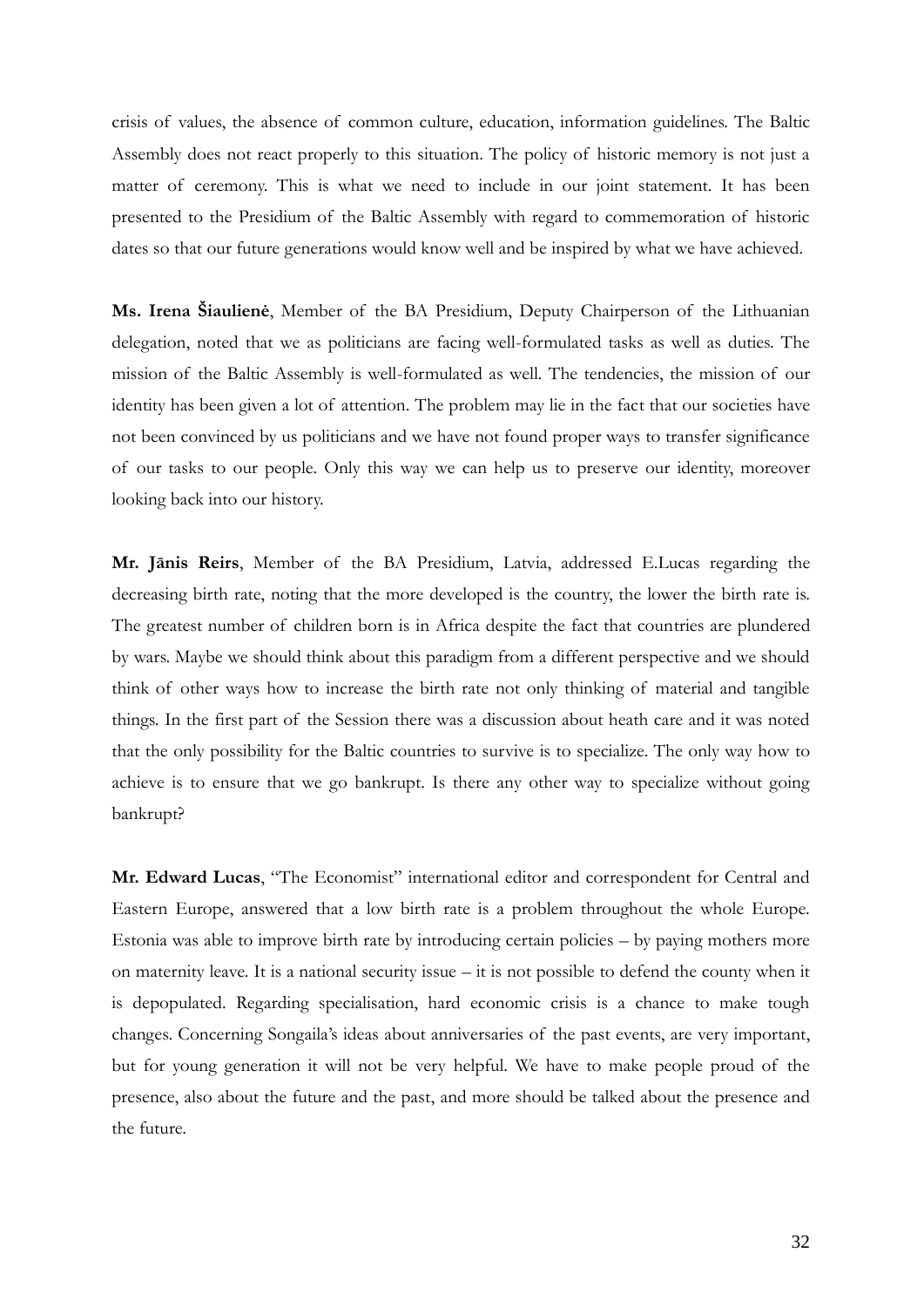**Dr. Marju Lauristin**, Professor, added that regarding health care and specialisation, she is more cautious regarding specialisation. Youth in each country should have education in national language, and the science should be developed so that it has contact with national culture. Specialisation will come by competition itself. The EU should be more active in promoting the directive of the free movement of services. We are looking at health care as one of exports, we already have many patients coming from Finland, Sweden. The problem is with money and insurance which is not covering payments of people from other countries in all aspects. Problem could be harmonisation of social security or social insurance between the Baltic countries. Lauristin expressed belief that young people are not so pessimistic, they are thinking about past and material values. The country has to give more optimistic view and then also people will not want to leave homeland.

### **Continuation of the 29th Session of the Baltic Assembly**

**Mrs. Ērika Zommere**, President of the Baltic Assembly, opened the last part of the 29th session of the Baltic Assembly. Before starting discussions on the activities of the committees and the document projects, it has been agreed to sign the Memorandum of Understanding between the Baltic Assembly and the Baltic Association of Science/Technology Parks and Innovation Centres on establishing the Baltic Innovation Prize. The main aim of this prize is to promote a united innovation and technology space in the region.

**Mr. Jānis Stabulnieks**, Vice President of the Baltic Association of Science/Technology Parks and Innovation Centres, expressed gratitude to the Baltic Assembly which shows deep understanding and support to the initiative from the BASTIC to introduce the Baltic Innovation award. Innovation is something that is needed more and more. The European Commission has published a document – a flagship initiative Innovation Union. It means that innovation becomes more and more popular, it is seen important in the development of country's economy and society. New and creative entrepreneurs are needed. This award will be a cornerstone in a new building which we should build in the nearest future – Baltic Innovation Union, - a part of the strong European Innovation Union.

**The Memorandum of Understanding between the Baltic Assembly and the Baltic Association of Science/Technology Parks and Innovation Centres was signed (see annex no.2).**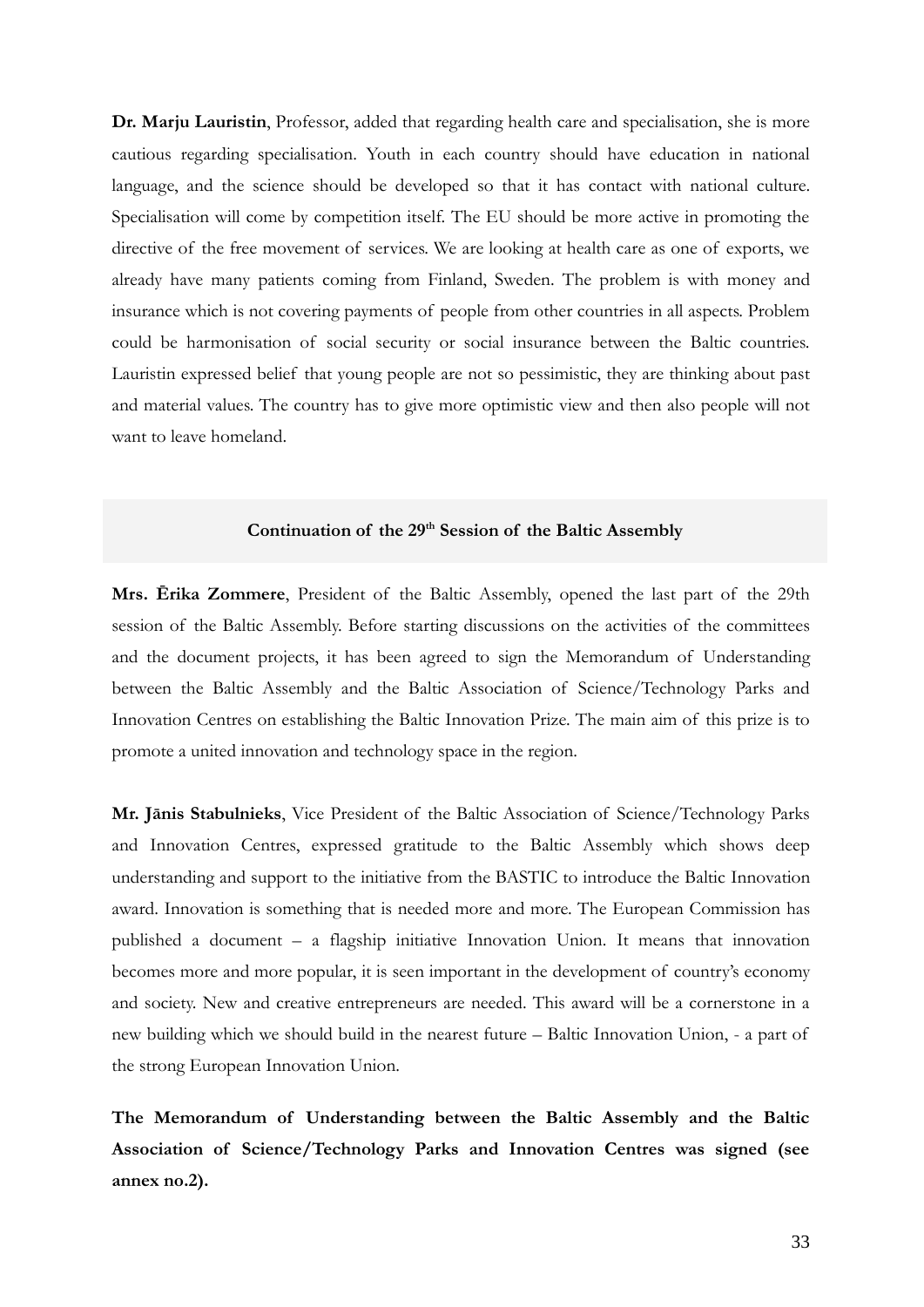#### **Addresses by Foreign Delegations**

**Mr. Helgi Hjörvar**, President of the Nordic Council, noted that it has been 20 years since the first Nordic delegation came here. The Nordic countries have been impressed with the Baltic achievements, in strengthening democratic processes, in developing market economy, becoming members in international organizations, and next year adopting the euro in Estonia. Hopefully our mutual cooperation has contributed to the Baltic success. We have had and will have opportunities through different events to strengthen our cooperation. During today's addresses it was heard to strengthen cooperation with the Nordic countries. Many things that were mentioned are very topical today and coincide with the priorities set by the Icelandic presidency in the Nordic Council, namely security. One of the speakers mentioned cooperation to increase financial stability in the NB8 area, and cooperation during economic crisis. There we have achieved a contract, and can work further to have it binding as a more effective tool to ensure economic stability in our countries. Another speaker mentioned energy cooperation, both as a basis for economic prosperity and as a question of national security. Issue of air policing has been mentioned. One of the reasons that we have this focus in NB8 cooperation, is that there is a Wise Men Report published by Soren Gade, former Foreign Minister of Denmark and Valdis Birkavs, former Minister from Latvia. There are numerous proposals how we can strengthen our cooperation and promote our cooperation to general public. Those proposals are not to be taken for granted. We as politicians have to have a democratic debate on them and add more proposals. We must do something in our actions, because world is full of good reports. It is suggested to have a team for the meeting in Helsinki in December to discuss how we can jointly translate the good proposals in the Wise Men report into actions.

**Mr. Bart Tommelein**, President of the Benelux Interparliamentary Consultative Council, noted that in 2008 the Benelux has existed for 50 years. The very future of the Benelux parliament was questioned at this occasion, and a lot of discussions took place about adaptation and modernization of this institution. It appeared necessary to improve efficiency of its administration, introduce more modern communications and invest in new and present day policies. International relations and partnerships with other inter-parliamentary assemblies were also considered a necessity. With its pioneering past of 50 years Benelux is more topical than ever in Europe, that is constantly enlarging. It is also the right moment to reinforce the cooperation with other assemblies and extend it to other organizations. When three of the founding countries of the EU submit a joint paper, such a document can rely on more than a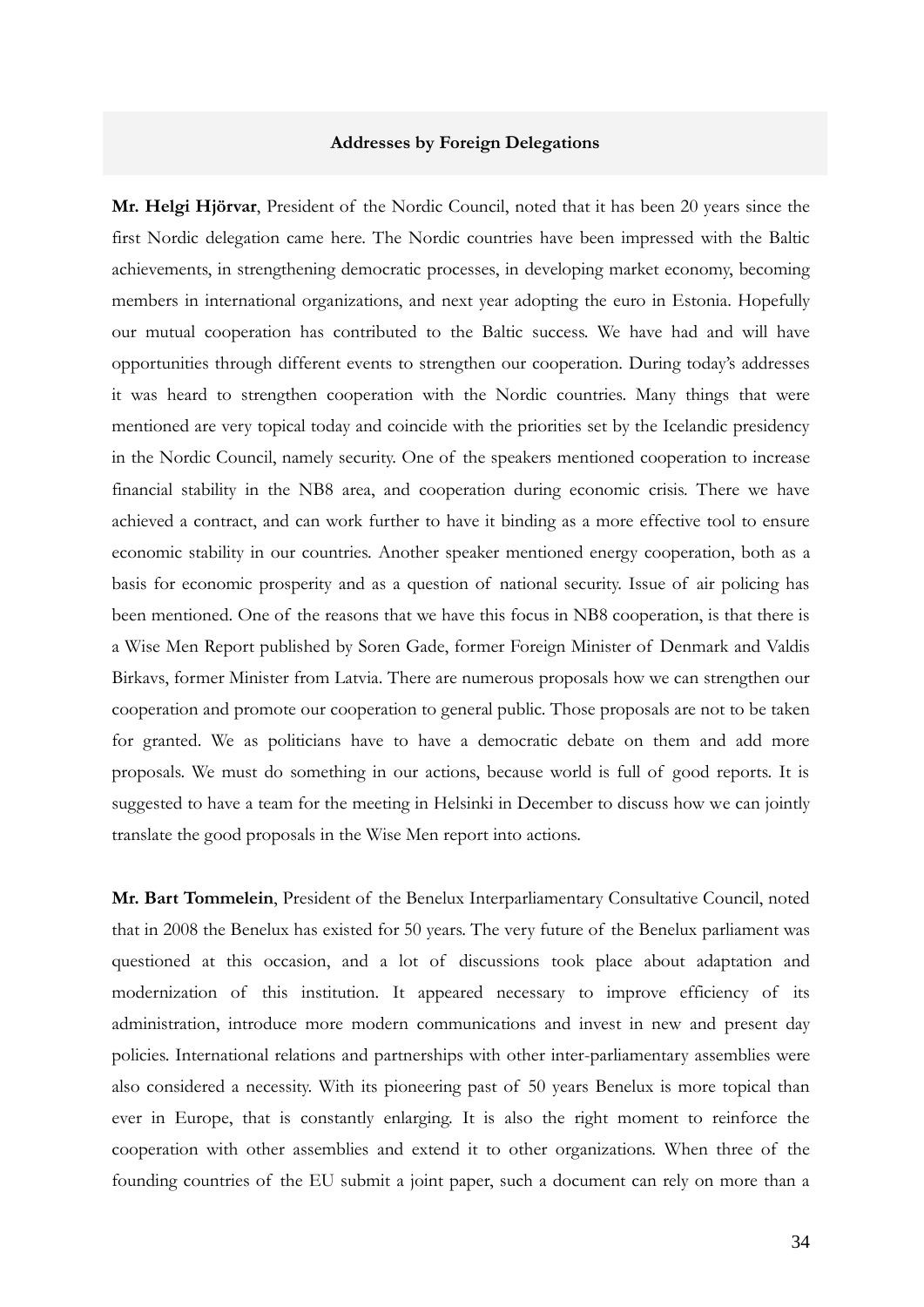proportional influence on the reflection process of other countries. Even if it cannot find a common position such discussions are particularly valuable in the concept of 27 countries in the EU. If only to make sure that we keep each other well informed of our mutual sensitivities and in doing so even with differences of opinion we maintain some kind of solidarity. We are witnessing a real revival the Benelux as a laboratory of Europe. In this aspect, all sorts of subregional cooperation forms, like Benelux+, enlarged to the Baltic Assembly and the Nordic Council, and with partnerships to more distant regions, are of the utmost importance. Parliamentary cooperation with the Baltic States has been going on for more than 20 years, which lead to many friendly relationships and also to fruitful and useful cooperation in a number of fields, like energy, fight against human trafficking, climate change etc. This cooperation in our globalized world is an important instrument. The Baltic States were able to learn from us in the past. As our minister of foreign affairs mentioned during our last plenary meeting, we have the feeling that nowadays we too can learn from these younger organizations. In this respect it is important to concentrate on present day topics that have a strategic importance: organized crime, social security, labour market, emigration, energy. Such thematic discussions on these subjects can best take place during conferences or committee meetings. That is the reason why we have decided as from 2011 to have only one plenary meeting each year in summer in order to go deeper into international relations and foreign policy. The Baltic Assembly and the Nordic Council have been invited for the mentioned conferences, where positions, opinions and expertise can best be exchanged. Given the importance of international cooperation, we are also considering the development of closer relations with other subregional associations: the Visegrad countries, countries of the Black Sea, also the GUAM PA. The Benelux have started a real revival, and it will certainly implicate other subregional associations more closely in this evolution.

**Ms. Birutė Vėsaitė**, Member of the Lithuanian delegation to the PACE, Member of the Committee on Economic Affairs and development of the PACE, noted that this day has been extremely useful and meaningful. Such cures like cooperation, partnership and collaboration in economic field, energy sector, social protection and medical care are all meant for the future. Session of the PACE adopted the report fostering social and economic potential of the Baltic Sea region. The Assembly calls on member governments of the Baltic Sea region 1) to work actively for a closer economical, political partnership at all levels of governments in the Baltic Sea region and promote continued confidence building; 2) consider laying of foundation of unique regional structure that would enable a smooth and more efficient coordination of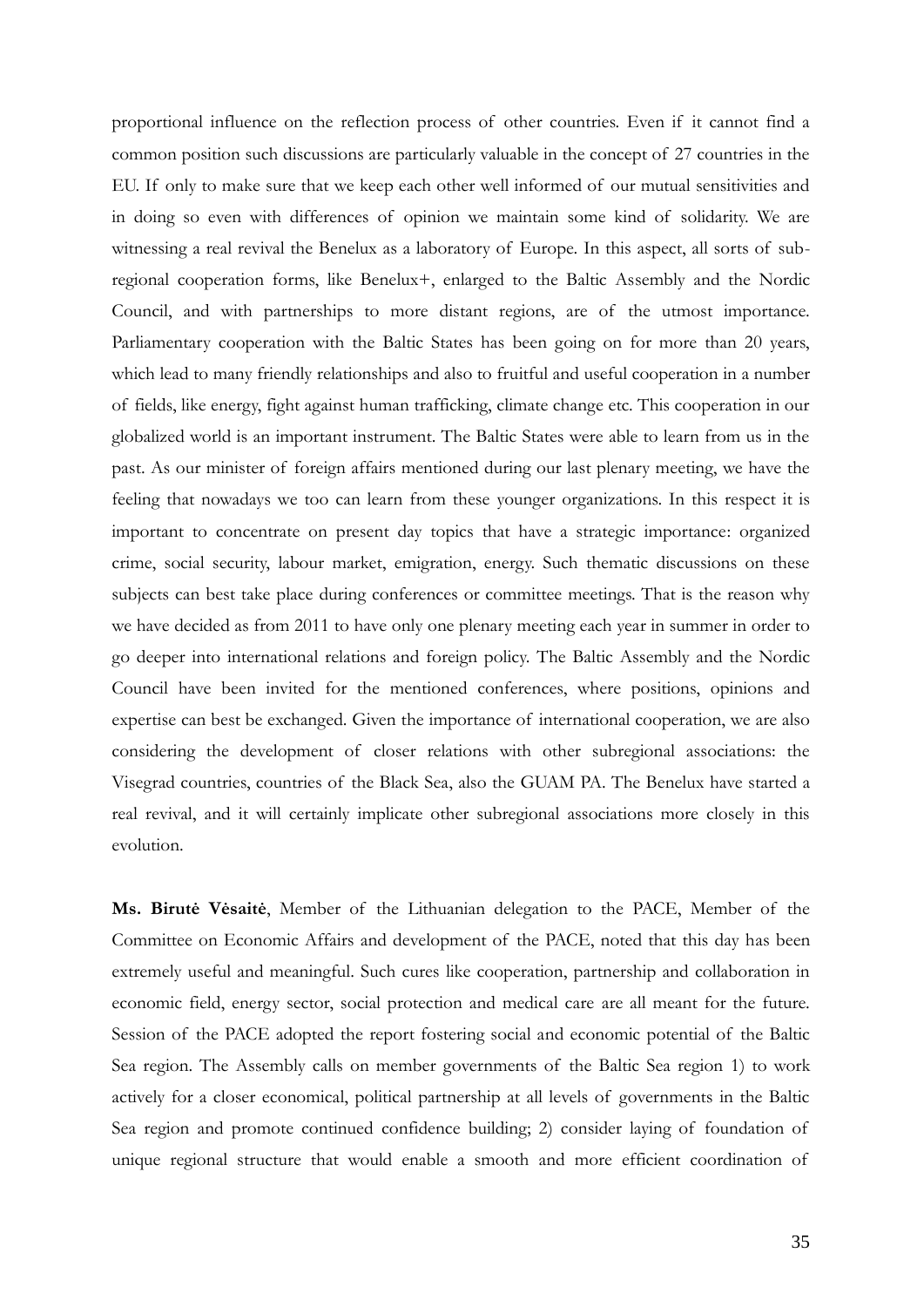multilateral cooperation initiatives, foster the sense of unity and provide for high-ranking representation by Mr or Mrs Baltic; 3) support innovative cooperation projects such as Baltic Sea Action group – a body in which public, private and civil society organizations combine their resources and contribution in order to save the Baltic Sea.

PACE will start its activities with an event where the three Baltic States will sit together at one common table and speak about solidarity and support to each other.

### **Report of the Presidium of the Baltic Assembly**

**Mrs. Ērika Zommere**, President of the Baltic Assembly, expressed gratitude to Mr. Gundars Daudze, Speaker of the Saeima, and to the whole Latvian parliament for its support in implementing the priorities that were set during Latvia's presidency of the Baltic Assembly. She thanked members of the Estonian, Latvian and Lithuanian national delegations for their active involvement. Mrs. Zommere expressed gratitude to Mr. Valdis Dombrovskis and Mr. Aivis Ronis, who were the leaders of the Baltic Council of Ministers during Latvia's presidency, for their openness and willingness to cooperate. Development of Baltic partnership is not possible without a unified mechanism for coordinating the pillars of legislative and executive power.

Our countries had been struck by a severe economic and social crisis, as well as a crisis of values. Our people were losing their jobs, homes, social status and trust. Many people had decided to leave their countries in search of better living conditions. A year ago in planning Latvia's presidency of the Baltic Assembly, we took into account the complicated economic and social situation and focused on specific goals that our countries have to achieve together. Economic stabilisation, recovery of competitiveness, the security of our societies and quality of life are the main priorities on this year's Baltic Assembly agenda. In close cooperation with the Baltic Council of Ministers, particularly with Latvia's representatives in the Baltic Council of Ministers, we have managed to reach several important decisions and even tangible results which must be implemented and purposefully developed during the next years.

This crisis prompted us to restart cooperation among the Baltic States by reviewing its current agenda and adding new accents. It is important that we have not restricted these changes only to the Baltic States' regional cooperation; that is, the NB8 Wise Men's Report published in August 2010 included recommendations for developing partnership between the Baltic States and the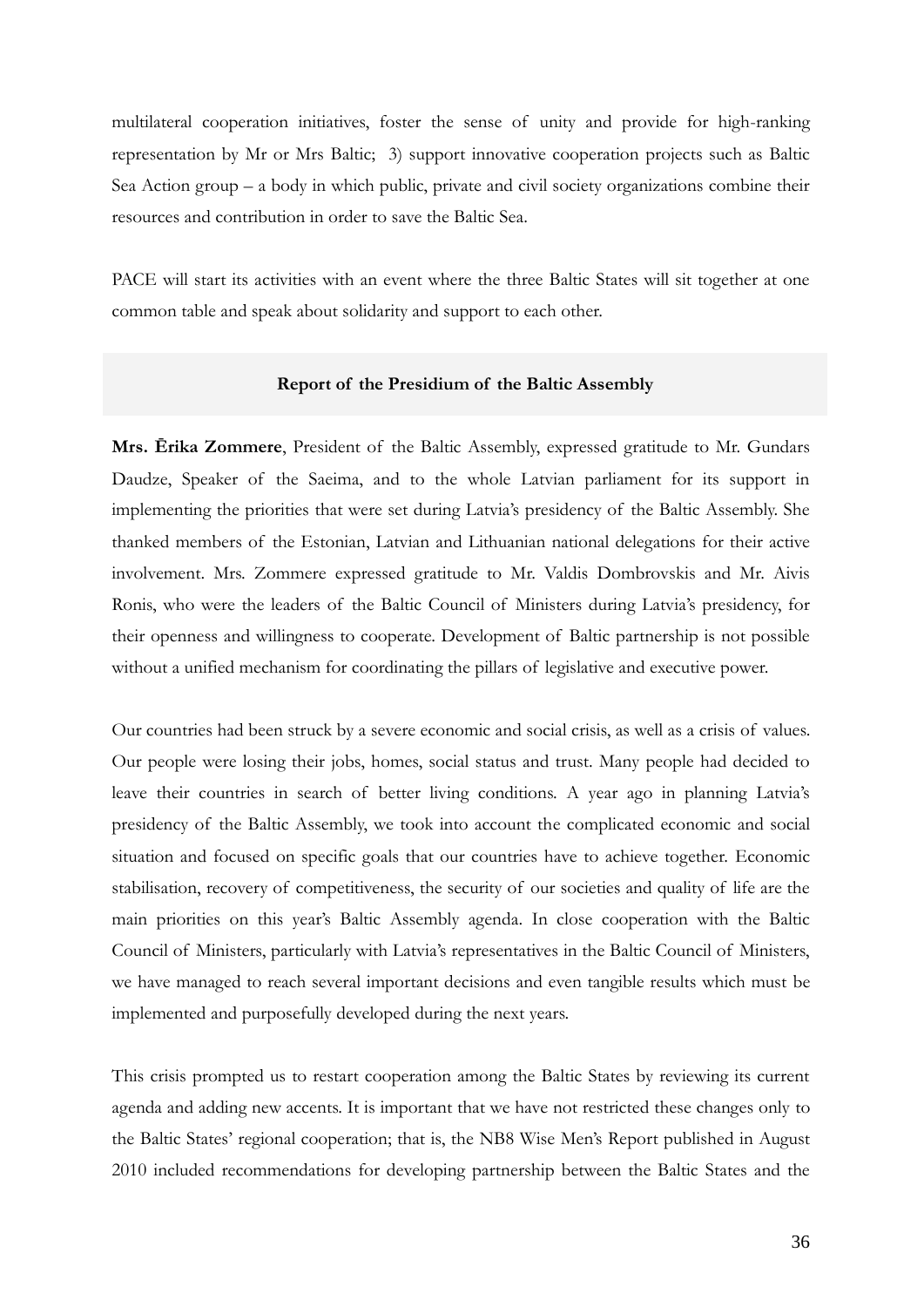Nordic States. The basic principle which is observed and supported by the Baltic Assembly when discussing parliamentary cooperation among the Baltic States is not about the form or structure of cooperation but about the political will of the Baltic States to cooperate, about awareness of the need for cooperation and, about a relevant agenda.

We want the Baltic region to be economically strong and competitive. The modern world clearly attests to our interdependency. We either work together or perish separately. We cannot afford to act separately and individually because complex and complicated challenges require comprehensive and unified action. I call upon the parliaments and governments of our countries to adopt on the political level a joint decision about forming a Baltic partnership for stabilising the economy and renewing competitiveness by setting concrete medium-term and long-term development priorities. We can acknowledge with gratification that during this crisis we put forward new guidelines for developing our region by commencing target-oriented discussions about a common monetary and fiscal area, a uniform approach to attracting foreign investments and uniform policies for supporting business. In this globalised and interdependent environment, we cannot afford to establish three independent science, research and education areas, three isolated business areas and three uncoordinated monetary and fiscal areas. We are confident that combining resources, coordinating policies and jointly implementing EU strategies will help to make the Baltic States into an economically and socially prosperous, secure and attractive region. We already have specific frameworks for cooperation, such as the abovementioned report by NB8 Wise Men's Group or the EU Strategy for the Baltic Sea Region.

In order for the Baltic States to become a competitive and economically strong region, we have to especially coordinate several important pillars: 1) the pillar of infrastructure and energy. The Baltic States must continue active coordination of joint infrastructure and communication projects, and they must agree on a vision regarding their future development. It is imperative to keep developing the *Rail Baltica* and *Via Baltica* projects because good-quality rail and road connections will increase the competitiveness of our region. The Baltic States have to continue developing interconnections in the field of energy, as well as the use of renewable energy sources; they have to agree on a clear vision regarding the development of large-scale energy projects. 2) Pillar of human resources, security of society and the quality of life. Pooling health care-related resources will facilitate optimisation of the quality of health care services and their costs. Therefore, we highly value the decision by the Baltic States' prime ministers to establish an intergovernmental task force on social and health care-related issues. 3) Pillar of science,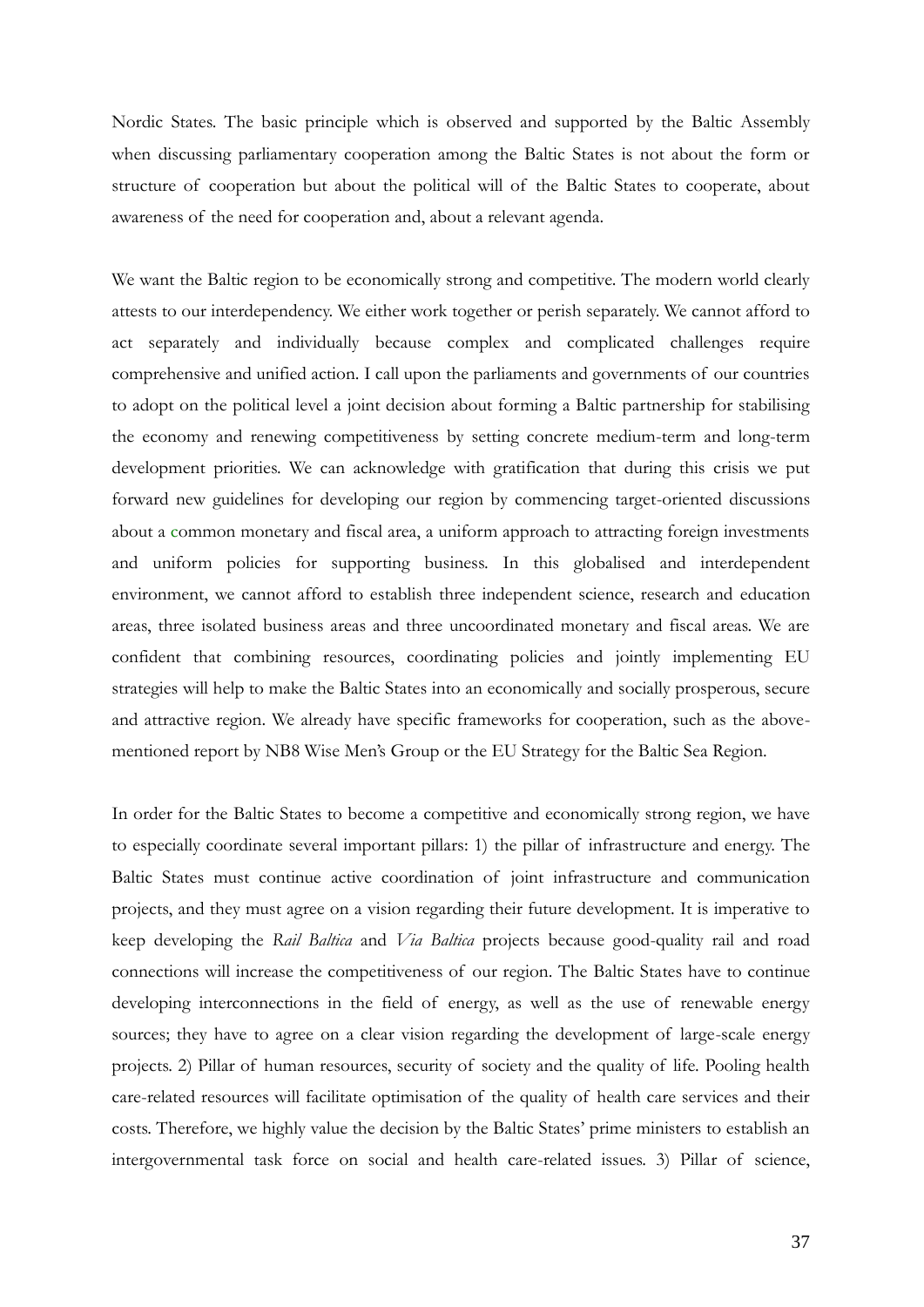research and education. According to global economic indices, the economic development and competitiveness of countries and regions depend precisely on the development of science, research and education. This year the Baltic Assembly's committee, together with scientists and researchers, has actively worked to remove administrative barriers for taking advantage of EU funds in the field of science and research. The newly established Baltic Innovation Prize should be one such step, which will facilitate the formation of a common innovation and technology area in the region.

This year we have achieved a goal which has been discussed in numerous occasions with the speakers of national parliaments, namely, closer cooperation with line committees of national parliaments. The form, in which members from the line committees are participating at the Baltic Assembly committees, has proven to be successful.

Implementation of cooperation projects together with international partners is another important field of work for the Baltic Assembly. Together with the Nordic Council, we have actively participated in developing contacts and cooperation with our EU neighbours, represented our region's interests in implementing the EU Strategy for the Baltic Sea Region and focused on specific issues, such as limiting climate changes, protecting the environment and combating human trafficking. Together with the Benelux parliament, we have discussed and started active work concerning the formation of the so-called coalitions of interest groups within the framework of the European Union by involving also the Visegrad countries. It is important to continue cooperating with GUAM countries because they need the experience that the Baltic States, the Nordic countries and the Benelux countries possess in the fields of environmental protection, labour market, regional policies, cross-border cooperation, etc.

There is a Latin phrase: *non progredi est regredi* – "not to go forward is to go backward." This can be applied to the parliamentary cooperation of the Baltic States. We have started an important work regarding the development of joint health care projects. We have commenced serious energy and infrastructure-related projects. We have realised that the cooperation format allows us to implement our countries' national interests in a more target-oriented way. We have understood that achievements of one country are achievements of all three countries; for example, Estonia's accession to the Eurozone strengthens all of the Baltic States instead of calling into question their unity. We have agreed that a common, regional vision for the development of science and technologies will increase the competitiveness of all three countries.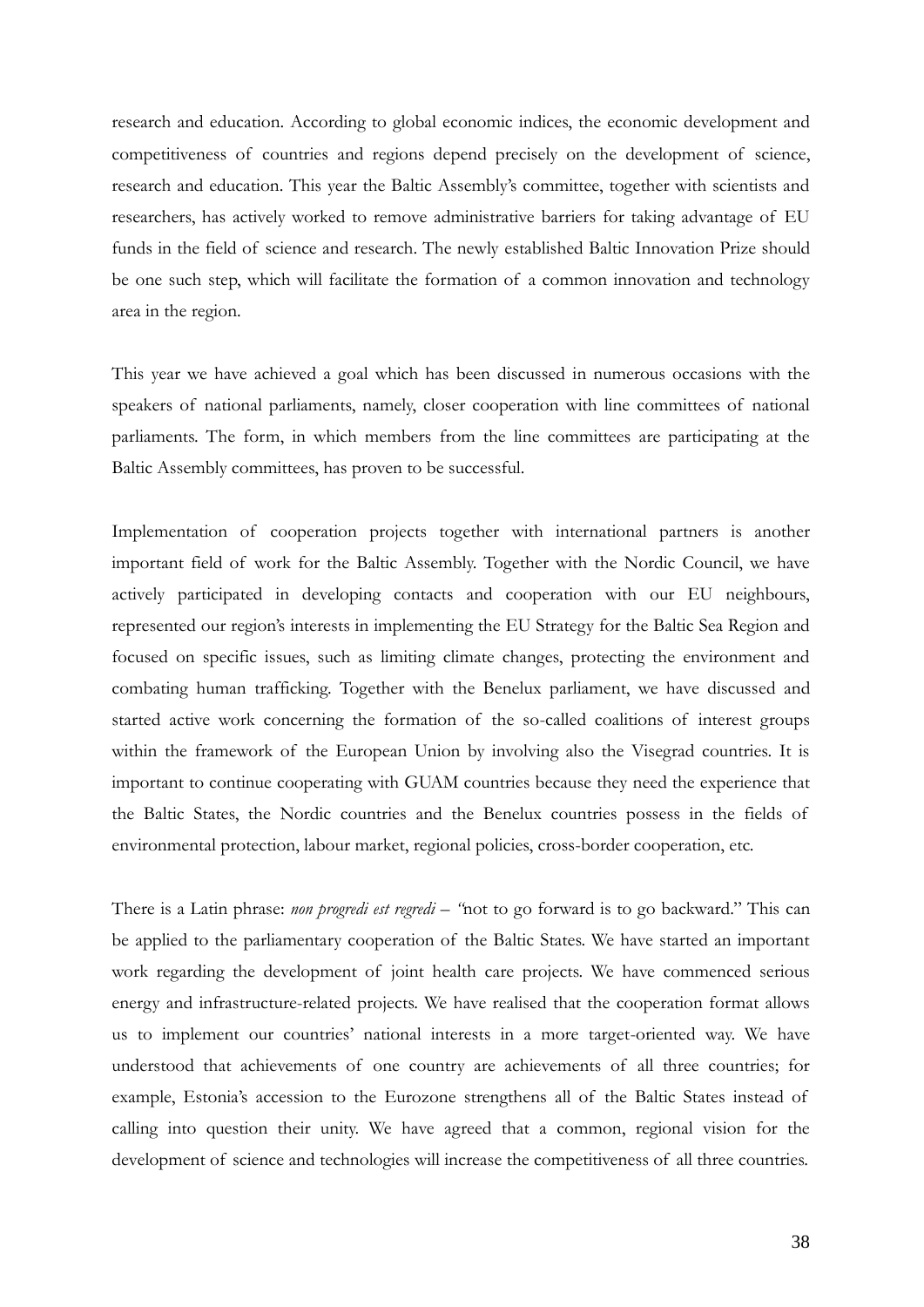## **Reports of the BA Committees on the activities in 2010 and priorities for 2011, and introduction to the draft documents**

**Mr. Vents Armands Krauklis**, Chairman of the Economic Affairs, Communications and Informatics Committee, noted that conditions had been very difficult because economic and financial crisis has affected many issues concerning the development. 2008 was characteristic with decline and recession. After much effort we see some signs of stabilization. Along with these positive trends in the global economy the recession has stopped, the unemployment rate has dropped and in export we see some upward trends. In this complicated situation, on behalf of the parliamentarians, Mr. Krauklis expressed congratulations to Estonia who has succeeded to join the euro zone in 2011. The introduction of euro in Estonia will positively affect the situation in other Baltic States, thus accelerating also the processes for Latvia and Lithuania to join the euro zone.

The committee has focused on seeking common positions for stabilizing economy in the region, concentrating on common business environment, common positions concerning EU new financial structure. The main emphasis has been laid on stabilization of economy and renewal of competitiveness.

Economic and bank experts have noted that each country alone can do little, however we can improve the situation if the Baltic States appear on the international arena as a cohesive whole. There are several unifying factors: low tax rate in comparison with Scandinavian countries, joint interests in energy security, low land and labour prices, making our countries attractive in the eyes of foreign investors. We can become attractive by establishing a common education space, reaching tax harmonization, ensuring free service flow, organizing targeted export, liberalizing labour market , creating flexible employment conditions, improving conditions in the banking sector, using friendlier taxes for entrepreneurs etc.

Global economic crisis gave us possibilities to intensify the integration of global and regional financial requirements and regulations. It is an opportunity to evaluate and improve the existing financing governing mechanisms, ensure broader financial and economical unity.

Countries in the world have slowly overcome the crisis, nevertheless there are many unanswered questions concerning the development of future. Based on the experience gained from the crisis,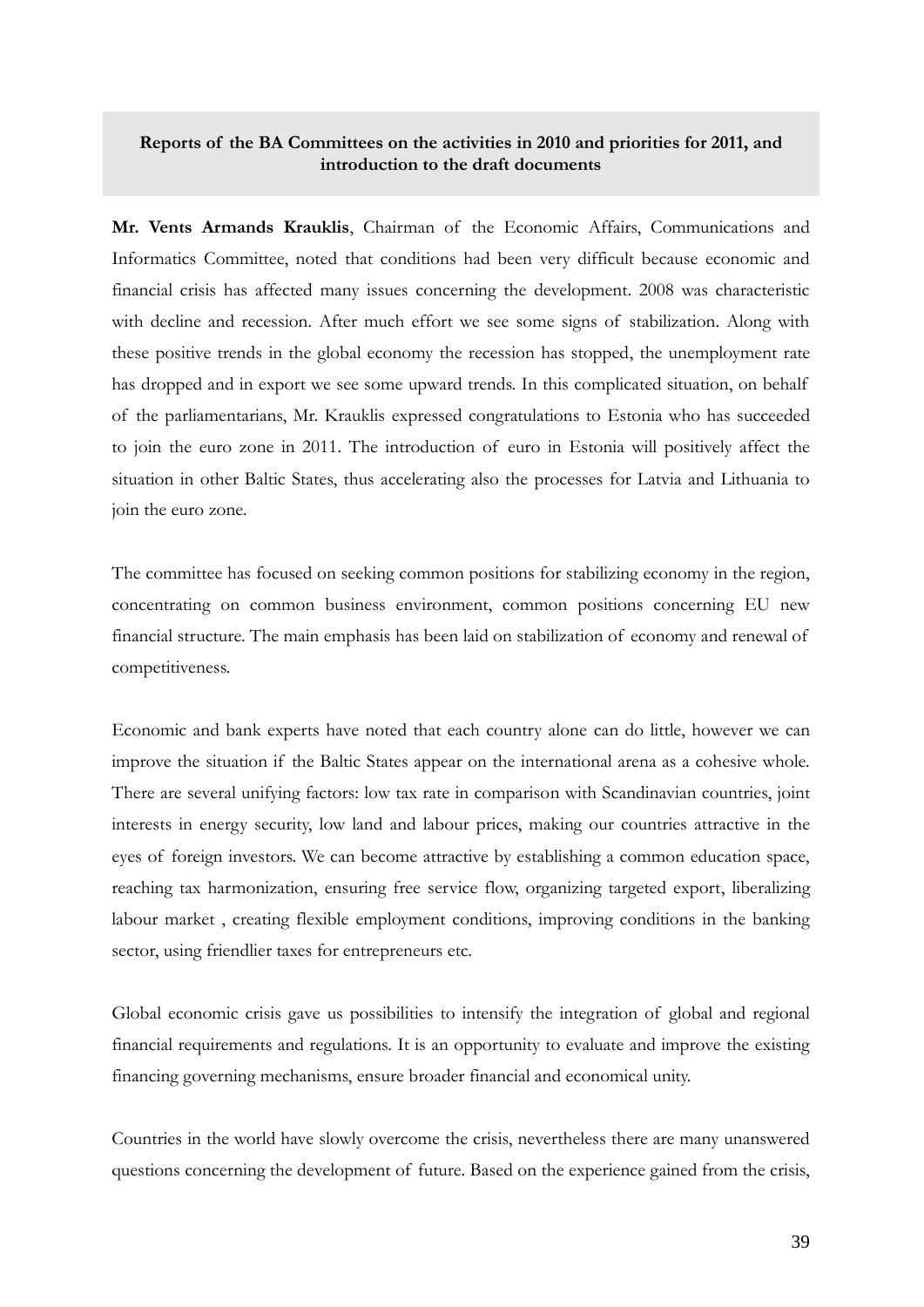the cooperation between the Baltic States should be intensified. We have come to conclusions with which we call on the parliaments and governments of Estonia, Latvia and Lithuania, and the Baltic Council of Ministers: 1) intensify coordination of taxation policy and entrepreneurship-related regulations, for instance, to develop similar tax systems in all the Baltic States; 2) adopt decisions related to joint infrastructure projects and pay special attention to large-scale energy projects; 3) mutually coordinate projects and initiatives within the framework of the EU Strategy for the Baltic Sea region, and pay particular attention to removing administrative barriers in the market by improving energy efficiency and developing transport connections; 4) arrive at a common vision for developing the "Rail Baltica" and the "Via Baltica" infrastructure projects, by jointly setting the schedule for implementing the projects. Next year the committee plans to focus on joint infrastructure projects because the promoting factor for competitiveness of the Baltic States is a well developed and mutually integrated system of transport corridor, roads and railway. Mr. Krauklis expressed gratitude to Estonia, Lithuania

and the international partners for the solidarity displayed to Latvia. The cooperation among the Baltic States in the area of economy, infrastructure, finances and business has an enormous potential, which should be used fully.

**Mrs. Baiba Rivža**, Chairperson of the Education, Science and Culture Committee, noted that an educated person and knowledge based economy are the corner stones of our development. That would help us to change the public opinion, stereotypes and to create the foundation for structural reforms. It seems very easy, but there are serious challenges. We cannot ensure a qualitative and efficient feedback among education, research and the labour market. We have created a situation when business and science are functioning in two separate worlds, but it is necessary to ensure approximation of these two worlds. Hopefully the Baltic Innovation prize will facilitate closer cooperation between businesses and universities.

We are also facing significant problems with regards to implementation of the EU funds. There are several problems, one of which is related to red tape, bureaucracy related to implementation of the EU projects. The second problem is related to pre-funding and co-funding of the EU funded projects. The committee urges the Baltic States to think more about investment in higher education, knowledge and innovation.

The third challenge is related to human capital, especially in science and research. All the countries highlight having aging scientists. The number of researchers working in universities is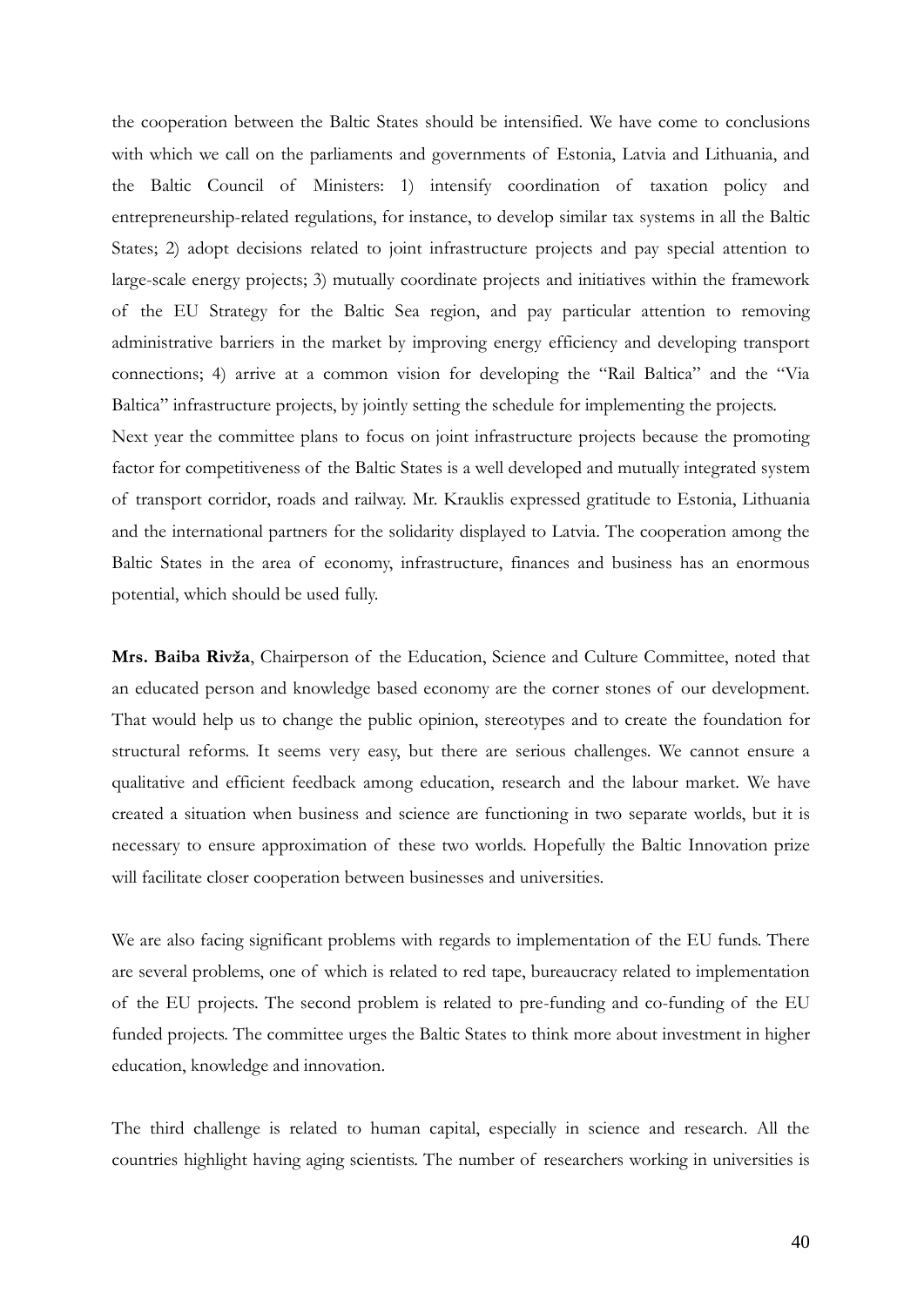#### decreasing.

The committee has focused on development of education and knowledge based economy, and it calls on the parliaments and governments of Estonia, Latvia and Lithuania, and the Baltic Council of Ministers on the following: 1) lobby for simplifying the rules for participating in EUfunded programmes and harmonizing them with the new model based on trust; 2) improve the use of public resources allocated for science and research; 3) ensure advance and interim payments from the national budget for projects co-financed by the EU; 4) exempt state-funded higher educational establishments from VAT.

Next year the aspect of human capital, knowledge based economy and development of innovative industries will be the main priorities of the committee.

**Mr. Mart Jüssi**, Vice Chairman of the Environmental Protection and Culture Committee, stressed that energy-related issues, like issues related to security and defence, have always been and still remain priorities of the Baltic cooperation. Even after joining the EU in 2004 we still have a legacy of the Soviet energy market and its interconnections. The Baltic States have been called the energy islands of the EU. The most worrying aspect is our energy grid, gas supply system and infrastructure that are isolated. The Baltic States are still fragmented: energy, transport, railroad and electricity interconnections need to be put in the right place in the nearest future. Therefore the committee welcomes the adoption of the EU Strategy for the Baltic Sea Region, which highlights issues related to energy and well-developed infrastructure. With regard to energy market, energy supplies and security we cannot focus on cooperation only among the Baltic States, these issues have to be addressed jointly in the Baltic Sea region. The Baltic Sea strategy is a suitable framework for cooperation of the three Baltic States in order to increase competitiveness and to insure balanced development of the eastern shore of the Baltic Sea. Projects should be jointly coordinated, by paying special attention to eliminating administrative barriers in the market, improving energy efficiency, and developing transport corridors. On the European level the Baltic States have to do a lobby work actively for the creation of a single EU energy market.

Each country which develops its energy market and considers using nuclear energy faces problems related to energy security and environmental safety. It is essential to ensure balance between these two aspects. Baltic States have to take steps towards creating a joint energy market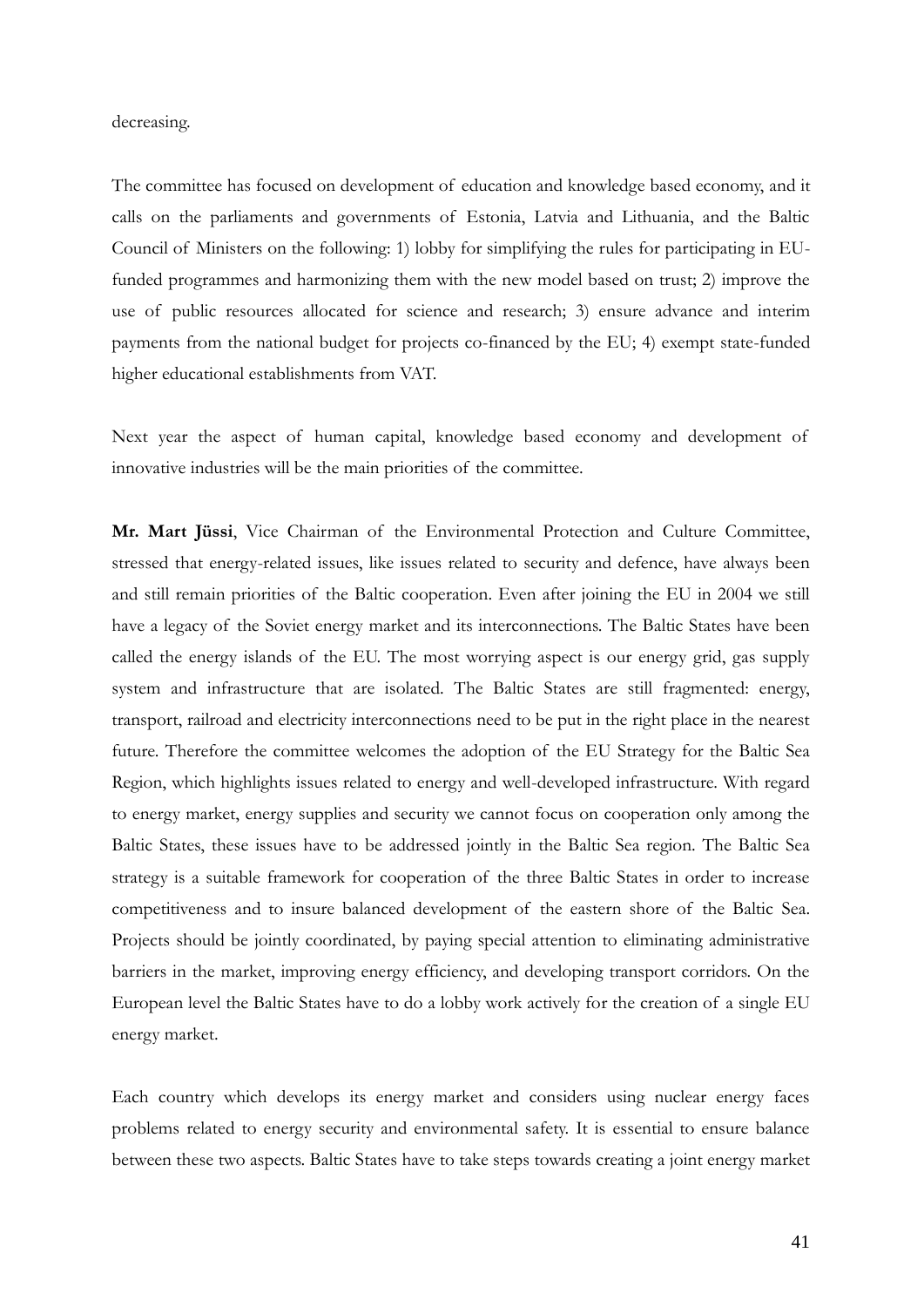and diversifying their energy supplies. Particular attention should be paid to the Baltic Energy Market Interconnection Plan and construction of the Visaginas NPP. Regarding the Visaginas NPP there are many unanswered questions on the environmental impact assessment and on the actual need for this project. With regard to the use of renewables, their use can significantly diversify our energy supply as well as ensure sustainable energy.

During the upcoming year the committee will focus on sustainable development which will cover issues such as green modes of transport, use of renewables, and energy security. The committee will also continue monitoring the implementation of the Visaginas NPP project.

**Mr. Dzintars Jaundžeikars**, Chairman of the Legal Affairs and Security Committee, noted that we are living in a turbulent and complex time; moreover, the security environment has drastically changed during the last 20 years. The security issue will always be topical for the Baltic States, which is due to our geopolitical location and the fact that the Baltic States are forming the external border of the EU. Cooperation of the Baltic States in security issues have always been referred to as a success story, however we should not stop at the progress achieved, but continue the work on legislative and executive level. Baltic States need to show their joint opinion and regional vision, by defining the threats and challenges for each country separately and in the region jointly, and by proposing to elaborate joint proposals about concrete activities in national, regional and international security strategies. It is also important to state what financial, social and political resources and tools are needed for the strategies to be implemented.

Parliamentarians need to be more active in debating about our joint Baltic security vision, transatlantic and European security policy and strategies. Our security strategy has to focus on all security aspects, comprising both external, both internal security issues. It should include such threats as organized crime, cyber threats, sea security, ecological problems, international migration, economical crisis, social instability, ethnical conflicts, terrorism, energy security, drug trafficking, human trafficking, smuggling etc.

Security issues are not going to disappear from the agenda, disregarding our membership in the NATO and EU. The member state status means also duties and responsibilities. We have to continue the military and civilian involvement in Afghanistan. Baltic States need to be more active regarding the new NATO security concept, continue to strive for the NATO benchmark of 2% of GDP allocated for the defence expenditures. The NATO air policing mission in the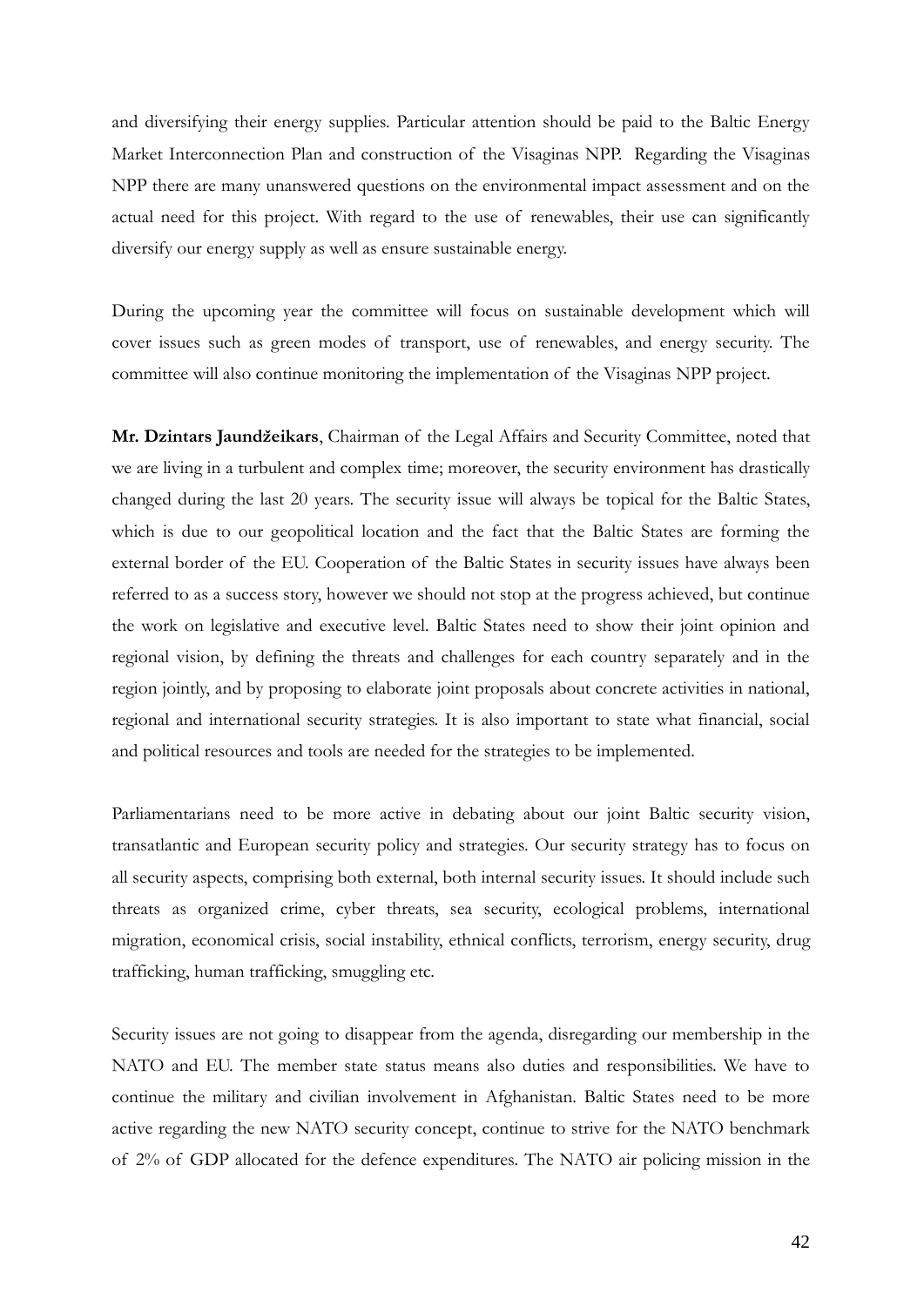Baltic States is as an unambiguous demonstration of solidarity among Allies. The air policing mission allows the Baltic States to contribute their own resources to other endeavours undertaken by NATO.

Next year the committee will focus on human security issues. Particular emphasis will be laid on migration, safe food, economic security, illegal trade and cross-border smuggling.

**Mr. Vents Armands Krauklis**, Chairman of the Budget and Audit Committee, introduced with the following draft documents – the budget report for 2009 and the budget report for 2011. Regarding the budget report for 2009, during 2009 the national parliaments of the Baltic States allocated their membership fees, thus the Baltic Assembly budget constituted 330,288 euros. There were the following budget positions: the session and Baltic Council, Presidium and committees, international cooperation, namely with the Nordic Council, Baltic Sea Parliamentary conference, Benelux Parliament and GUAM PA, prize in literature, the arts and science, and the secretariat. For the Baltic Assembly session and the Baltic Council 18,956 euros were spent, for the presidium – 12,161 euros, Committees – 32,929 euros, thematic conferences – 14,025 euros, international cooperation – 23,109 euros, 18,002 euros were spent on informative actions (production of medals, maintenance of website, organizing basketball tournament), 35,611 euros were spent for prizes, and 77,576 euros were spend for the activities of the secretariat.

The use of the Baltic Assembly budget is being closely observed, the secretariat submits detailed report on expenditures during each quarter. In comparison with 2009 the Baltic Assembly reduced its budget by 17% or 56 148 euros.

Concerning the draft document of the Baltic Assembly's budget for 2011, the budget for 2011 is 274, 140 euros, and it is planned in line with the programme of the Estonian presidency. 45,000 euros will be allocated to the session and the Baltic Council. Additional funding has been allocated to this position, because we are planning to celebrate the  $20<sup>th</sup>$  anniversary of the Baltic parliamentary cooperation. It is planned to spend 13,550 euros for the activities of the presidium, 11,381 euros – for committees, and 22,068 euros – for parliamentary seminars. For international activities of the Baltic Assembly together with the Nordic Council, the Benelux Parliament, GUAM PA, BSPC and other international partners will be allocated 54,401 euros. For informative activities 5,305 euros will be allocated, 47,527 euros – for the prize in literature, the arts and science, and 73,208 euros – for the secretariat.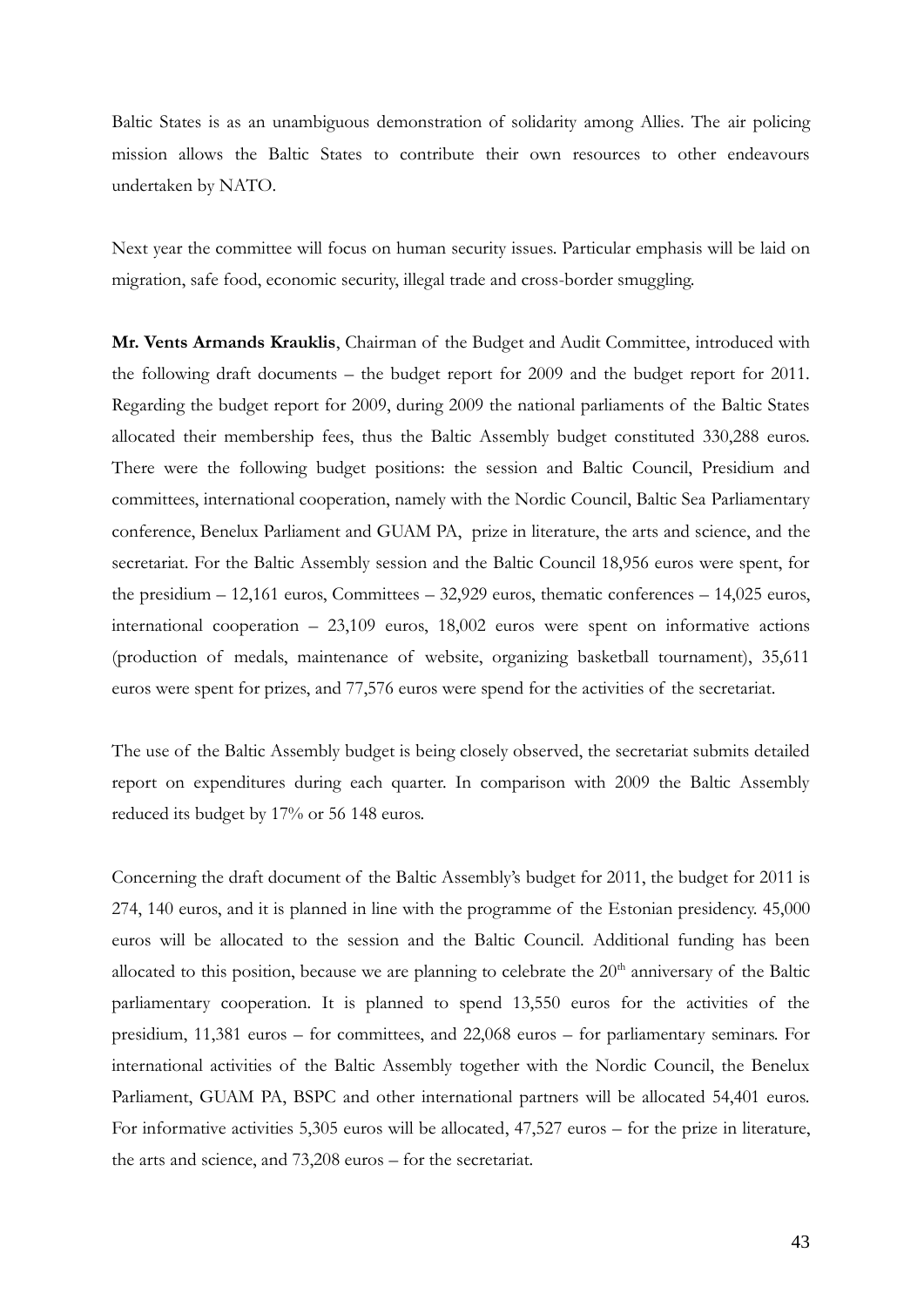#### **Discussion on the Resolution of the 29th Session of the Baltic Assembly**

**Mrs. Ērika Zommere**, President of the Baltic Assembly, informed that this year all recommendations, invitations and reports from the committees are included in a single resolution of the 29<sup>th</sup> session of the Baltic Assembly. This document includes recommendations on economic cooperation, social and health care matters, and science and research. The aim is to renew and strengthen the competitiveness of our countries, to stimulate economic growth and to use our potential for enhancing welfare.

Concerning the **Statement on Closer and More Intensive Cooperation among the Baltic States and Nordic countries,** this announcement has been suggested in response to the Wise Men Report, which includes important practical proposals for establishing closer regional partnership, pooling resources and promoting the recognition of cooperation of NB8 in Europe and on the global scale. The Baltic Assembly and the Baltic Council of Ministers, together with the Nordic Council and the Nordic Council of Ministers, should coordinate implementation of the recommendations in this Report in order to ensure target-oriented and effective implementation of the national interests of countries in the region.

**Regulations on the Baltic Innovation Prize** sets the reasons and goals for introduction of this prize.

Regarding the **Decision on the Secretary General of the Baltic Assembly** for the next term, following the practice and traditions of international organisations, the Presidium of the Baltic Assembly initiated the idea to rename the office of the Head of the Secretariat of the Baltic Assembly as the office of the Secretary General of the Baltic Assembly. The wording has been amended in the legal documents of the Baltic Assembly – namely, the Statutes of the Baltic Assembly, the Regulation on the Financial Assets of the Baltic Assembly, the Regulation of the Secretariat of the Baltic Assembly.

**The Final Document of the 29th Session of the Baltic Assembly** was unanimously adopted by the Baltic Assembly Presidium.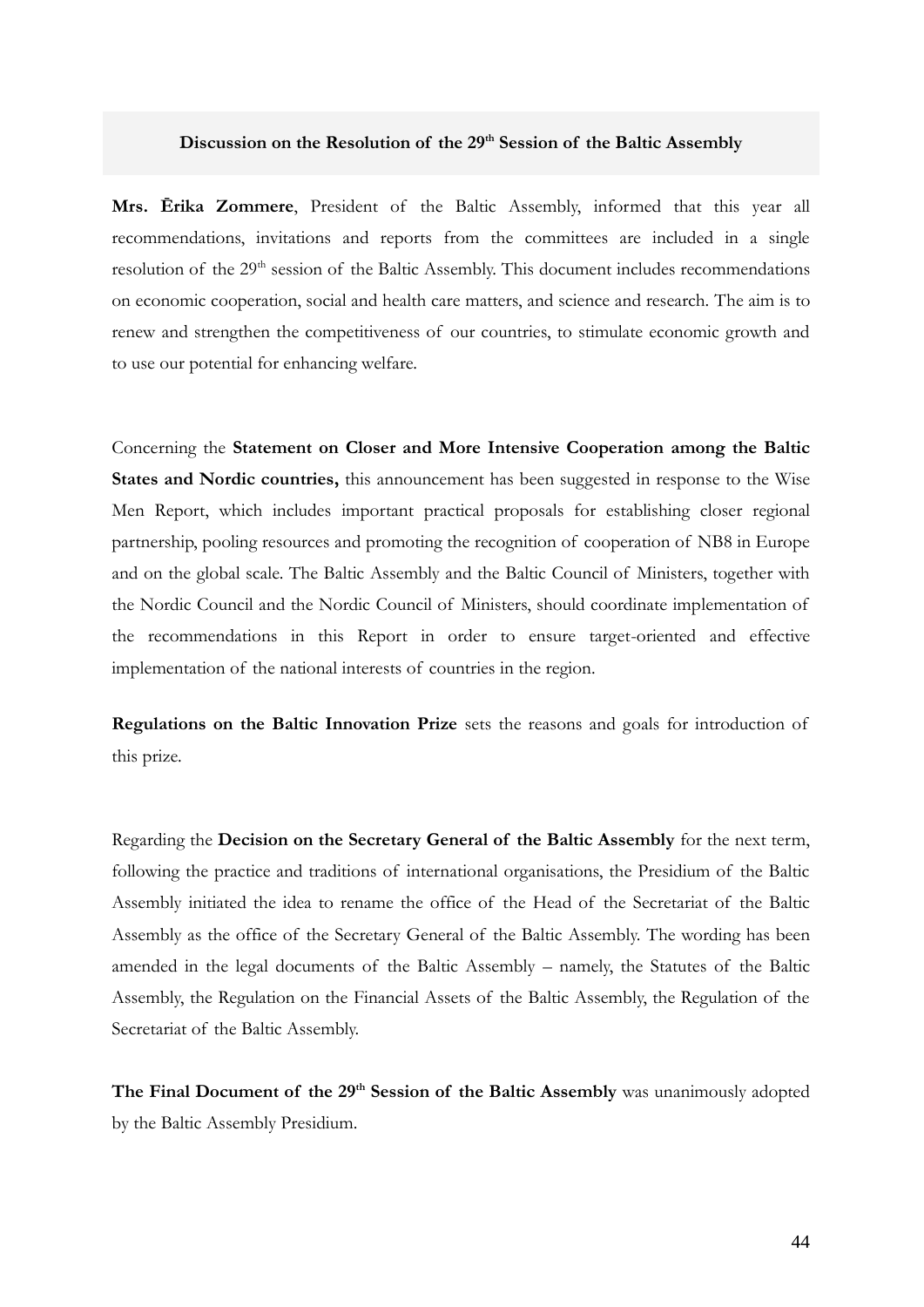## **Election of the President and Vice Presidents of the Baltic Assembly for 2011**

President – Mr. Trivimi Velliste (Estonia), Vice Presidents – Mr. Paulius Saudargas (Lithuania), Mrs Ērika Zommere (Latvia).

#### **Election of Chairpersons and Vice Chairpersons of the BA Committees**

Chairman of the BA Economic Affairs, Communications and Informatics Committee – Mr. Peep Aru (Estonia), Vice Chairmen - Mr. Bronius Pauža (Lithuania) and Mr. Vents Armands Krauklis (Latvia).

Chairman of the BA Education, Science and Culture Committee – Mrs Helle Kalda (Estonia), Vice Chairpersons – Mr Valerijus Simulik (Lithuania) and Mrs Baiba Rivža (Latvia).

Chairman of the BA Environmental Protection and Energy Committee – Mr Mart Jüssi (Estonia), Vice Chairpersons - Mr Jonas Stanevičius (Lithuania) and Mrs. Sarmīte Ķikuste (Latvia).

Chairman of the BA Legal Affairs and Security Committee – Mr Jaak Salumets (Estonia), Vice Chairmen –Mr Liudvikas Sabutis (Lithuania) and Mr Dzintars Jaundžeikars (Latvia).

Chairmperson of the BA Social Affairs Committee – Mrs Tatjana Muravjova (Estonia), Vice Chairpersons – Mr Gediminas Navaitis (Lithuania) and Mrs Silva Bendrāte (Latvia).

Chairman of the BA Budget and Audit Committee – Mr Peep Aru (Estonia), Vice Chairmen – Mr Rytas Kupčinskas (Lithuania) and Mr Vents Armands Krauklis (Latvia).

#### **Address by the Newly Elected President of the Baltic Assembly**

**Mr. Trivimi Velliste**, Vice President of the Baltic Assembly, noted that the Estonian presidency will end in a less than a year in celebrating the 20th anniversary of the Baltic Assembly. The deeper meaning of the existence of the Baltic Assembly – now when the  $20<sup>th</sup>$  Century is behind us, at a time when we are already members of the EU and NATO. Some people think that we are safe and sound, or, if there are any threats, they are completely new, different, therefore the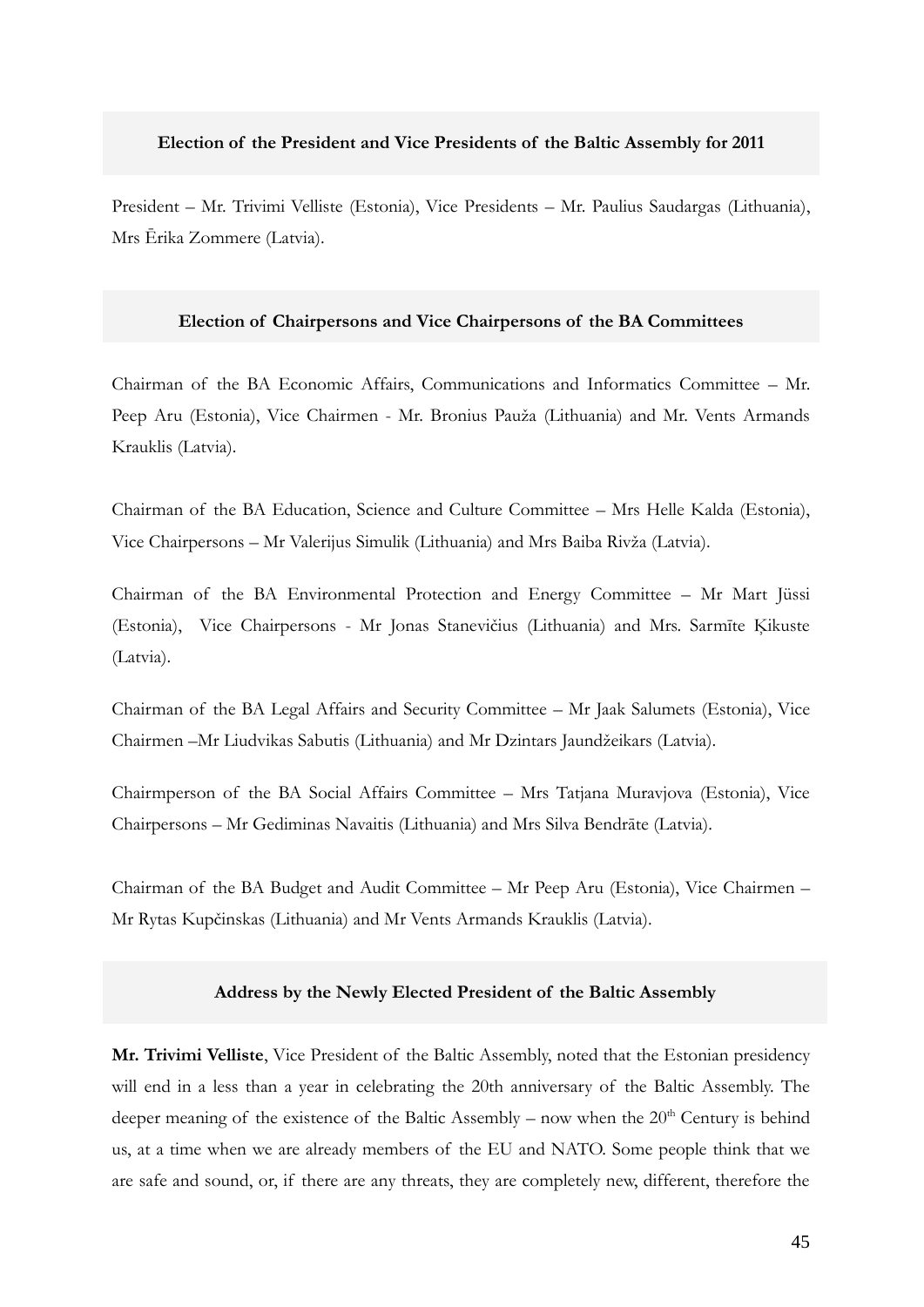old relations and old models will not work and be appropriate. Looking back into history, we know how self-centered was the thinking of European states' in 1920s-30s. Each country strived for itself. If alliances were forged they were not lasting. International thinking lacked the principle – one for all, all for one. To the smaller countries of Europe it was a very high cost. The three of our countries were the ones that were wiped off the political map of Europe for half a century. There were not many in the world that believed that we will return to this political map. A human being has a special ability to pull oneself together in a difficult situation and relax when the sky is cloudless. The feeling of togetherness which we were lacking was born in open areas of Siberia. One of the most important forging places for the solidarity of the Baltic States was the starlit gulag. Solidarity was growing in a fertile ground of common destiny. Although we have differences we are still intertwined. The Baltic Way was born from the common destiny in the  $20<sup>th</sup>$  Century and our common interests. Our main interest was to fulfil the seemingly unattainable dream – to become free again. Not many believed that this dream is reachable. There are also no many people today who seriously think about things like one Estonian poet says: whatever we have received, we have received for this moment only.

When setting future goals of the Baltic Assembly we should not be limited to the time framework from year to year, but look forward as much as possible. We have to try to set very clear strategic goals for a long term, even for generations. As small nations in a very sensitive location we have often talked about our main goal – to prevail, to live on, to keep up our identity, carrying on the values of our language and culture. At the end of the last war there were thousands of people who fled our countries because they felt they were threatened and their life was endangered. Very paradoxically, today when we are free the number of those who leave, is comparable to that we saw. We have lost thousands of smart brains and handymen, in particular, the young people.

The Estonian presidency will follow the agreed work plan and schedule for 2011. The first priority is sustainable development of the region. We all are facing the task to tackle the consequences of the global economic crisis and to take our economies back into rational and strong growth. The second priority is human capital and knowledge based economy. Human being is the most precious resource. The smarter and capable the people, the better we do. Investments in research and development activities and education in general are of utmost importance. The third priority is safe society: internal and external security (human security). Old forms of threats are not disappearing, but the new ones are emerging. We have to be very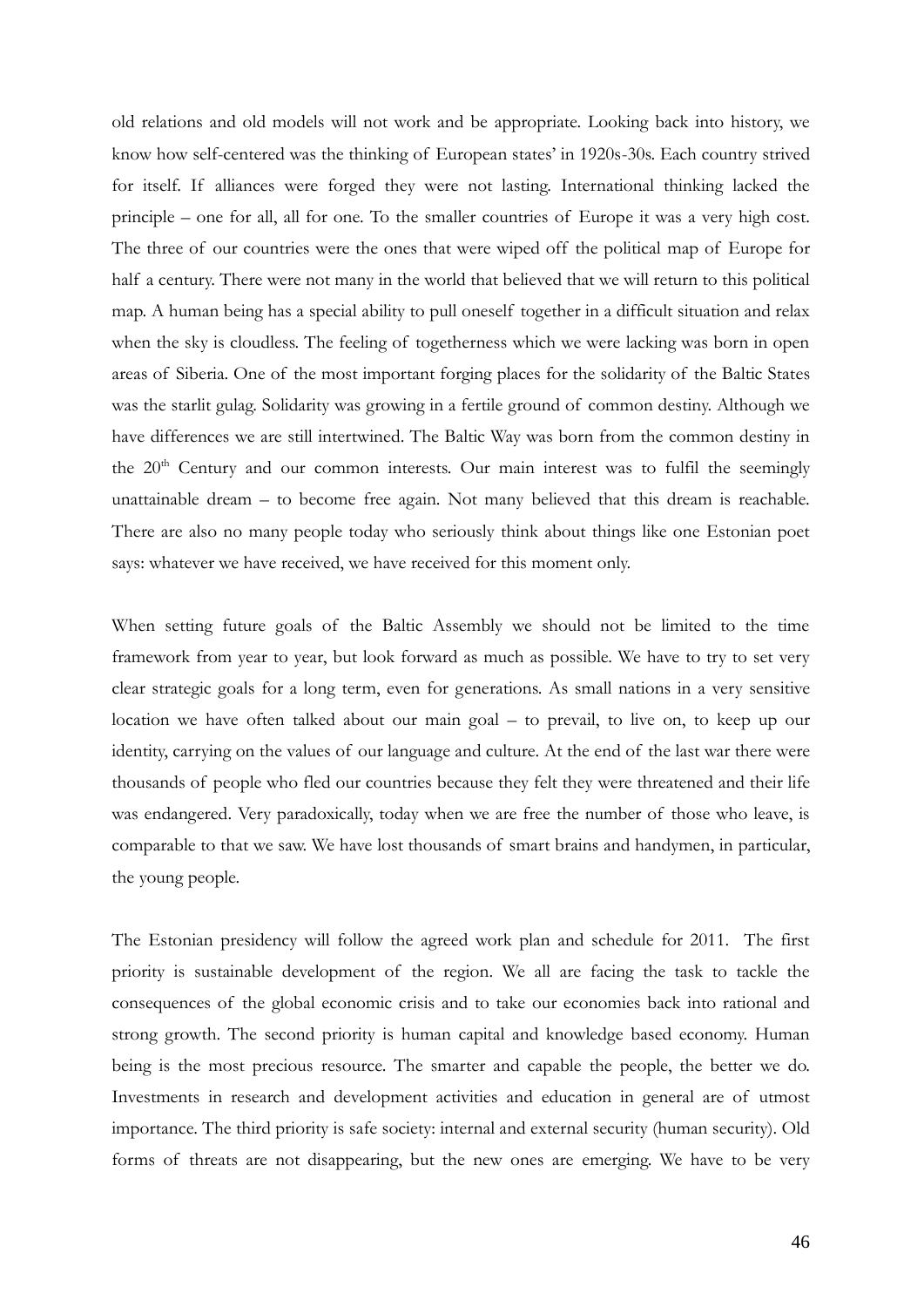careful in coordinating our efforts to reduce the vulnerability of the Baltic States.

Activities of the Baltic Assembly are an endless flow, which bring us new tasks and give us new challenges. The activities are aimed at eliminating arising threats and making our lives better. By better life not material richness or high-standard living is meant. First and foremost, it is the spirit of richness which would make life worth living even for those who do not even understand they want it. President of Estonia Mr Ilves had a think-tank in Parnu recently to find the best way to reach the  $100<sup>th</sup>$  anniversary of the Estonian Republic. This brain storm has also lead to the discussion on internet, where the lost sons and daughters (people who emigrated) have taken the floor and some of them have found that preserving of Estonia cannot be a goal in itself. Although some think if Estonia was such a pleasant living environment where you just wanted to live then people would return.

All of our three States will celebrate their  $100<sup>th</sup>$  anniversary in 2018. What we could do in the Baltic Assembly is to discuss how to approach this significant event. The call of the Lithuanian delegation is very appreciated to introduce our history together. History is a very strong weapon. To fight for the goals which we have set we have to consider very practically how to organize our work. One of the most important decisions is to involve in the work of the Baltic Assembly all the standing committees of all the three parliaments. This will bring us new synergy and make us more visible. We have to think how to use better human resources and finances that are at our disposal.

After recent parliamentary elections in Latvia, the Latvian new delegation to the Baltic Assembly will be formed in November. Great changes are awaiting us also in the Estonian delegation in five months when we have the results of this election. The greatest carrier of our continuity is the Lithuanian delegation under the leadership of the newly elected Chairman. Above all, our institutional continuity has been supported by the secretariat and the national delegation secretaries.

# **Signing of the Final Document of the 29th Session of the Baltic Assembly**

#### **Adoption of the Final document** (see annex no.3)

**The Final Document of the 29th Session of the Baltic Assembly** was unanimously adopted by the Baltic Assembly national delegations.